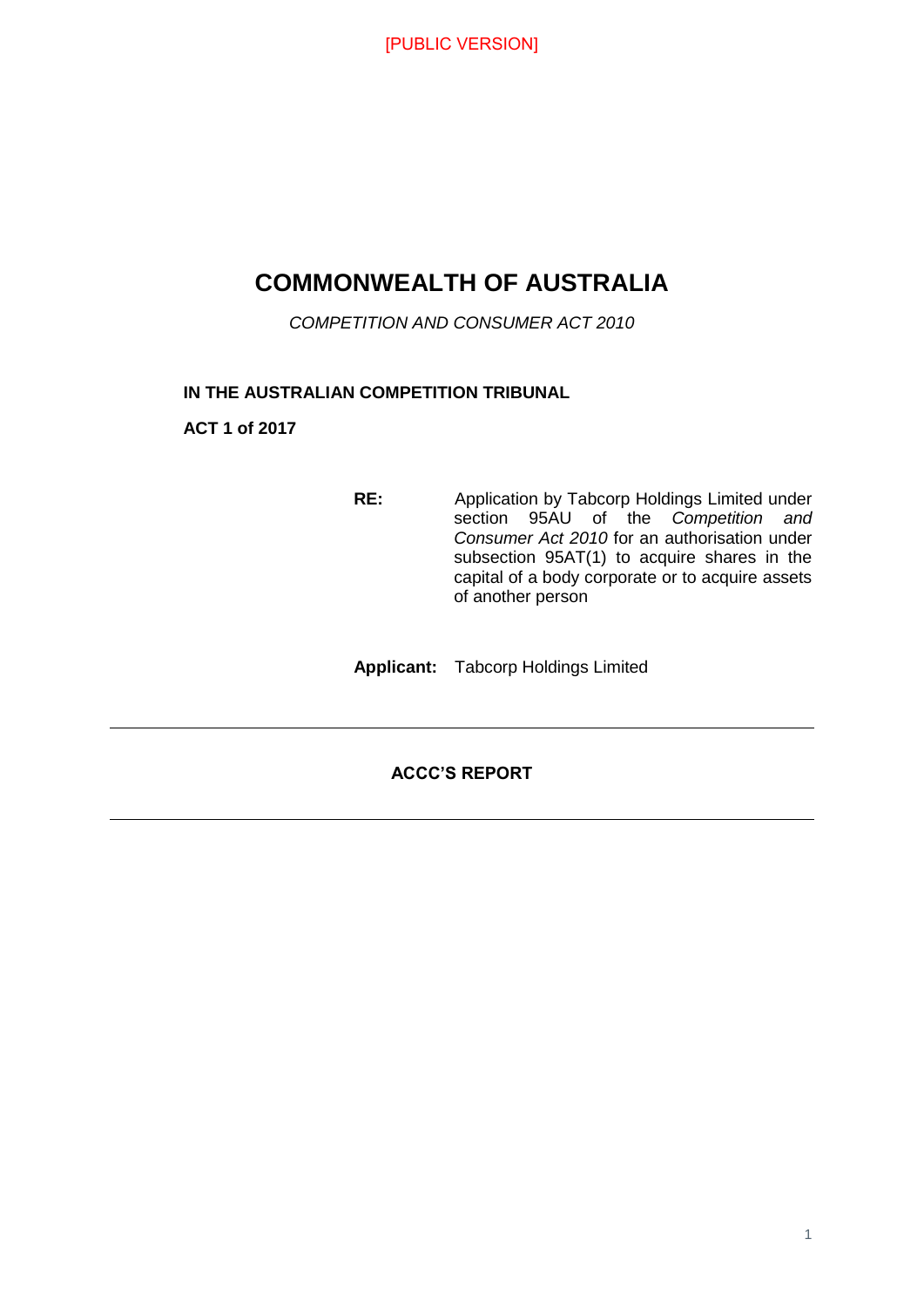## Contents

| 1. |                                                                                 |  |
|----|---------------------------------------------------------------------------------|--|
|    |                                                                                 |  |
|    |                                                                                 |  |
|    |                                                                                 |  |
|    |                                                                                 |  |
|    |                                                                                 |  |
|    |                                                                                 |  |
| 2. |                                                                                 |  |
| 3. |                                                                                 |  |
| 4. |                                                                                 |  |
|    |                                                                                 |  |
|    |                                                                                 |  |
|    |                                                                                 |  |
|    | Competitive constraint of corporate bookmakers in the future  18                |  |
|    | Removal of wagering competition between Tabcorp and Tatts 26                    |  |
|    | Removal of a close competitor in bidding processes for wagering licences  26    |  |
|    |                                                                                 |  |
|    |                                                                                 |  |
|    |                                                                                 |  |
|    |                                                                                 |  |
|    | Barriers to competing with Sky and how Sky's dominance creates barriers to      |  |
|    |                                                                                 |  |
|    |                                                                                 |  |
|    |                                                                                 |  |
|    |                                                                                 |  |
|    |                                                                                 |  |
|    |                                                                                 |  |
|    | Merger of the only two active monitoring service providers in Queensland 43     |  |
|    | Exclusive monitoring operator and largest supplier of gaming systems in NSW  44 |  |
|    |                                                                                 |  |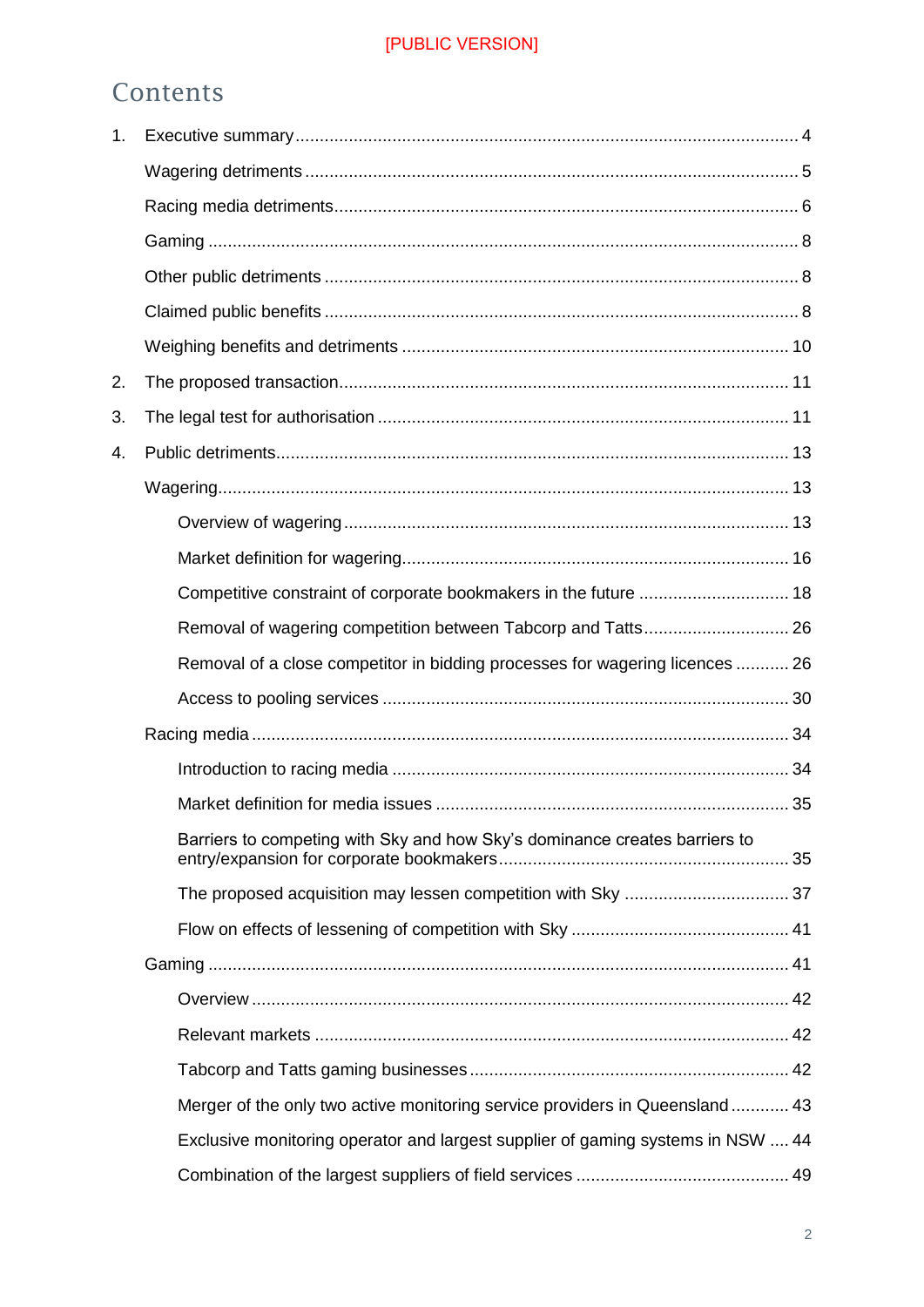|    | Combination of the merger parties' customer information databases 49 |  |
|----|----------------------------------------------------------------------|--|
| 5. |                                                                      |  |
|    |                                                                      |  |
|    |                                                                      |  |
|    |                                                                      |  |
|    |                                                                      |  |
|    |                                                                      |  |
|    |                                                                      |  |
|    |                                                                      |  |
|    |                                                                      |  |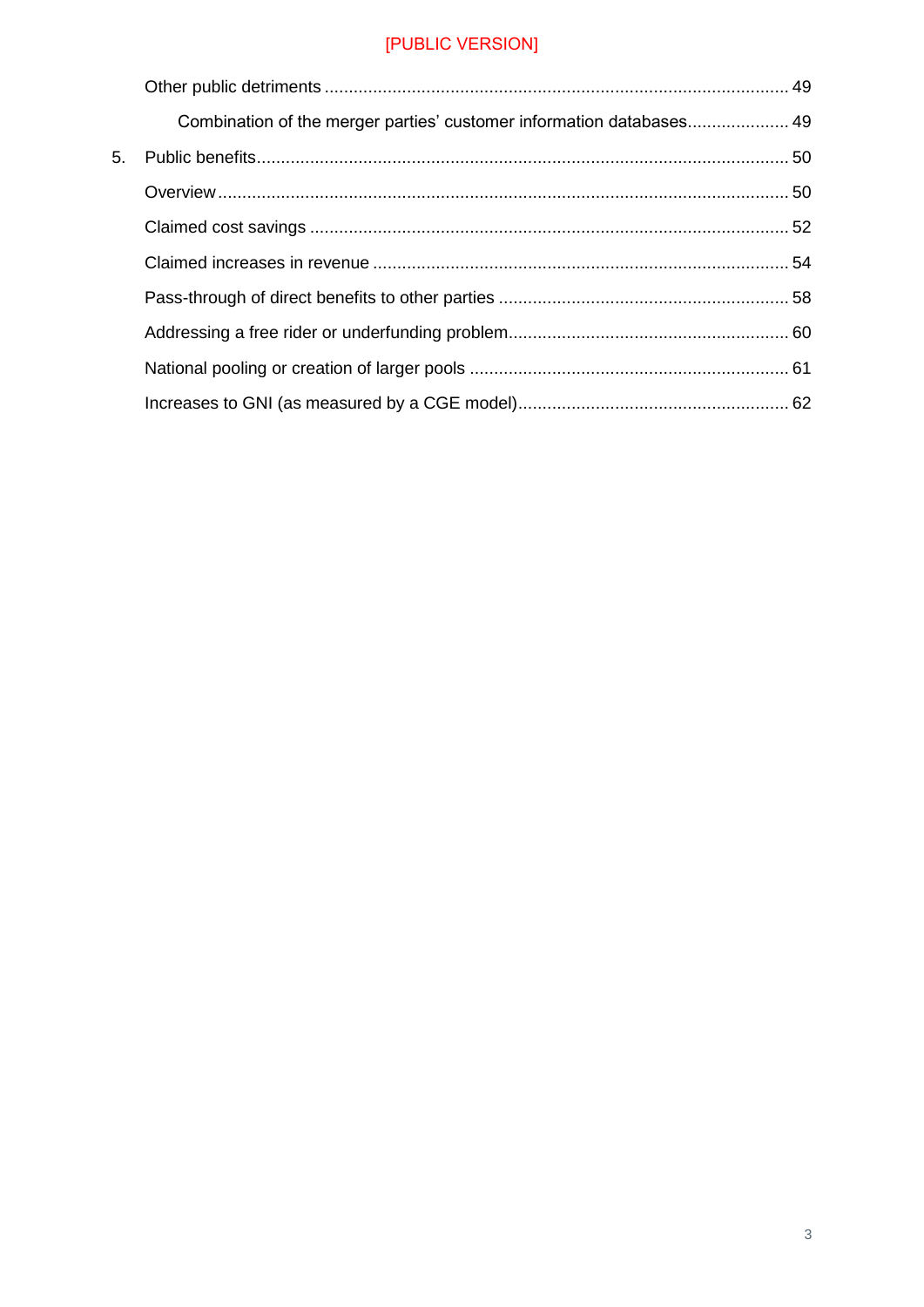## <span id="page-3-0"></span>**1. Executive summary**

- 1.1. Tabcorp Holdings Limited (**Tabcorp**) proposes to acquire all of the shares in Tatts Group (**Tatts**) (the **proposed acquisition**).
- 1.2. The proposed acquisition will combine two gambling companies with significant operations in wagering, racing media, gaming services, lotteries and Keno, creating one of the world's largest gambling businesses. While there are industry participants that are supportive of the proposal, many have raised significant concerns.
- 1.3. Tabcorp and Tatts are both very significant providers of totalisator<sup>1</sup> and other wagering operations. Tabcorp also owns the racing media business, Sky Racing (**Sky**). Sky is the dominant broadcaster of racing vision through its holding of exclusive and fully bundled rights (digital, free to air, and subscription television) for the majority of Australian racing vision content.
- 1.4. Tabcorp and Tatts are also significant suppliers of a range of gaming related services to venues, such as pubs, clubs and hotels with electronic gaming machines (**EGMs**, also known as 'pokies').
- 1.5. In addition, Tatts is the largest operator of public lotteries in Australia and Tabcorp distributes the Keno product in several states.
- 1.6. The proposed acquisition raises many complex issues. It will remove the direct competition between Tabcorp and Tatts in several markets and gives rise to vertical integration concerns. The interactions between the industry participants are complicated, particularly the commercial relationships between the wagering providers, Sky and the principal racing authorities (**PRAs**) and racing clubs.
- 1.7. Tabcorp applied on 13 March 2017 to the Australian Competition Tribunal (**Tribunal**) for authorisation for the proposed acquisition under section 95AT of the *Competition and Consumer Act 2010 (Cth)* (the **Act**). This report has been prepared by the Australian Competition and Consumer Commission (**ACCC**) at the request of the Tribunal to assist the Tribunal's consideration of the application.
- 1.8. During the period leading up to Tabcorp's application, the ACCC was conducting a public informal merger review of the proposed acquisition, to determine whether the ACCC considered the proposed acquisition was likely to substantially lessen competition and therefore raise concerns under section 50 of the Act. The ACCC published a Statement of Issues (**SoI**) on 9 March 2017, which expressed the ACCC's preliminary view that there were several issues that may raise competition concerns.
- 1.9. Shortly after publication of the SoI and prior to the ACCC completing its merger review, Tabcorp applied to the Tribunal for merger authorisation. The legal test the Tribunal applies is different to the test in section 50. Under section 95AZH, the Tribunal must not grant authorisation unless it is satisfied in all the circumstances that the proposed acquisition would result, or be likely to result, in such a benefit to the public that the acquisition should be allowed to occur. There are public detriments that are likely to result from the proposed acquisition, and the Tribunal's task is to weigh those against the benefits that are likely to result from the proposed acquisition.

<sup>&</sup>lt;sup>1</sup> In totalisator or pari-mutuel wagering, an operator establishes 'pools' for individual racing events. All bets accepted by the operator on the relevant event are consolidated into the pool created for that event, and the operator deducts from the pool a predetermined fixed commission percentage (take-out rate) which is regulated through state and territory government legislation. The remainder of the pool (referred to as the 'dividend pool') is divided by the number of units bet on the successful outcome and is available for distribution to the winning customers.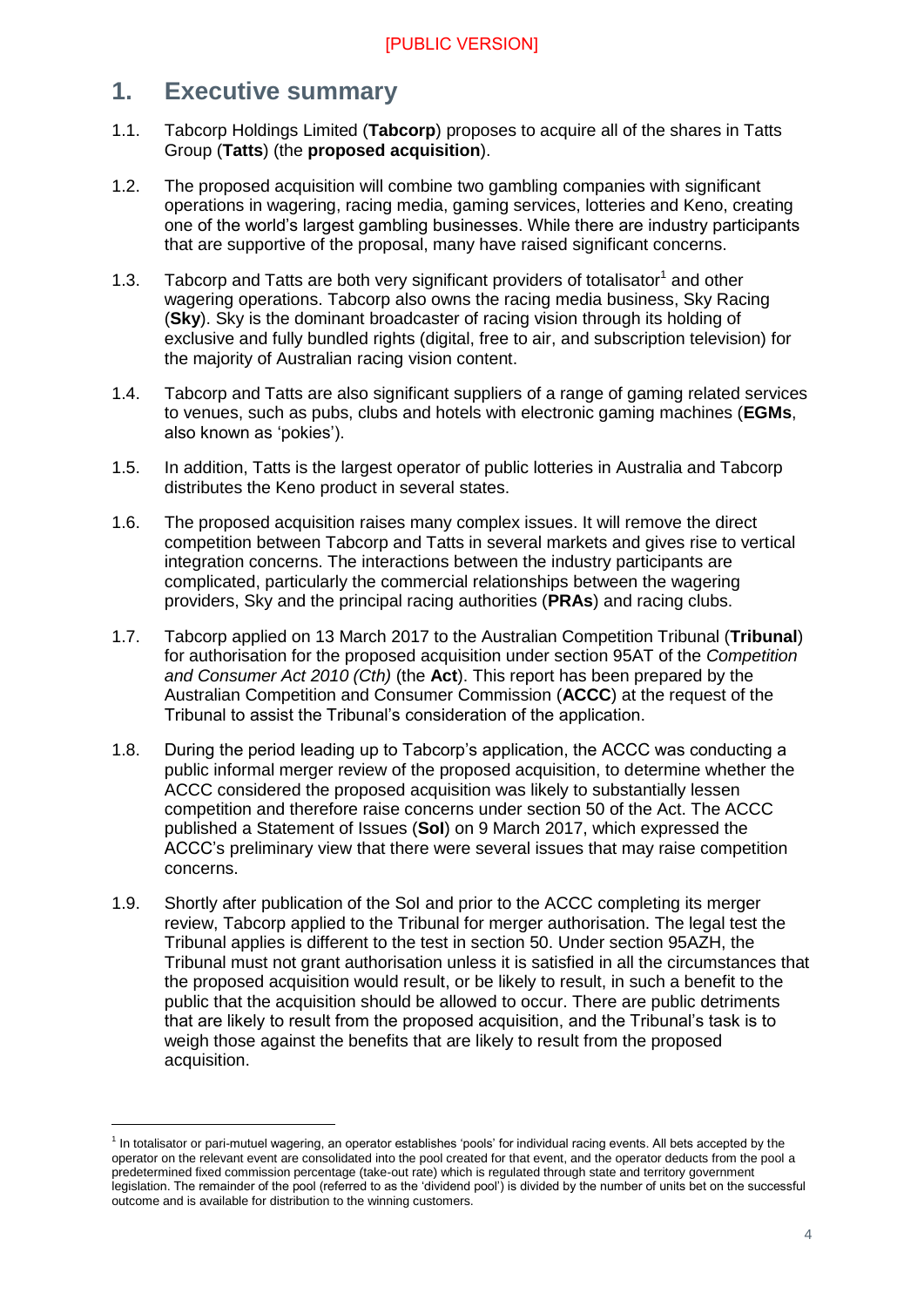## <span id="page-4-0"></span>**Wagering detriments**

- 1.10. Tabcorp and Tatts both compete in the provision of wagering services to consumers (or 'punters').
- 1.11. Tabcorp and Tatts have a national presence supplying wagering products online and over the telephone. Corporate bookmakers (for example Sportsbet, CrownBet, William Hill, Ladbrokes and Bet365) compete with Tabcorp and Tatts in online/telephone (but only in the supply of fixed odds and tote-derivative<sup>2</sup> products).
- 1.12. Tabcorp and Tatts also both have stand-alone retail wagering agencies and wagering facilities located in pubs, clubs and hotels (together referred to as **retail wagering outlets**). Tabcorp has the exclusive licence to operate a totalisator and retail wagering outlet network in New South Wales (**NSW**), Victoria and the Australian Capital Territory (**ACT**) (the **Tabcorp jurisdictions**). Tatts has the exclusive licence to operate a totalisator and the retail wagering outlet network in Queensland, South Australia, Tasmania and the Northern Territory (the **Tatts jurisdictions**).
- 1.13. While the retail wagering outlets of Tabcorp and Tatts do not compete directly as they hold exclusive licences in different states/territories, combining Tabcorp and Tatts (the **merged entity**) appears likely to result in public detriments by:
	- Lessening competition in wagering (particularly online/telephone wagering) due to the removal of direct competition between Tabcorp and Tatts
	- Reducing the number of credible bidders from two to one for the exclusive retail licences
	- Reducing the number of potential suppliers of pooling services from two to one
	- Lessening competition in wagering due to the merged entity being able to use Sky to stop corporate bookmakers establishing arrangements with retail venues in Tatts jurisdictions.
- 1.14. Tabcorp and Tatts are both very significant wagering providers, with a combined share of national wagering revenue of approximately [**Confidential to Tabcorp and Tatts**] .  $3^3$  Tabcorp and Tatts are also both significant providers of online/telephone wagering, where they compete with each other and corporate bookmakers.
- 1.15. The proposed acquisition removes the direct competition between Tabcorp and Tatts. While the corporate bookmakers have grown their share of wagering turnover and revenue in recent years, Tabcorp and Tatts appear to have actually increased their average prices (the take-out-rate) for some types of services (e.g. totalisator services). Indeed, in recent years, Tabcorp has significantly grown its level of wagering revenue (its level of wagering revenue increased by approximately **[Confidential to Tabcorp and Tatts]** during FY15).<sup>4</sup> Furthermore, the corporate bookmakers face barriers to expansion, in large part due to Sky's dominance in obtaining racing media rights (discussed further below). In addition, this report identifies other regulatory changes that appear likely to favour the merged entity over corporate bookmakers in coming years.
- 1.16. In competitive bidding processes for exclusive licences, Tabcorp and Tatts are likely to be each other's closest competitors and the two most credible bidders. There is

 $2$  Tote derivative products are a wagering product whereby the payout odds replicate those available on the totalisators. Customers are able to bet on derivative products such as 'top tote', where they receive the best odds available across the three totalisators. Corporate bookmakers, in some cases, also offer a bonus on top of the standard dividend.

<sup>&</sup>lt;sup>3</sup> Derived from Statement of Douglas Freeman, Executive General Manager - Commercial Development of Tabcorp, dated 8 March 2017 (**Freeman**) at [279], Figure 44.

<sup>4</sup> Freeman at Figure 44.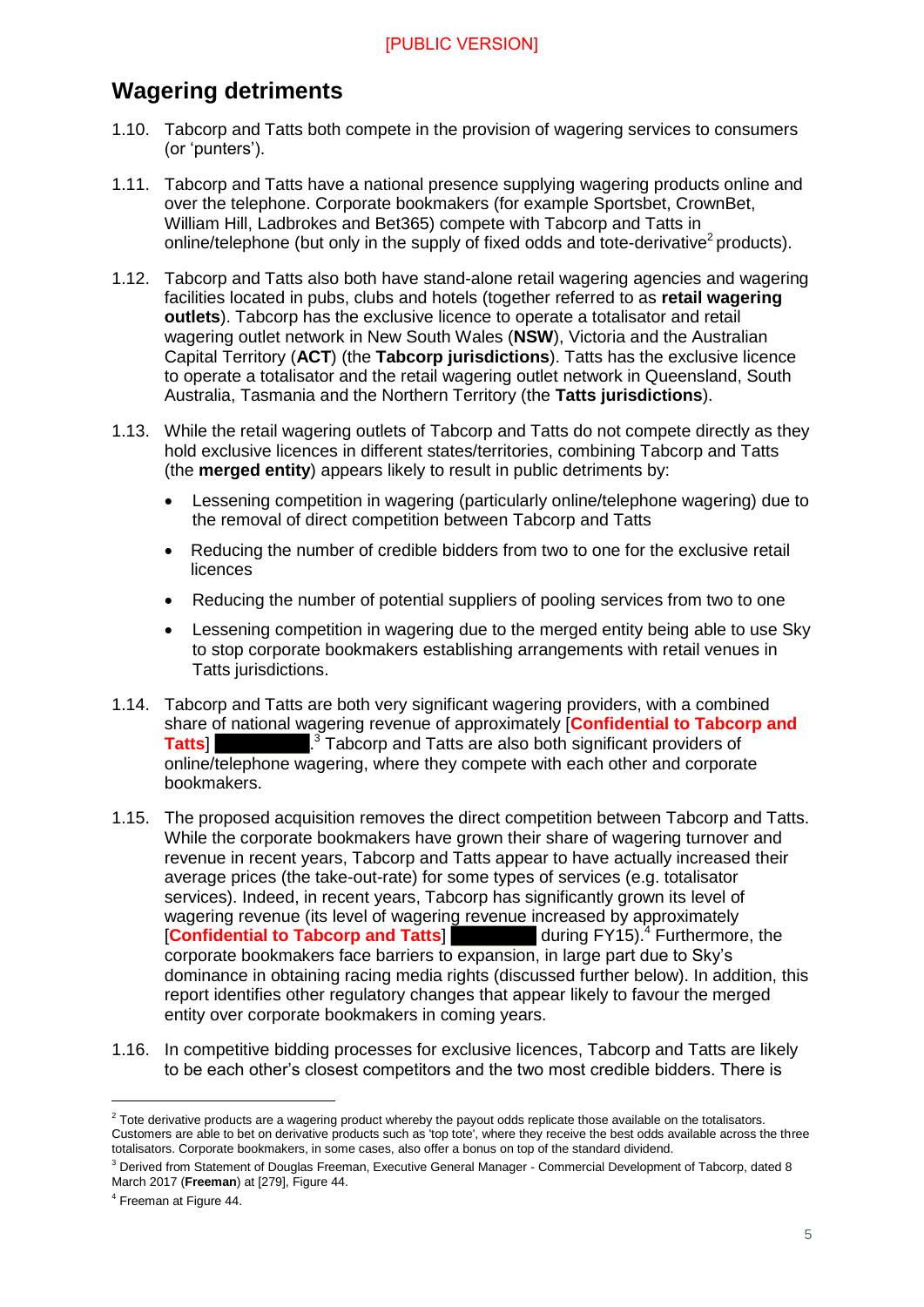significant uncertainty that other bidders would be in a position to credibly bid. The merged entity's control of key inputs such as racing vision is likely to be a factor in deterring rival bidders. The proposed acquisition may impact future government licensing processes including the potential privatisation of the Western Australian TAB (**WA TAB**) and the next Victorian licence rights renewal in 2024.

- 1.17. Tabcorp and Tatts are also potential competitors in the provision of pooling services to the only other domestic totalisator operator: Racing and Wagering Western Australia (**RWWA**), the operator of the WA TAB. Tabcorp has made commitments to RWWA via a Commitment to Long Term Pooling Deed (**Deed**) to address concerns that Tabcorp may cease to offer such services. The Deed does not necessarily provide certainty about the commencement and terms of any future pooling agreements between RWWA, or any future acquirer of the WA TAB if privatised, and Tabcorp. It may be in the merged entity's interest to circumvent the long-term behavioural commitment, for example if a corporate bookmaker sought to acquire the licence in Western Australia, which could lead to there being no effective option for pooling.
- 1.18. The proposed acquisition may also impact on the ability of corporate bookmakers to compete with the merged entity by providing innovative products to licenced venues. Post-acquisition, the retail wagering operator will be vertically integrated with Sky, the dominant racing broadcaster, in Tatts jurisdictions. Sky is an essential input for licenced venues that host wagering facilities. This will provide the merged entity with an incentive to refuse supply of Sky on reasonable commercial terms to venues in Tatts jurisdictions which seek to enter into arrangements with competing wagering operators.
- 1.19. Recent arrangements, such as CrownBet's digital advertising offer to clubs in NSW, have prompted a swift competitive response by Tabcorp to introduce improved offerings in the form of digital wagering commissions to licensed venues. However, licensed venues are concerned that the merged entity may withhold supply, or raise the price, of Sky to deter entry into an arrangement with a rival wagering provider. The proposed acquisition extends this issue from the Tabcorp jurisdictions to all jurisdictions except Western Australia. This will make it more difficult for corporate bookmakers to provide innovative offerings to venues and customers in competition with the merged entity.

## <span id="page-5-0"></span>**Racing media detriments**

#### *Sky's competitive advantages in acquiring media rights*

- 1.20. The competition issues relating to Tabcorp's racing media interests have been a significant issue for some industry participants. As the dominant racing broadcaster, Sky enjoys competitive advantages in acquiring racing media rights. The amount of funding received by a racing club is highly dependent on the amount bet on each race, which in turn is highly dependent on the coverage the race receives in licensed venues. Essentially, media rights holders (PRAs and individual racing clubs) are dependent on the broadcast of their races in retail wagering outlets.
- 1.21. Tabcorp can threaten to not televise, or to de-emphasise particular races on Sky, if Sky is not granted exclusive rights across all distribution channels by a PRA. For example, Tabcorp can refuse to televise races on the Sky 1 primary wagering channel or not show introductory race content prior to the race which piques the interest of punters.
- 1.22. This competition issue exists, to some extent, regardless of the proposed acquisition. However, it is relevant when considering the level of competitive constraint from the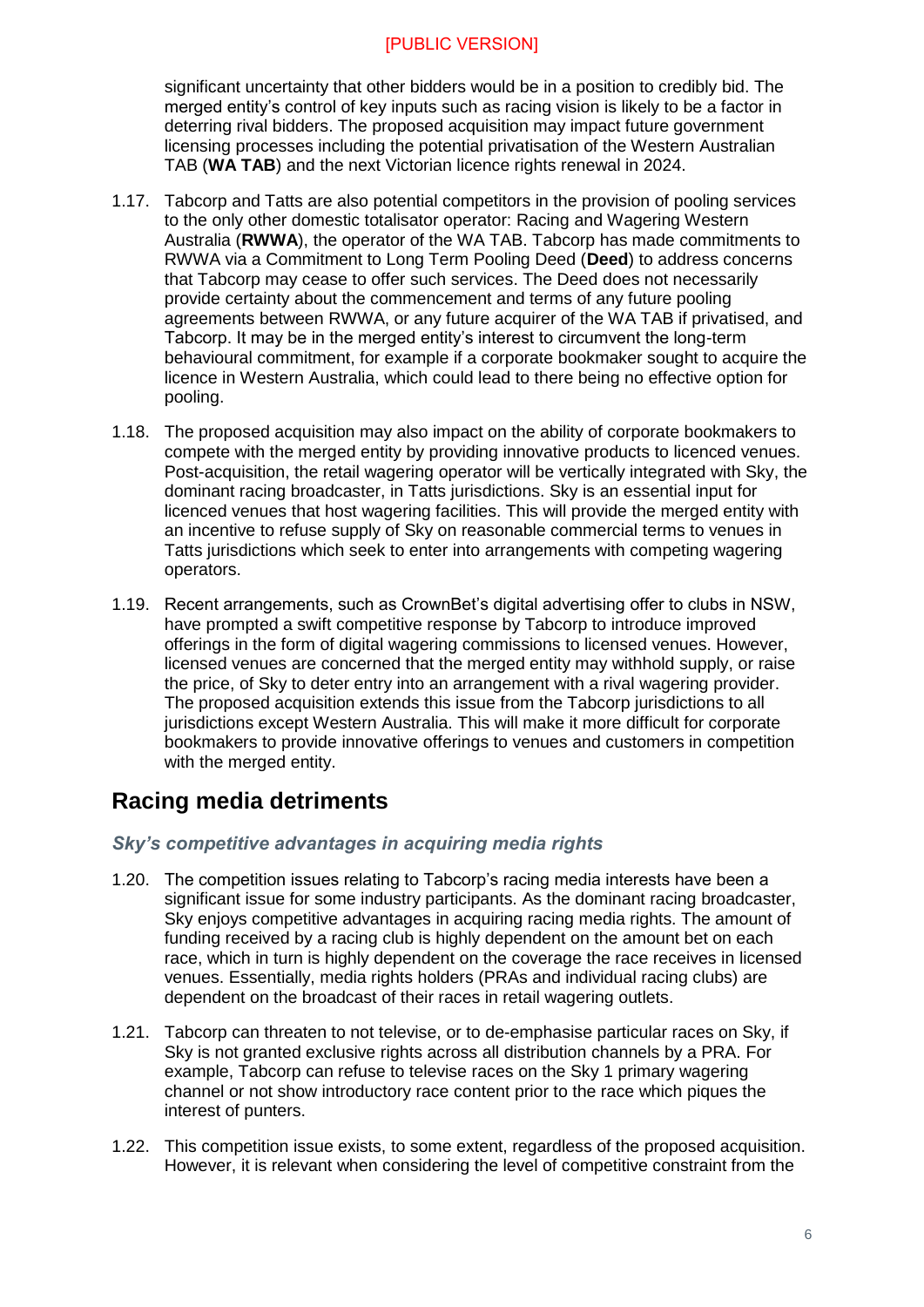corporate bookmakers in the wagering market. Furthermore, the proposed acquisition may heighten and entrench these barriers (as discussed below).

#### *The difficulty corporate bookmakers have in obtaining media rights limits their future competitiveness*

1.23. Sky's dominant position creates barriers to entry/expansion for corporate bookmakers, due to the difficulties they face in obtaining digital media rights. Although corporate bookmakers have grown and have competed with the merger parties in the supply of online wagering in recent years, their ability to challenge Tabcorp and Tatts in the future will become increasingly reliant on them gaining access to digital media rights (or their customers having a way of easily viewing a race, on free-to-air TV for example).

#### *The proposed acquisition may lessen competition with Sky*

- 1.24. The proposed acquisition may reduce competition with Tabcorp/Sky in the acquisition of racing vision content, particularly in the Tatts jurisdictions. Following the proposed acquisition, the merged entity will have the primary wagering relationship (typically a formal or economic joint venture with the PRAs) in the Tatts jurisdictions. The PRAs in these jurisdictions will become reliant on Tabcorp for much of their funding. Tabcorp may use that dependence to further limit the ability and incentive of PRAs to sell their media rights on an unbundled basis to competitors (including corporate bookmakers). The merged entity could also threaten to refuse to let retail outlets show a free-to-air racing channel that is competing with Sky for media rights in Tatts jurisdictions.
- 1.25. Without the acquisition, Tatts has the potential to act as a counter-weight to Tabcorp. It could be an alternative bidder for media rights, or a partner to an alternative bidder. Currently, Tabcorp advertises its own online wagering products on Sky, including when Sky is broadcast in Tatts' retail outlets. Tabcorp's brand has a higher brand awareness than the Tatts' brand UBET in Queensland (where UBET is the exclusive retail wagering operator) and Tatts has experienced difficulties differentiating its retail brand from Tabcorp's online brand.<sup>5</sup> As online wagering becomes increasingly important and punters more often place their bets via smart phones, this will have an increasing negative impact on Tatts.
- 1.26. Tatts is therefore likely to have an incentive to try to limit Sky's dominant position in racing media. Tatts' ability to do so is much stronger than other industry participants, as it can offer a guarantee that non-Sky broadcasts will be shown in retail outlets in Tatts jurisdictions.
- 1.27. If the proposed acquisition further increases Tabcorp's ability to "lock up" racing media rights, and limits competitive alternatives, there are several impacts:
	- PRAs will obtain less for the media rights due to there being less competition for those rights, and their races may not be broadcast as widely
	- The barriers to entry/expansion into wagering explained above (that arise due to the difficulty corporate bookmakers have in obtaining media rights) will be heightened further
	- There may be detriments to both consumers and the racing industry by racing vision being less accessible to the wider public through free-to-air television broadcasting or streaming online.

<sup>5</sup> Statement of Andrew Catterall, Chief Executive Officer of Racing.com, dated 17 April 2017 (**Catterall**) at [29(e)].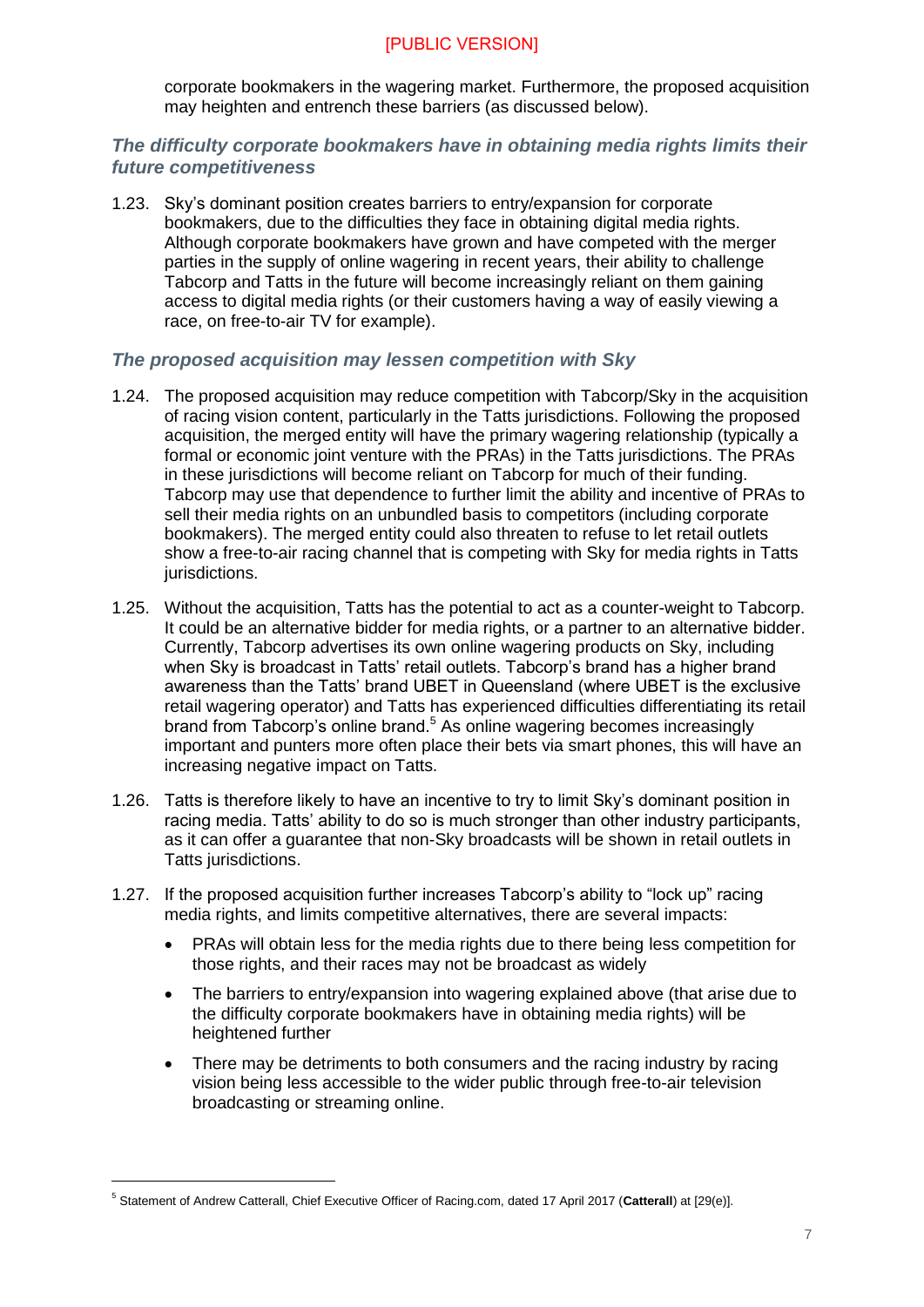## <span id="page-7-0"></span>**Gaming**

- 1.28. Tabcorp and Tatts overlap in the supply of a range of gaming related services to licensed venues with EGMs, such as pubs, clubs and hotels in Queensland, NSW and Victoria. Tabcorp and Tatts supply pokies venues monitoring services, gaming systems and related services, and repair and maintenance services (field services).
- 1.29. In Queensland, Tabcorp (Odyssey) and Tatts (Maxgaming) are the only active providers of monitoring and field services. Tabcorp has offered to divest its Odyssey business as a condition of authorisation and has entered into a sale agreement with Australian National Hotels Pty Ltd (Federal Group).
- 1.30. In NSW, the proposed acquisition combines the exclusive supplier of monitoring services (Tatts' Maxgaming) with the largest supplier of gaming systems and related services (Tabcorp's eBET and TGS). This may give rise to public detriments, as the merged entity may have an incentive to use its position as the monitoring services operator to obtain a competitive advantage in the supply of gaming systems and related services, and potentially foreclose its competitors by misusing commercially sensitive information collected in the course of supplying monitoring services and/or restricting the operation or functionality of third-party gaming systems and related services.

## <span id="page-7-1"></span>**Other public detriments**

1.31. The proposed acquisition appears likely to result in other public detriments. Following the proposed acquisition, the merged entity will have a significantly more extensive customer information database compared to the current database of either Tatts and Tabcorp. The merged entity would therefore have an increased ability to engage in customer profiling, targeted digital marketing and cross selling of a range of gambling products on this database, which will inevitably include vulnerable problem gamblers.

## <span id="page-7-2"></span>**Claimed public benefits**

- 1.32. Tabcorp claims that the proposed acquisition will result in approximately [**Confidential to Tabcorp**] in direct quantifiable public benefits by the third year following its completion.<sup>6</sup> These are comprised of cost savings and revenue increases amounting to [**Confidential to Tabcorp**] respectively.<sup>7</sup>
- 1.33. Tabcorp claims these improvements will generate further indirect public benefits as:
	- 55 per cent of the combined direct benefits will be passed through to racing and sporting bodies; Federal and State governments; and pubs, clubs and agencies;<sup>8</sup>
	- Those specific amounts passed through to racing industries will help to address a "free rider problem" associated with the funding of race meets
	- **•** [**Confidential to Tabcorp**] **and the cost savings and <b>confidential to Tabcorp**] **[Confidential to Tabcorp] of the revenue increases will flow** through to other parts of the economy, generating increases in gross national income (GNI) of between \$174.5 million and \$179.5 million p.a.<sup>9</sup> This is estimated using a computable general equilibrium (**CGE**) model.

<sup>6</sup> Statement of Damien Johnston, Chief Financial Officer of Tabcorp, dated 6 March 2017 (**Johnston**) at Table 1.

 $^7$  Johnston at [22], Table 1; Form S at [302], page 96.

<sup>8</sup> Annexure A to the Form S at [303], page 97.

<sup>9</sup> Report of Dr Ric Simes, Senior Advisor at Deloitte Access Economics, dated 9 March 2017 (**Simes**) at [145], Table 2, and Attachment B, Table 1.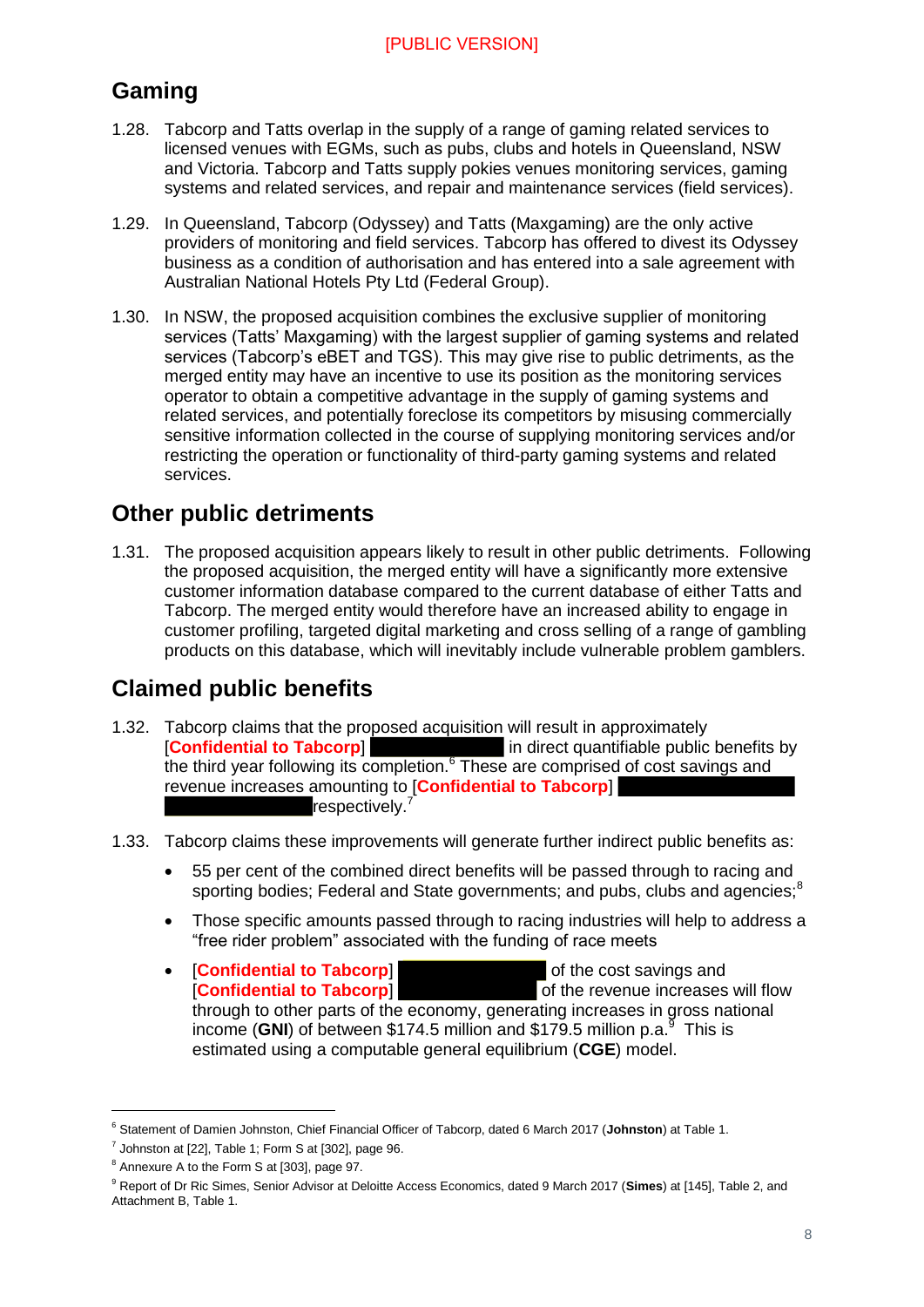- 1.34. Tabcorp also claims the proposed acquisition is likely to result in another public benefit by removing a commercial barrier to creating larger totalisator pools.
- 1.35. Whilst the proposed acquisition may result in some of the public benefits claimed, the magnitude and likelihood of the benefits are uncertain; and Tabcorp's estimates may be overstated.
- 1.36. Regarding the claimed direct benefits:
	- It is likely some cost savings will be achieved by removing duplication. However, the size of the claimed savings is likely to be overstated because, for example, they include economic transfers and exclude integration costs. Economic transfers, for example the merged entity's ability to negotiate improved terms from suppliers, are not a public benefit. They are a redistribution of resources that do not result in increased production of goods and services, but simply a transfer of money from one entity to another.
	- It is unlikely Tabcorp's claimed revenue increases represent a reasonable measure of public benefits. This is because gross revenue of itself is not an appropriate measure of economic welfare or surplus. Much of the claimed revenue increases are unlikely to be merger specific (they could be achieved by Tatts without the proposed acquisition) and the costs of achieving these revenue increases have not been netted off against the estimated revenue increases.
	- Importantly, **Confidential to Tabcorp** increases are better characterised as either a transfer or a detriment to wagering customers. Tabcorp's evidence shows that these revenues are expected to come from it improving Tatts' existing fixed odds betting system in a way that will enable it to keep a greater amount of money wagered by punters, while at the same time possibly leading to reduced wagering on fixed odds betting. In other words, the revenue increases are expected to come from Tabcorp giving less to (and taking more from) Tatts' fixed odds consumers.
- 1.37. Regarding the other claimed benefits:
	- The pass-through of direct benefits to other parties should not be double-counted as additional benefits. However, the Tribunal may wish to consider what, if any, weight should be accorded to benefits which are passed through depending on how widely they are shared.
	- The proposed acquisition is unlikely to result in national pooling. While the ACCC accepts that larger pools create more liquidity, and in turn greater stability in a pool, the proposed acquisition does not alter the prospects of a national pool being created. This is demonstrated by the fact that Tabcorp has not been able to merge the Victoria and NSW pools, despite common ownership of the pools since 2004.
	- If there is a "free rider problem", the proposed acquisition does not address its underlying cause. A long-term solution would involve changing the way wagering operators contribute to the race industry (for example, by increasing race field fees), which is a separate matter to the proposed acquisition.
- 1.38. Finally, the CGE GNI modelling is likely to be of little utility in assessing the magnitude of public benefits flowing from the proposed acquisition. This is because this type of modelling does not measure changes to economic surplus or welfare; lacks transparency; is reliant on the untested assumptions provided by Tabcorp; and ignores the substantial off-setting impact of cost increases and competitive detriments associated with the proposed acquisition.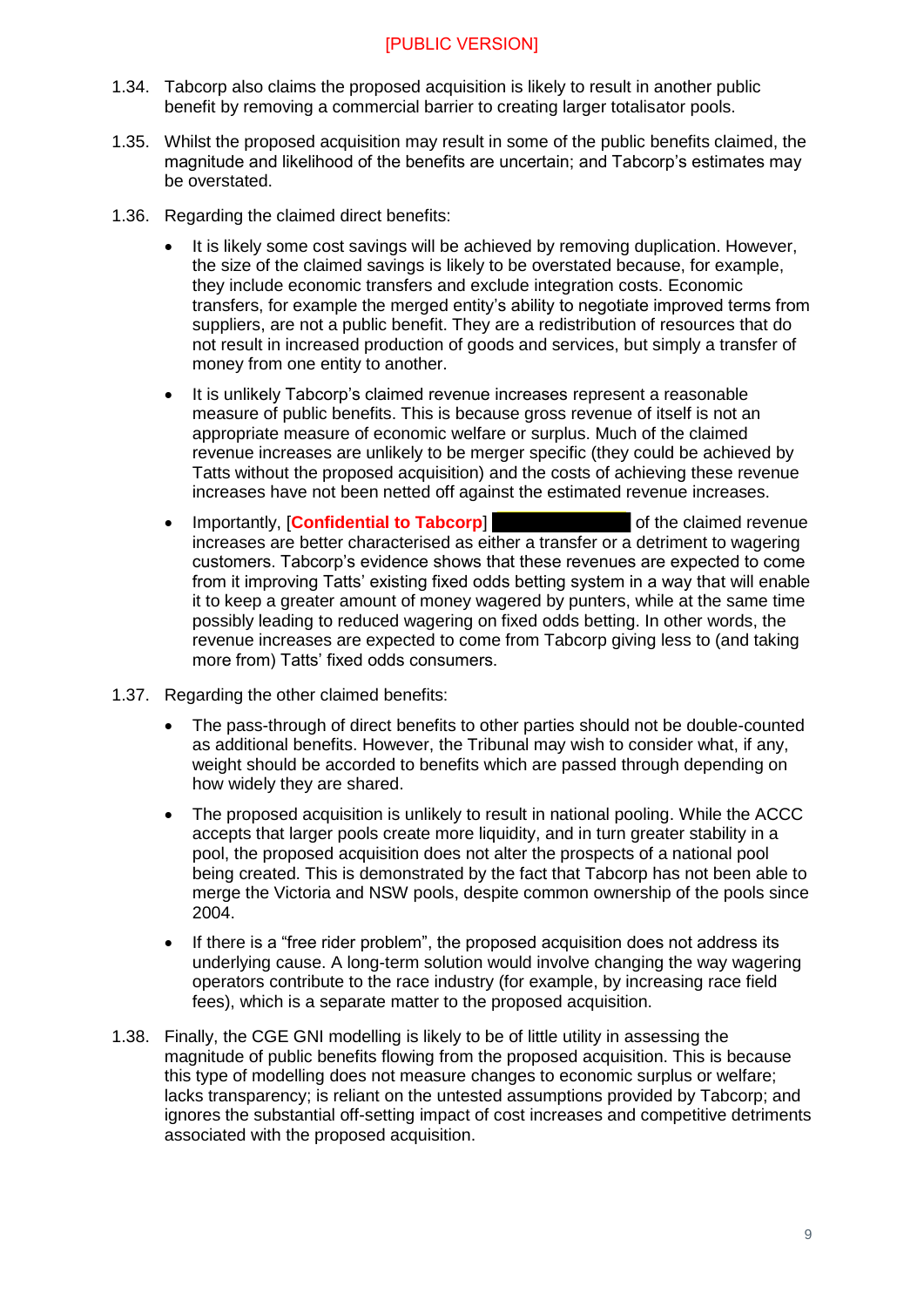## <span id="page-9-0"></span>**Weighing benefits and detriments**

- 1.39. The weighing up of public benefits and detriments likely to result from the proposed acquisition is likely to be difficult. The proposed acquisition is in a complicated and highly regulated industry, and there are many different aspects to the detriments and benefits arguments. The commercial relationships between key industry participants give rise to complex interactions and inter-dependencies. It is no surprise that for such a significant transaction there are contrary views held by industry participants on many issues. In all this, it is important not to forget the largely unheard voice of end consumers.
- 1.40. At the time of writing this report, the ACCC has not reached concluded views on all of the issues the Tribunal will need to consider. Tabcorp lodged 32 lay witness statements and 4 expert reports, and over 20,000 pages of material (excluding spreadsheets). A further 298 pages of intervener affidavits, with 2988 pages of exhibits, was lodged on or around 13 April 2017. In addition, Tabcorp have altered some substantive elements of the overall proposal since lodgement.<sup>10</sup>
- 1.41. Although the ACCC had been considering whether the proposed acquisition raised competition concerns prior to the merger authorisation application, it had not considered any of the above material and had not turned its mind to the net public benefits test to be applied by the Tribunal.
- 1.42. In these circumstances, the ACCC has taken the approach of identifying core issues relating to Tabcorp's application where industry participants and/or the ACCC have contrary views.
- 1.43. The public detriments appear significant. The proposed acquisition may cement Tabcorp's very strong position in wagering due to:
	- Removing Tatts as a wagering competitor
	- Limited competition in future licence tenders
	- Its ability to limit others from obtaining pooling arrangements
	- The difficulty corporate bookmakers have in expanding further to compete with Tabcorp, particularly due to Tabcorp's control of Sky.
- 1.44. The acquisition may also limit competition against Sky, making it more difficult for the media rights owners to obtain a competitive price for their media rights and maximise coverage of their races.
- 1.45. There are additional detriments in gaming and in relation to control of customer information.
- 1.46. On the public benefits side, Tabcorp claims the proposed acquisition will result in cost savings and revenue increases. In relation to cost savings, it is likely some of these will occur, although Tabcorp's estimates may be overstated. However, there are significant doubts as to whether the revenue increases claimed are likely to result in public benefits. As an illustrative example, Tabcorp has claimed as a benefit the ability to improve Tatts' existing fixed odds betting system so it will earn better yields.

```
 [HIGHLY Confidential to Tabcorp]
```
<sup>&</sup>lt;sup>10</sup> This includes:

Entering into a sale agreement for Odyssey with Federal Group on 14 April 2017 (and providing a copy of the Agreement to the ACCC only on 19 April 2017).

Finalising a Commitment to a Long Term Pooling Deed to RWWA on 15 March 2017 (and providing a copy to the ACCC only on 20 April 2017, see **Highly Confidential Annexure A** to this report)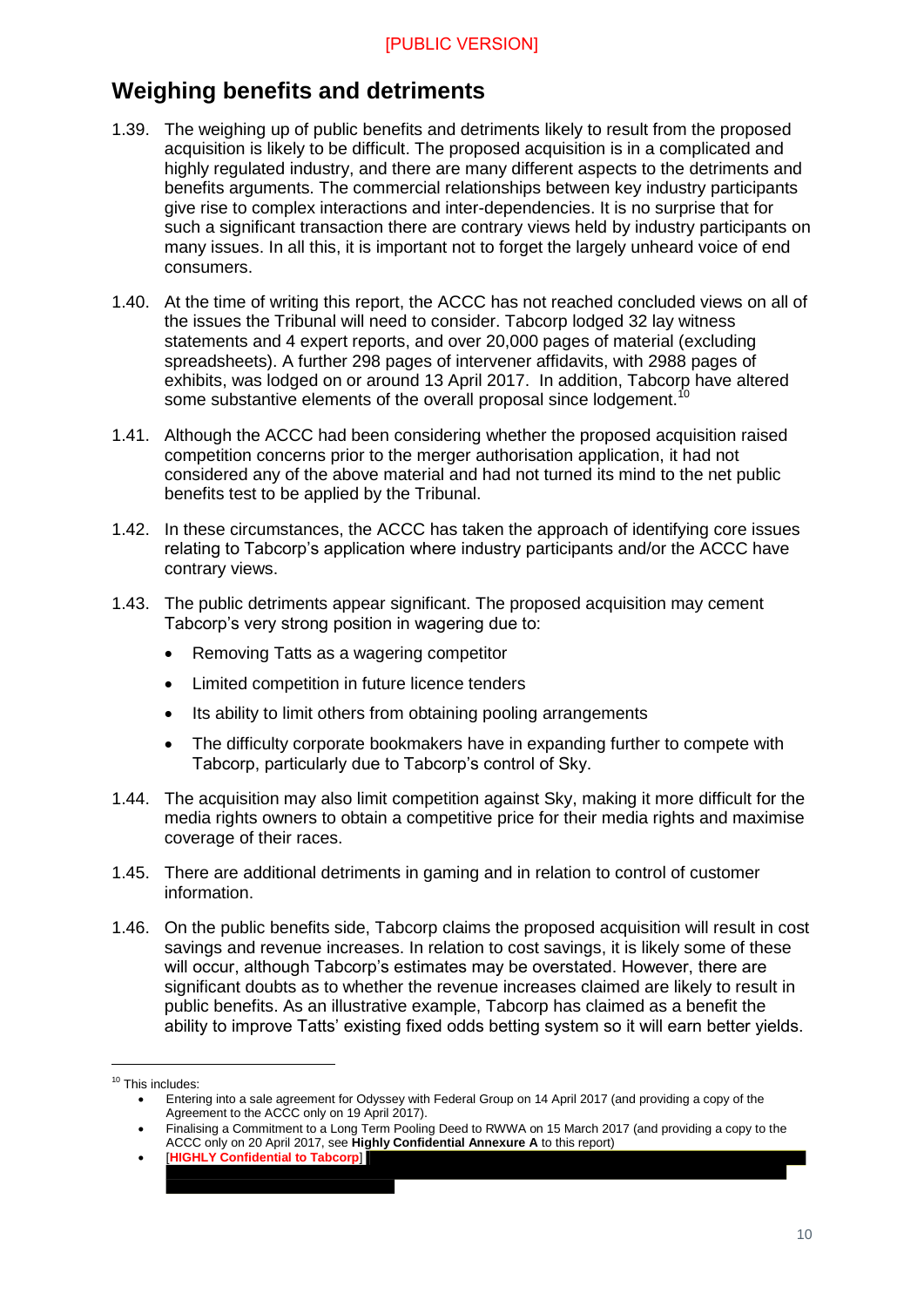While this might be a benefit to Tabcorp's shareholders and possibly a benefit to aspects of the racing industry, it comes with intrinsic consumer detriment whereby consumers will pay more and receive less.

1.47. Tabcorp has claimed that both the cost savings and revenue increases will be passed through to the racing industry, retail venues, sporting bodies and the Federal and state governments. These should not be double-counted as separate benefits, however the Tribunal may wish to consider what weight should be accorded to benefits, which are passed through depending on how widely they are shared.

## <span id="page-10-0"></span>**2. The proposed transaction**

2.1. On 18 October 2016, Tabcorp and Tatts reached an agreement to combine the two companies. Tabcorp proposes to acquire the issued share capital of Tatts by means of a scheme of arrangement.

## <span id="page-10-1"></span>**3. The legal test for authorisation**

- 3.1. The test for granting authorisation is set out in section 95AZH of the Act. The Tribunal must not grant authorisation unless it is satisfied in all the circumstances that the proposed acquisition would result, or be likely to result, in such a benefit to the public that the acquisition should be allowed to occur. The Tribunal has determined that the test requires it to identify and assess the public benefits and detriments likely to result from the proposed acquisition, and weigh the two (**net public benefits test**).<sup>11</sup>
- 3.2. Tabcorp, as the applicant for authorisation, bears the burden of satisfying the Tribunal that, in all the circumstances, the proposed acquisition would be likely to result in such a benefit to the public that it should be allowed to occur.
- 3.3. In applying the net public benefits test, the Tribunal has considered it useful to compare the likely future 'with' the proposed conduct and, separately, the likely future 'without' the proposed conduct.<sup>12</sup> This comparison allows an assessment of the benefits and detriments likely to result from the proposed conduct, in this case the proposed acquisition.
- 3.4. 'Public detriment' is neither referred to in section 95AZH nor defined in the Act. However, in the context of non-merger authorisation decisions under section 90 of the Act, it has been given a broad interpretation by the Tribunal. Public detriments have been held to encompass any impairment to the community generally, including any harm or damage to the aims pursued by society.<sup>13</sup> In many cases, the detriment likely to result from the proposed conduct will be constituted by a lessening of competition.
- 3.5. The term 'benefit to the public' is also not defined in the Act.<sup>14</sup> In *Re AGL*, the Tribunal considered the expression 'benefit to the public' in the context of section 95AZH(1) of the Act. The Tribunal had regard to previous decisions in non-merger authorisation matters where the expression "the benefit to the public" was considered for the

<sup>&</sup>lt;sup>11</sup> Application for Authorisation of Acquisition of Macquarie Generation by AGL Energy Limited [2014] ACompT 1 (Re AGL) at [157]-[160] and *Application by Sea Swift Pty Limited* [2016] ACompT 9 at [41] (*Re Sea Swift*). See also, for example, *Re 7- Eleven Stores Pty Ltd, Australian Association of Convenience Stores Incorporated and Queensland Newsagents Federation*  (1994) ATPR 41-357 (*Re 7-Eleven*) at 42,654; *Re Australian Pathology Practices Incorporated* (2004) 180 FLR 44 at [91]-[93]; *Re Qantas Airways Limited* (2005) ATPR 42-065 (*Re Qantas*) at [144]-[149]. The threshold test in section 95AZH(1) of the Act is identical to the threshold test in section 90(8) in relation to authorisations of conduct that would otherwise breach certain provisions of Part IV of the Act.

<sup>12</sup> See *Re AGL* at [169]; *Application by Medicines Australia Inc* (2007) ATPR 42-164 (*Medicines Australia*) at [117].

<sup>13</sup> See, for example, *Re 7-Eleven* at 42,683; *Re Qantas* at [150].

<sup>&</sup>lt;sup>14</sup> Section 95AZH(2) of the Act requires that the Tribunal regard as benefits to the public: (a) an increase in the real value of exports; (b) a significant substitution of domestic products for imported goods; and (c) without limiting the matters that may be taken into account, all other relevant matters that relate to the international competitiveness of any Australian industry.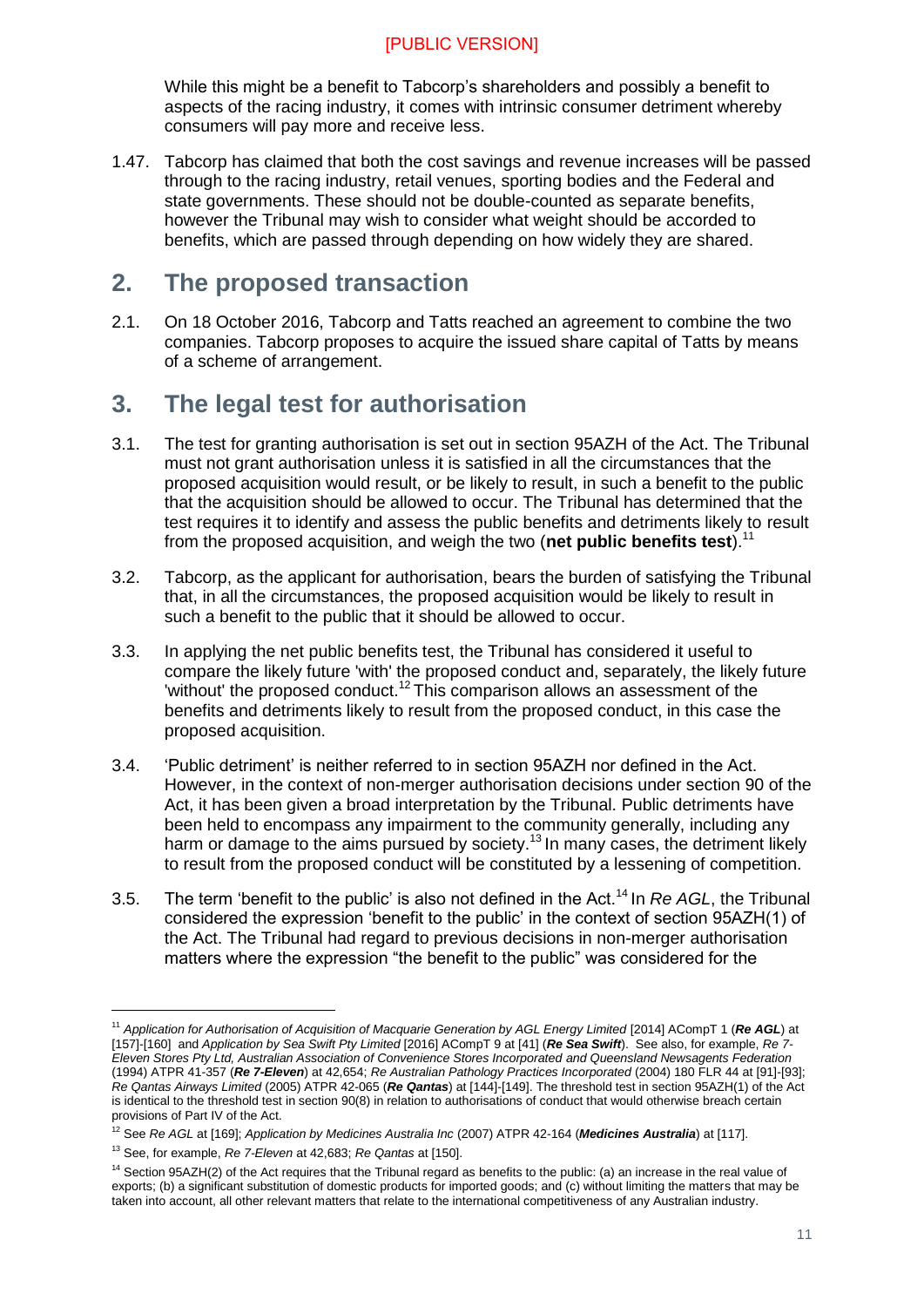relevant authorisation tests in section 90 of the Act. In particular, the Tribunal noted that:

- a) 'Benefit to the public' encompasses anything of value to the community generally or any contribution to the aims pursued by society including as one of its principle elements (in the context of trade practices legislation) the achievement of the economic goals of efficiency and progress<sup>15</sup>
- b) Provided there is a causal relationship between the benefit or benefits to the public asserted and the conduct to be authorised, the range of matters that may be considered is not limited $16$
- c) For benefits to be taken into account they must have substance and durability<sup>17</sup>
- d) In assessing claimed public benefits: $18$ 
	- i) Any estimates as to their quantification should be robust and commercially realistic
	- ii) The assumptions underlying their assessment must be spelled out in such a way that they can be tested and verified
	- iii) One-off benefits should be distinguished from those of a more lasting nature
- e) The options for achieving claimed benefits should be explored and appropriate weighting be given to future benefits not achievable in any other less anticompetitive way.
- 3.6. Claims that are purely speculative in nature should not be given any weight.<sup>19</sup> For a benefit or detriment to be taken into account, the Tribunal must be satisfied that there is a real chance, and not a mere possibility, of the benefit or detriment eventuating.<sup>20</sup>
- 3.7. In *Re Sea Swift*, the Tribunal stated that:

*A public benefit arises from a proposed acquisition if the benefit would not exist without the acquisition or if the acquisition removes or mitigates a public detriment that would otherwise exist. If a claimed public benefit exists, in part, in a future without the proposal, the weight accorded to the benefit may be reduced appropriately.*<sup>21</sup>

3.8. In examining benefits to the public relied on by an applicant for authorisation, rather than assessing whether the benefit claimed is a public or private benefit, the enquiry should be directed towards the extent to which the benefit has an impact on members of the community. Does it fall into the category of "anything of value to the community generally"? If it does, what weight should be given to that benefit, having regard to the nature, characterisation and identity of the beneficiaries of it? $22$  The Tribunal has held that the appropriate standard to apply in assessing public benefits is a "form" of the total welfare standard in which less weight is given to public benefits to the extent they are not shared among members of the community generally.<sup>23</sup> Consequently, if a

<sup>15</sup> *Re AGL* at [161], citing *Queensland Co-operative Milling Association Ltd; re Defiance Holdings Ltd* (1976) 8 ALR 481 at 510. <sup>16</sup> *Re AGL* at [162], citing *Medicines Australia* at [107].

<sup>17</sup> *Re AGL* at [163], citing *Re Qantas* at [205] and *Re Rural Traders Cooperative (WA) Ltd* (1979) 37 FLR 244 at [262]-[263]. <sup>18</sup> *Re AGL* at [163], citing *Re Qantas* at [206].

<sup>19</sup> *Re AGL* at [164], citing *Re Qantas* at [156]. See also *Re Howard Smith Industries Pty Ltd* (1977) 28 FLR 385 (*Re Howard Smith*), at 17,335; *Medicines Australia* at [109]; *Re VFF Chicken Meat Growers' Boycott Authorisation* (2006) ATPR 42-120 at [83].

<sup>20</sup> *Re Qantas* at [156].

<sup>21</sup>*Re Sea Swift* at [42].

<sup>22</sup> *Re Qantas* at [188].

<sup>23</sup> *Re Qantas* at [185]-[189], *Re Howard Smith* at [391]-[392].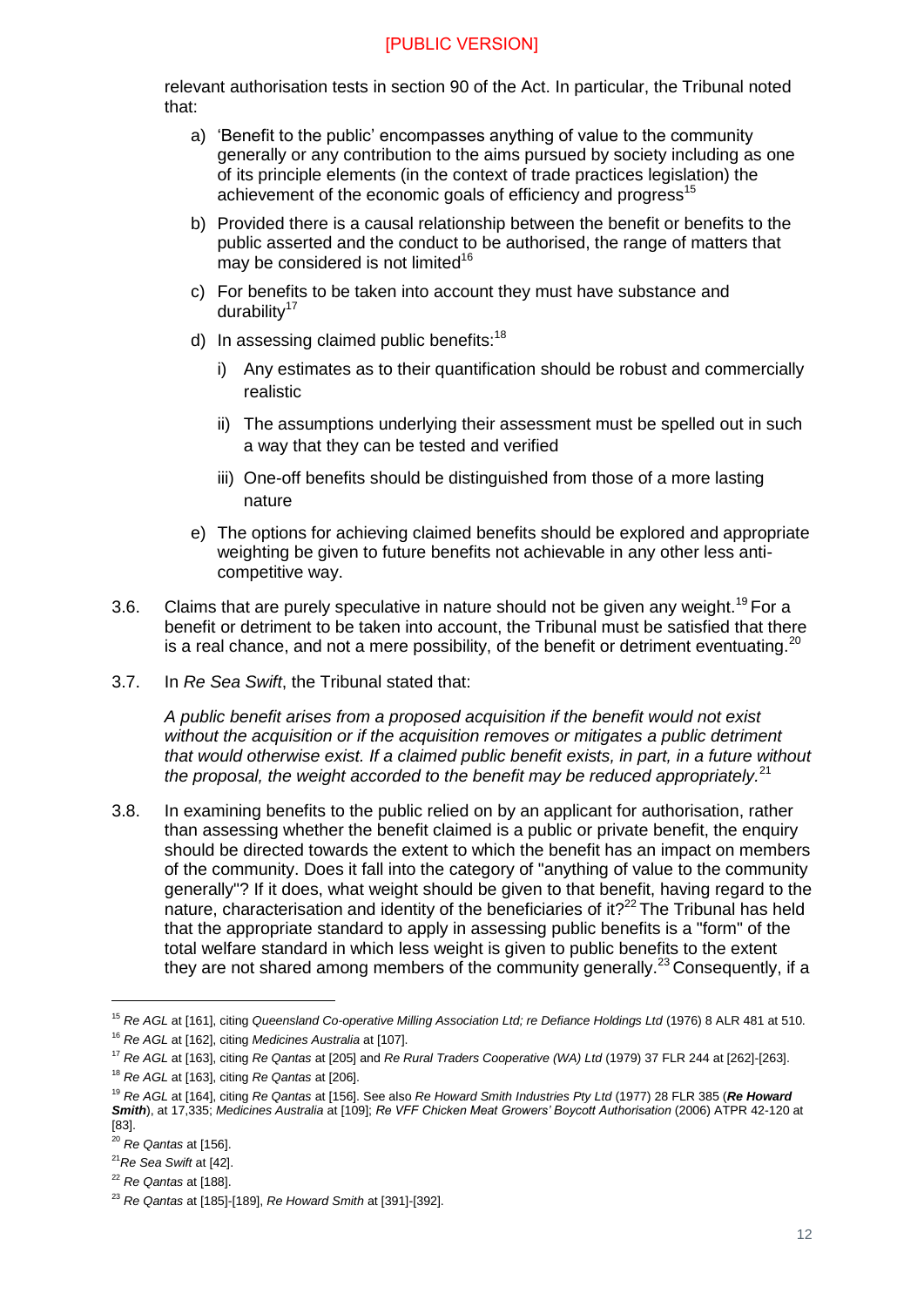merger benefits only a small number of shareholders of the applicant corporations through higher profits and dividends, this will be given less weight by the Tribunal, because the benefits are not being spread widely among members of the community generally.<sup>24</sup>

## <span id="page-12-0"></span>**4. Public detriments**

The public detriments section of this report has been separated into the following four topics:

- Wagering
- Racing Media
- Gaming
- Other public detriments

The first three topics focus on public detriments where a lessening of competition may arise. The fourth topic focuses on other public detriments.

## <span id="page-12-1"></span>**Wagering**

#### <span id="page-12-2"></span>**Overview of wagering**

- 4.1. In Australia, wagering has traditionally been based on thoroughbred, harness and greyhound racing. These continue to account for the majority of wagering industry turnover.
- 4.2. More recently, wagering on other sports events (such as the AFL and NRL), as well as wagering on overseas events, has grown in relative significance. Minor forms of wagering also exist, such as wagering on the outcomes of elections, reality television shows or novelty events.
- 4.3. Figure 1 below shows the absolute value of turnover in Australia from FY06 to FY15 for racing and sport wagering.<sup>25</sup> In wagering, turnover refers to the amount bet by punters (as opposed to the amount kept by wagering service providers). Figure 1 shows that while racing wagering has been growing and continues to represent the largest proportion of wagering turnover, sports wagering has been increasing at a faster rate. In FY15, wagering on races was still over 3.5 times higher than wagering on sport.

<sup>24</sup> *Re Howard Smith* [391]-[392]; *Re Qantas* [185].

<sup>&</sup>lt;sup>25</sup> Source Freeman at [270].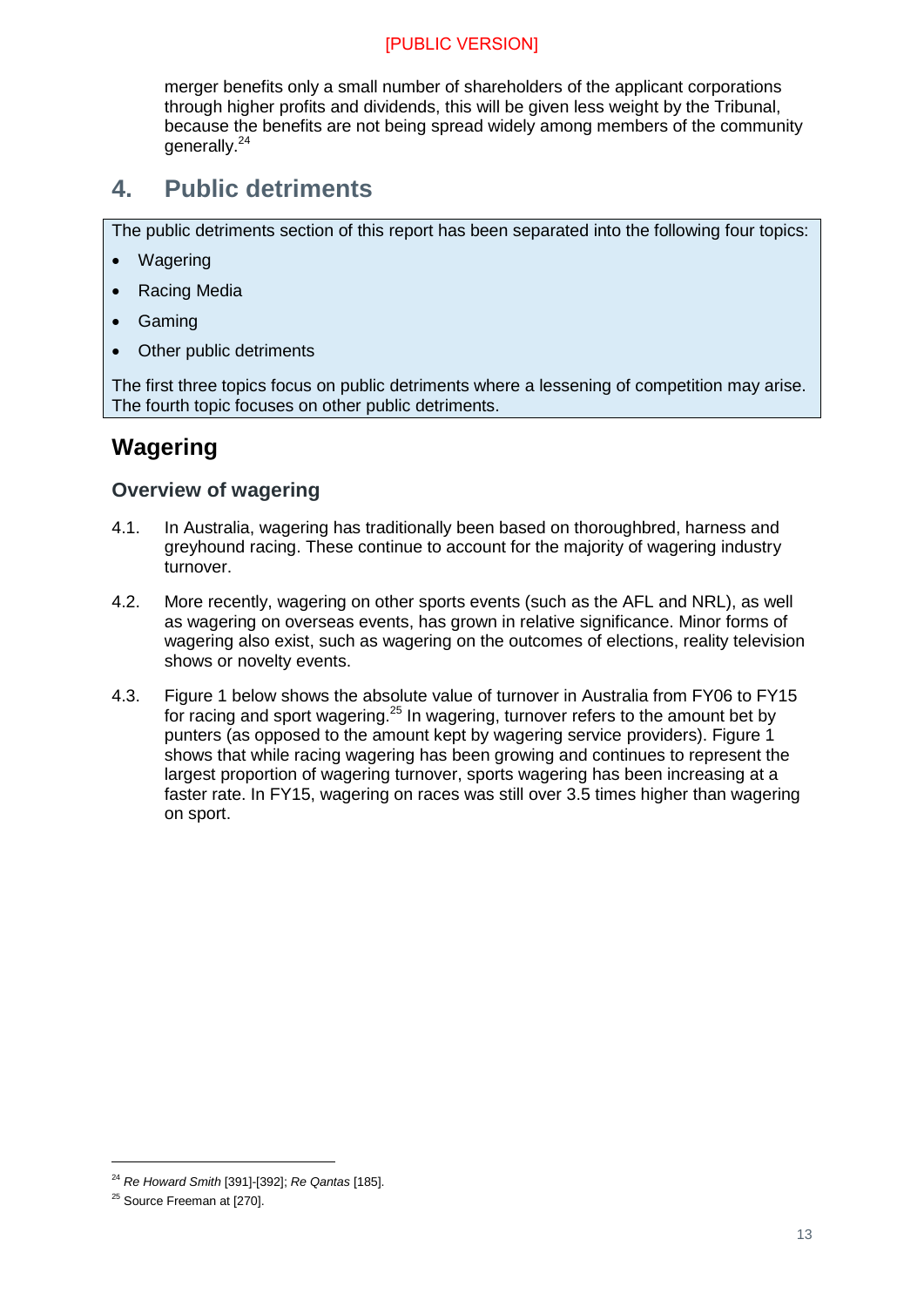

#### **Figure 1 - Absolute value of turnover in Australia from FY06 to FY15 for racing and sport wagering**

- 4.4. Racing wagering occurs through various channels: retail wagering outlets (such as TABs and pubs/clubs); digital (online via desktop, tablet or mobile apps); over the phone; and on-course at race meetings. While Tabcorp and Tatts provide racing wagering opportunities to punters through all of these channels, corporate bookmakers (for example Sportsbet, CrownBet, William Hill, Ladbrokes and Bet365) are only able to provide wagering services through digital and phone channels.
- 4.5. In general terms, racing wagering products take the form of pari-mutuel wagering (exclusively provided by the totalisator operators) and fixed odds wagering (provided by both totalisator operators and corporate bookmakers).
	- **Pari-mutuel wagering** involves the 'pooling' of all bets by a totalisator operator the customers odds may change up until the close of betting on the event and the final odds are not known until the completion of the relevant event. A totalisator's revenue on any given event is 'risk free' and is a function of the size of the pool and the take-out rate.
	- **Fixed odds wagering** involves a bookmaker acting as the counterparty to the customer's bet – the customer is informed of the odds they will receive at the time their bet is placed. Bookmaker revenue on fixed odds betting on any given event involves risk as the revenue on an event is dependent on the outcome of that event.
- 4.6. Tabcorp has the exclusive licence to supply totalisator and retail wagering services in the Tabcorp jurisdictions. Tatts has the exclusive licence to supply totalisator and retail wagering services in the Tatts jurisdictions. RWWA, a WA government owned corporation, is the exclusive supplier of retail and totalisator services in WA. Wagering products in Australia are supplied by the totalisator operators licensed by each of the state and territory governments, as well as bookmakers and Betfair, the only existing betting exchange.
- 4.7. A comparison of the various distribution channels and product types that Tabcorp, Tatts and corporate bookmakers are able to provide is set out in Table 1 below. This shows that while Tabcorp and Tatts are able to compete to provide all racing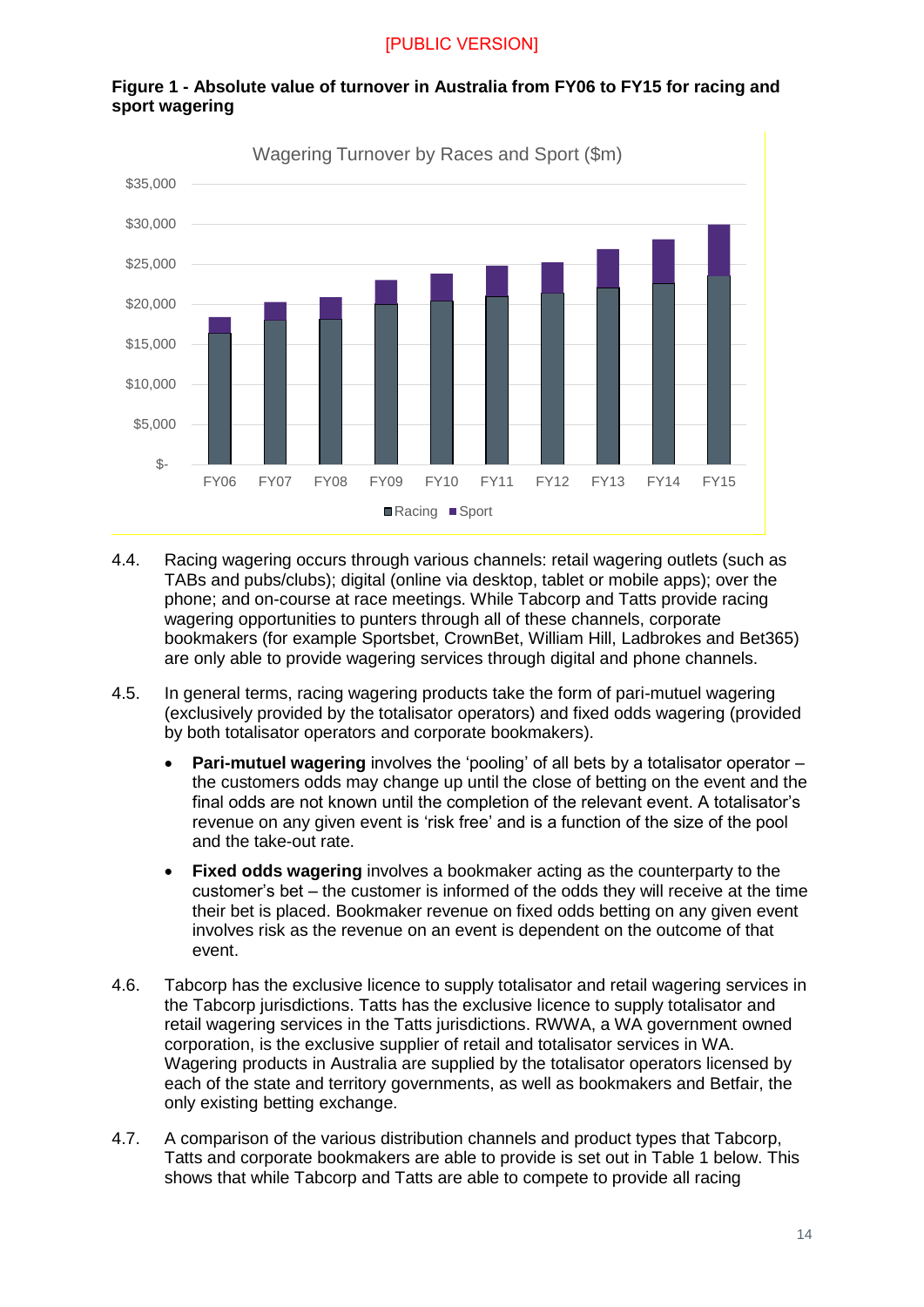wagering product types across all distribution channels, corporate bookmakers are more limited in the ways they can provide racing wagering opportunities.

|                      |             | <b>Tabcorp</b> | <b>Tatts</b> | Corporate<br><b>Bookmakers</b> |
|----------------------|-------------|----------------|--------------|--------------------------------|
|                      | Retail      | ✓              | ✓            |                                |
| <b>Distribution</b>  | On-course   | ✓              | ✓            |                                |
| <b>Channel</b>       | Phone       | $\checkmark$   | ✓            | ✓                              |
|                      | Online      | ✓              | ✓            | ✓                              |
|                      |             |                |              |                                |
|                      | Pari-mutuel | ✓              | $\checkmark$ |                                |
| <b>Wagering Type</b> | Fixed odds  | ✓              | ✓            | ✓                              |

| Table 1 - Comparison of distribution channels and product types |
|-----------------------------------------------------------------|
|-----------------------------------------------------------------|

<span id="page-14-0"></span>4.8. Tabcorp and Tatts are the largest providers of wagering products in Australia. Across all wagering types and channels, they had a combined share of total revenue of approximately [**Confidential to Tabcorp and Tatts**] in FY15. Revenue has a distinct meaning in wagering markets, and equals the amount bet by punters that wagering service providers "take-out" or don't pay back to punters through winnings. In other words, it is the amount of turnover kept by wagering service providers. Wagering revenue by service provider over the period FY06 to FY15 is set out in Figure 2 below.

#### **Figure 2 - Wagering revenue by service provider over period FY06 to FY15**  [**Confidential to Tabcorp and Tatts**] 26



<sup>&</sup>lt;sup>26</sup> Source: Freeman at [279].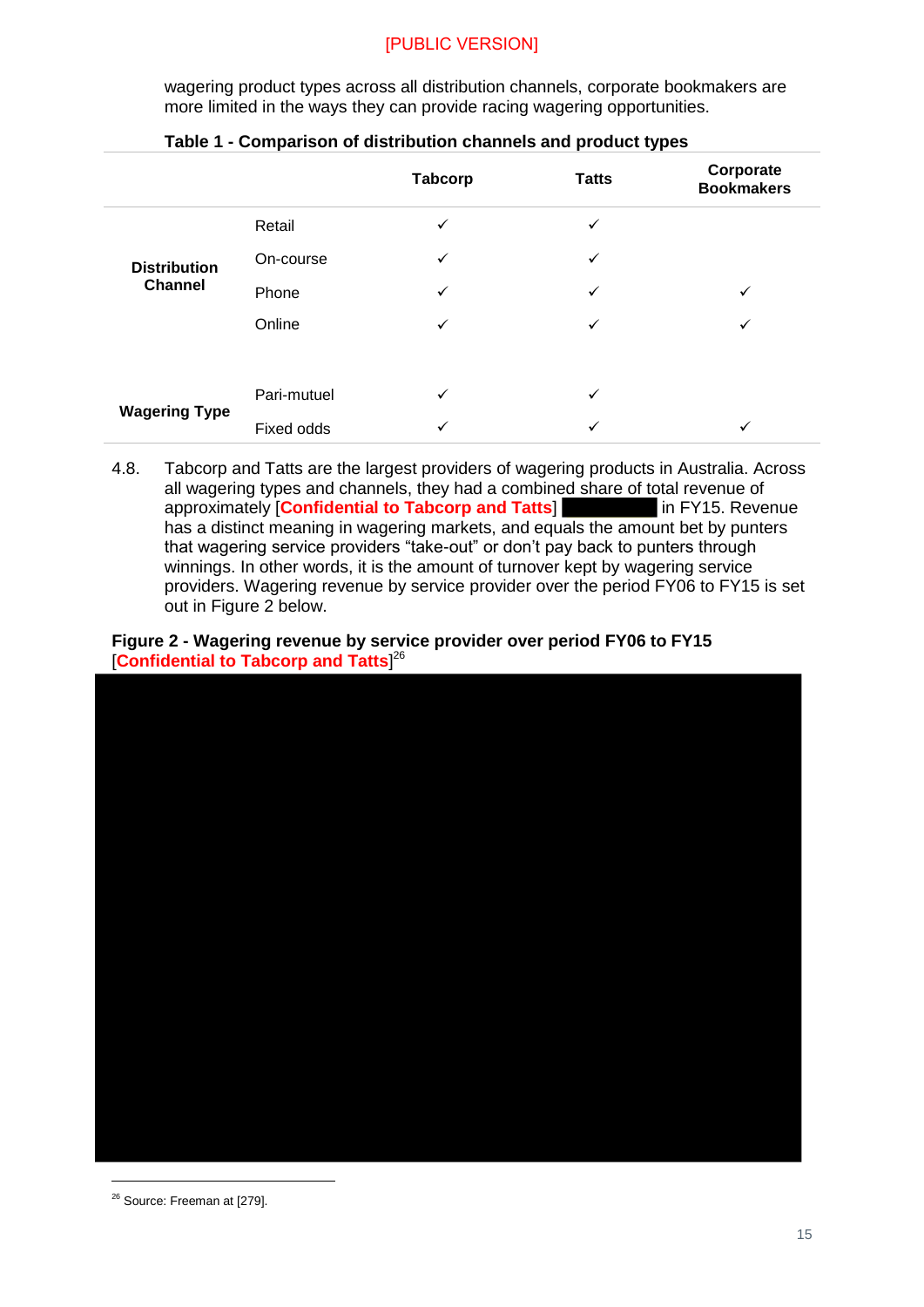4.9. Figure 2 allows a number of important observations:

.

- [**Confidential to Tabcorp and Tatts**]
- Tatts as an individual entity appears to have the second greatest level of wagering revenue based on estimates provided by Tabcorp. While corporate bookmakers as a whole now represent the second largest earner of overall revenue, this is divided amongst a number of individual corporate bookmakers.
- The combined revenue share of the merged entity will, based on Tabcorp's estimates, represent approximately [**Confidential to Tabcorp and Tatts**] of wagering revenue earned across distribution channels and wagering product types.
- 4.10. It is clear from Figure 2 that corporate bookmakers are, in combination, growing their share of wagering revenue. This has grown from approximately [**Confidential to Tabcorp and Tatts**] in FY06 to around [**Confidential to Tabcorp and** In FY06 to around [**Confidential to Tabcorp and Tatts**] in FY15.
- 4.11. This appears to have occurred for a combination of reasons, including:
	- Significant growth in overall wagering turnover, largely driven by growth in online wagering as the portability and adoption of smartphones and tablets has increased the ease and frequency of wagering
	- Some wagering customers having an increased preference for fixed odds and tote-derivative wagering, which are offered by corporate bookmakers $27$
	- Growth in wagering customers attracted by sports wagering.

#### <span id="page-15-0"></span>**Market definition for wagering**

- 4.12. It is clear that there are a number of areas of competition relevant to an assessment of competitive detriment in this matter, including that:
	- Tabcorp and Tatts compete to acquire the right to be the exclusive provider of totalisator and retail wagering services within each state
	- Tabcorp and Tatts compete to provide pari-mutuel wagering products to punters at least to some extent via online channels
	- Tabcorp, Tatts and corporate bookmakers compete to provide fixed odds wagering services via online and phone distribution channels.
- 4.13. A preliminary issue is whether all of these areas of competition occur within a single national wagering market; or whether each represents a separate market for the purposes of analysing the competition effects of the proposed acquisition.
- 4.14. Tabcorp submits that there is a national market in Australia for the supply to consumers of wagering on horse races and other sporting events, comprising parimutuel, fixed odds and tote derivative odds betting as well as wagering through a betting exchange.<sup>28</sup>

<sup>&</sup>lt;sup>27</sup> A fixed odds product that derives its pricing by reference to the prices available in totalisator pools and may involve a stretch or bonus above the derived pari-mutuel odds.

<sup>&</sup>lt;sup>28</sup> Form S at [5.2]–[5.3], page 50; Report of Dr Christopher Pleatsikas, Vice President of Charles River Associates, dated 8 March 2017 (**Pleatsikas**) at [96]-[100].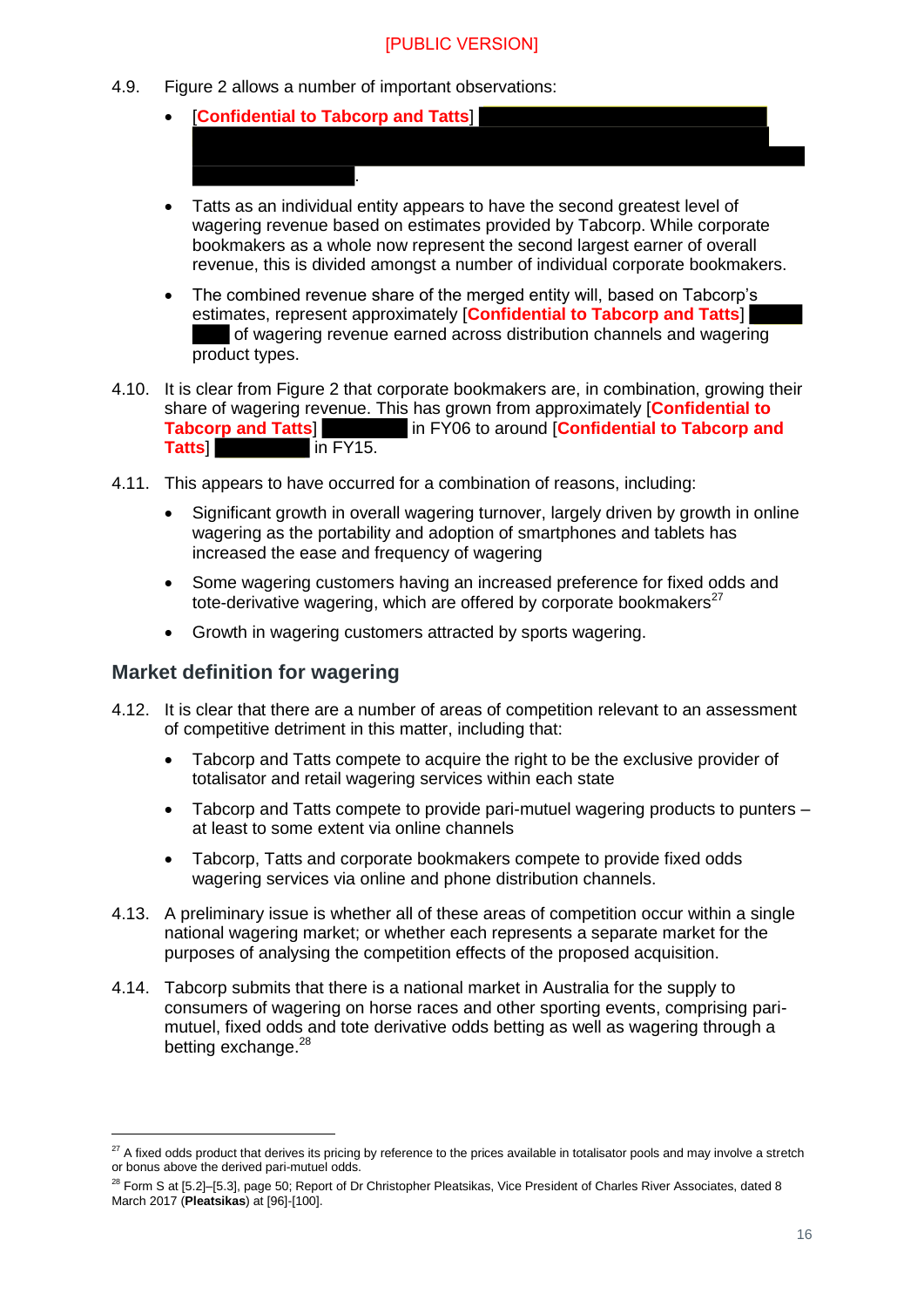- 4.15. While a single broad market may be appropriate it may have the effect of glossing over the extent of competitive constraints provided by different wagering products and distribution channels on each other.
- 4.16. Tabcorp, Tatts and corporate bookmakers appear to compete to provide fixed odds wagering services through online and phone distribution channels. However, there are reasons to believe corporate bookmakers do not fully constrain Tabcorp and Tatts in the provision of fixed odds services. For example, Tabcorp has indicated it expects to be able to increase its prices for these products if the proposed acquisition proceeds.<sup>29</sup>
- 4.17. Further, it is not clear to what extent totalisator and fixed odds products constrain each other. Evidence provided by Tabcorp shows that [**Confidential to Tabcorp**]

. 30 However, the evidence also shows that the effective price charged by Tabcorp and Tatts for their totalisator products has [**HIGHLY Confidential - derived confidential information**] during this period – including over the last five years.<sup>31</sup> This suggests that fixed odds products provided by corporate bookmakers are not acting as a constraint on the pricing of Tabcorp and Tatts' totalisator products.

- 4.18. In addition, the extent to which wagering services provided in retail venues are constrained by those provided through online channels is unclear. Evidence provided by Tabcorp demonstrates that online wagering [**Confidential to Tabcorp**]
- 4.19. In his expert report filed by the ACCC, Mr James Mellsop of NERA Economic Consulting concludes that:

*… it is difficult to identify a clear market boundary. At a minimum, the products are differentiated. This is implied by the:*

*a)* [*Highly Confidential - derived confidential information*]

*; and*

- *b) Apparent value in acquiring an exclusive tote wagering licence.<sup>33</sup>*
- 4.20. Whatever market definition(s) the Tribunal considers appropriate for the 'downstream' supply of wagering products to consumers, it is also relevant to consider separate 'upstream' markets for the acquisition of key inputs which may be necessary to supply totalisator and retail wagering operations, $34$  or enable competing wagering operators to compete effectively, including:
	- Bidding for totalisator licences and retail exclusivity rights with state and territory governments
	- Access to pooling arrangements
	- Access to racing vision.

<sup>30</sup> Freeman at [268] shows the proportion of overall wagering turnover on fixed odds products has grown from [**Confidential to Tabcorp] a** while the proportion of overall wagering turnover on pari-mutuel ; while the proportion of overall wagering turnover on pari-mutuel

products has fallen from **[Confidential to Tabcorp]** over the same period.

<sup>29</sup> Report of James Mellsop, Managing Director of NERA Economic Consulting, dated 27 April 2017 (**Mellsop**) at [269(a)].

<sup>&</sup>lt;sup>31</sup> Mellsop, Figures 4 and 5.

<sup>32</sup> Report of Patrick Smith, Partner at RBB Economics, dated 9 March 2017 (**Smith**) at [75], Figure 5.

<sup>&</sup>lt;sup>33</sup> Mellsop at [241].

 $34$  Mellsop at [43].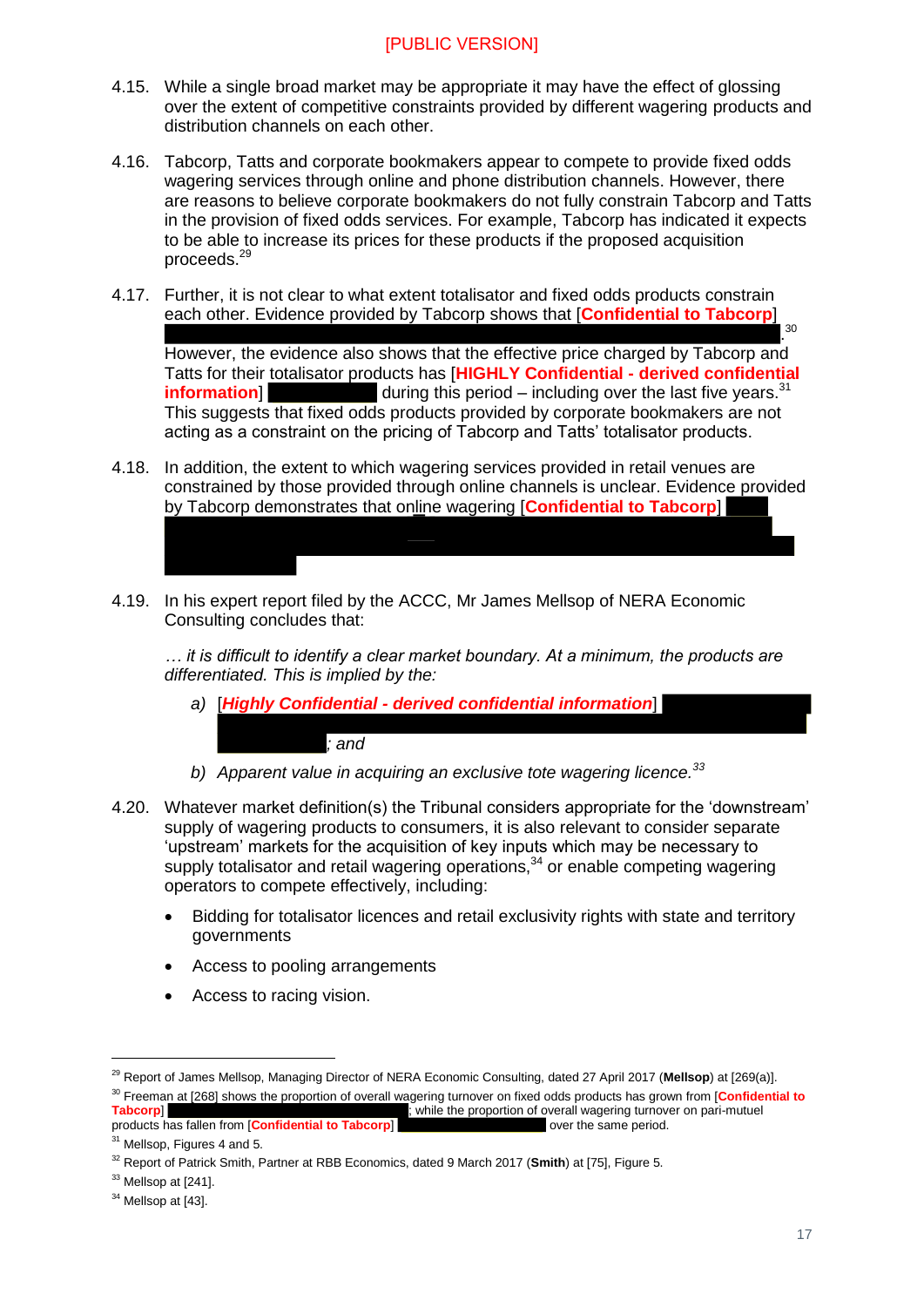- 4.21. A reduction in the ability of wagering operators to acquire these key inputs may have competitive impacts in the wagering market or markets for the supply of wagering products to consumers.
- 4.22. The remainder of this section of the report considers the extent to which:
	- Corporate bookmakers would be likely to constrain the merged entity if the proposed acquisition proceeds
	- The proposed acquisition will lead to a reduction in wagering competition in the supply of wagering services between Tabcorp and Tatts
	- The proposed acquisition lowers the competition in bidding processes for wagering licences.

#### <span id="page-17-0"></span>**Competitive constraint of corporate bookmakers in the future**

4.23. Tabcorp considers corporate bookmakers pose "vigorous competition" to its wagering operations within the national wagering market.<sup>35</sup> It submits that, post-acquisition, the merger parties will continue to be constrained by "continued vigorous and aggressive competition from corporate bookmakers".<sup>36</sup> In support of these contentions, Tabcorp states that [**HIGHLY Confidential to Tabcorp**]

 $^{\rm 37}$  The evidence is clear that corporate bookmakers have grown significantly in recent years (see Figure 2 above at paragraph [4.8](#page-14-0) above), and that the digital/online channel they do compete in has become increasingly important. Tabcorp states there has been rapid growth in digital wagering over the past five years, with digital wagering increasing from  $30$  per cent to 51 per cent of industry turnover.<sup>38</sup> This is illustrated by Figure 3 below, which sets out industry turnover by channel in absolute terms since FY06. It is to be noted that this data combines both racing and sports wagering. As sports wagering predominantly occurs via digital (rather than retail) channels, this means that this figure is likely to overstate the relative growth in digital racing wagers.





<sup>35</sup> Form S at [10.2], page 84.

<sup>36</sup> Form S at [10.1], page 83.

<sup>&</sup>lt;sup>37</sup> Statement of David Attenborough, Managing Director and Chief Executive Officer of Tabcorp, dated 8 March 2017 (**Attenborough**) at [149]. Freeman [248].

<sup>38</sup> Form S at [4.59], page 29.

<sup>&</sup>lt;sup>39</sup> Freeman at [255], Figure 34.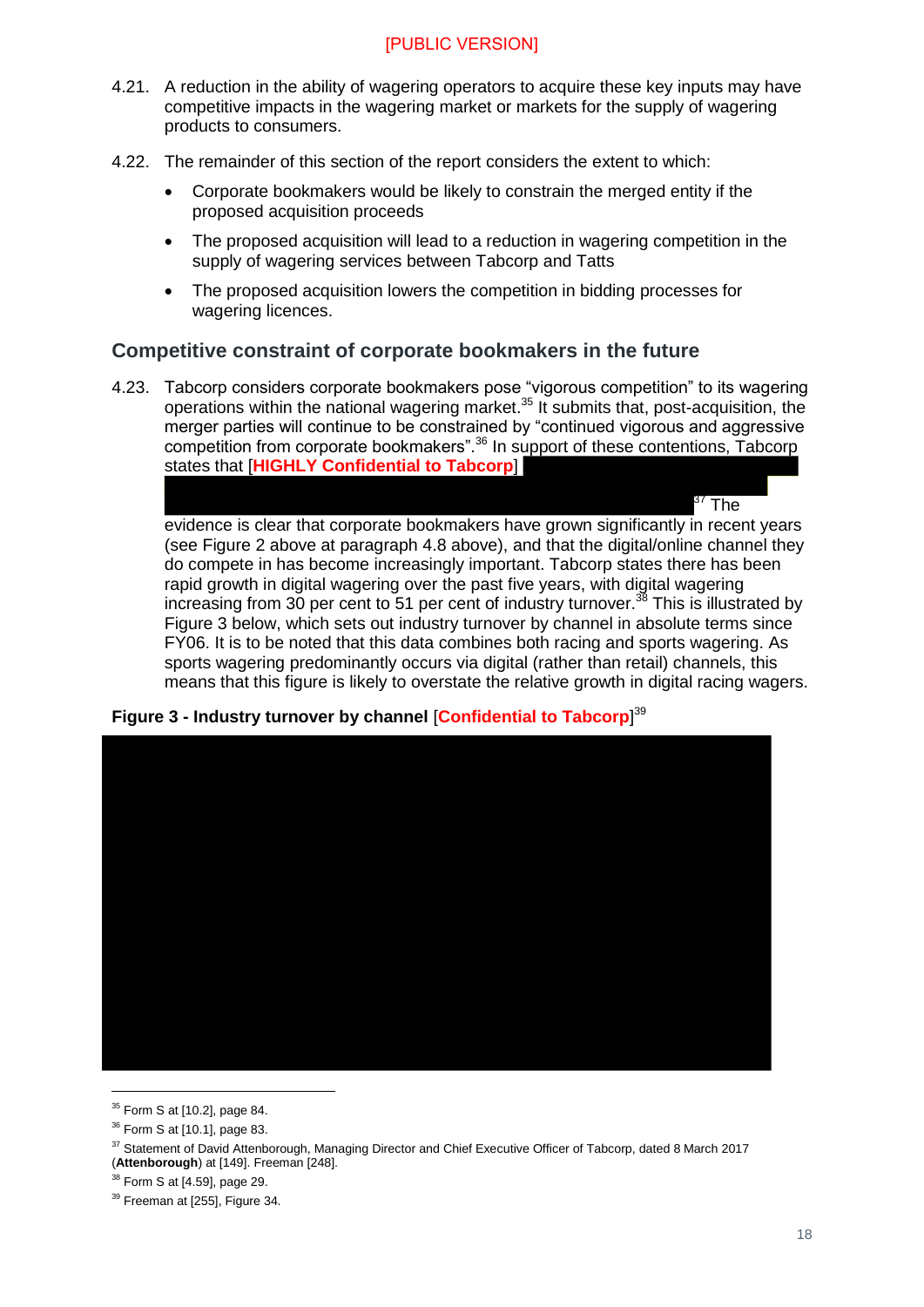4.24. Evidence also shows the importance of digital wagering to Tabcorp, with it taking the view that [**HIGHLY Confidential to Tabcorp**] ,  $40$  and implementing a strategy [**HIGHLY Confidential to Tabcorp**]

<sup>41</sup> This lends support

to the contention that digital wagering is key to future competition between wagering operators, although retail outlets will continue to be significant.

- 4.25. Despite this, there are a number of reasons to be concerned that corporate bookmakers may not be able to effectively constrain the merger parties – either now, or in a future with the proposed acquisition.
- 4.26. First, while the proportion of wagering made through digital channels has grown strongly in recent years, Mr Mellsop states that retail turnover has [**Confidential to Tabcorp Tabcorp Tabcorp Exercise 2006** and 2015. This is clear from Figure 3 above, and leads to the conclusion that digital channels have likely grown wagering as a whole, "rather than cannibalise retail to a material degree".<sup>42</sup> Similarly, despite the relative growth of corporate bookmakers, Tabcorp's absolute level of revenue has also grown significantly over recent years (see Figure 2 above).
- 4.27. Second, and as indicated above, it appears both Tabcorp and Tatts charge [**HIGHLY Confidential - derived confidential information**] for their wagering services than those provided by corporate bookmakers. In this regard, the effective price of wagering is equal to the proportion of money wagered by punters that service providers "take-out" for themselves. That is, if \$100 were bet on a race, and punters were returned \$85 after the completion of the race, the wagering service provider would have a "take-out" of \$15 at a rate of 15 per cent of turnover. In wagering, turnover is the amount bet or wagered by punters; while revenue is the amount "taken-out" by the service provider. Mr Mellsop considers that:

*The economics literature defines the price of wagering by the "take-out rate", i.e. the fraction of wagering turnover that is withheld by the provider. For example, Suits (1979, p.156) states that "the take-out rate constitutes the true price of playing the*  game".<sup>4</sup>

4.28. Mr Mellsop's report demonstrates that between FY12 and FY16, Tabcorp and Tatts have [**Confidential to Tabcorp and Tatts**]

.<sup>44</sup> Mr Mellsop further states in his evidence that:

45

[**Confidential to Tabcorp**]

4.29. Third, the evidence of Mr Johnston, the Chief Financial Officer of Tabcorp, indicates it expects to [**Confidential to Tabcorp**] wagering services following the proposed acquisition. In this regard, he states:

[**Confidential to Tabcorp**]

<sup>40</sup> Attenborough, Tab 5 of Highly Confidential Exhibit DA-2 [TBP.003.001.0941].

<sup>41</sup> TBP.004.003.6960 [Tabcorp section 155 document].

 $42$  Mellsop at [54]. See also Smith at [75]-[76].

<sup>43</sup> Mellsop at [31].

<sup>44</sup> Mellsop, Figure 3.

<sup>&</sup>lt;sup>45</sup> Mellsop at [50].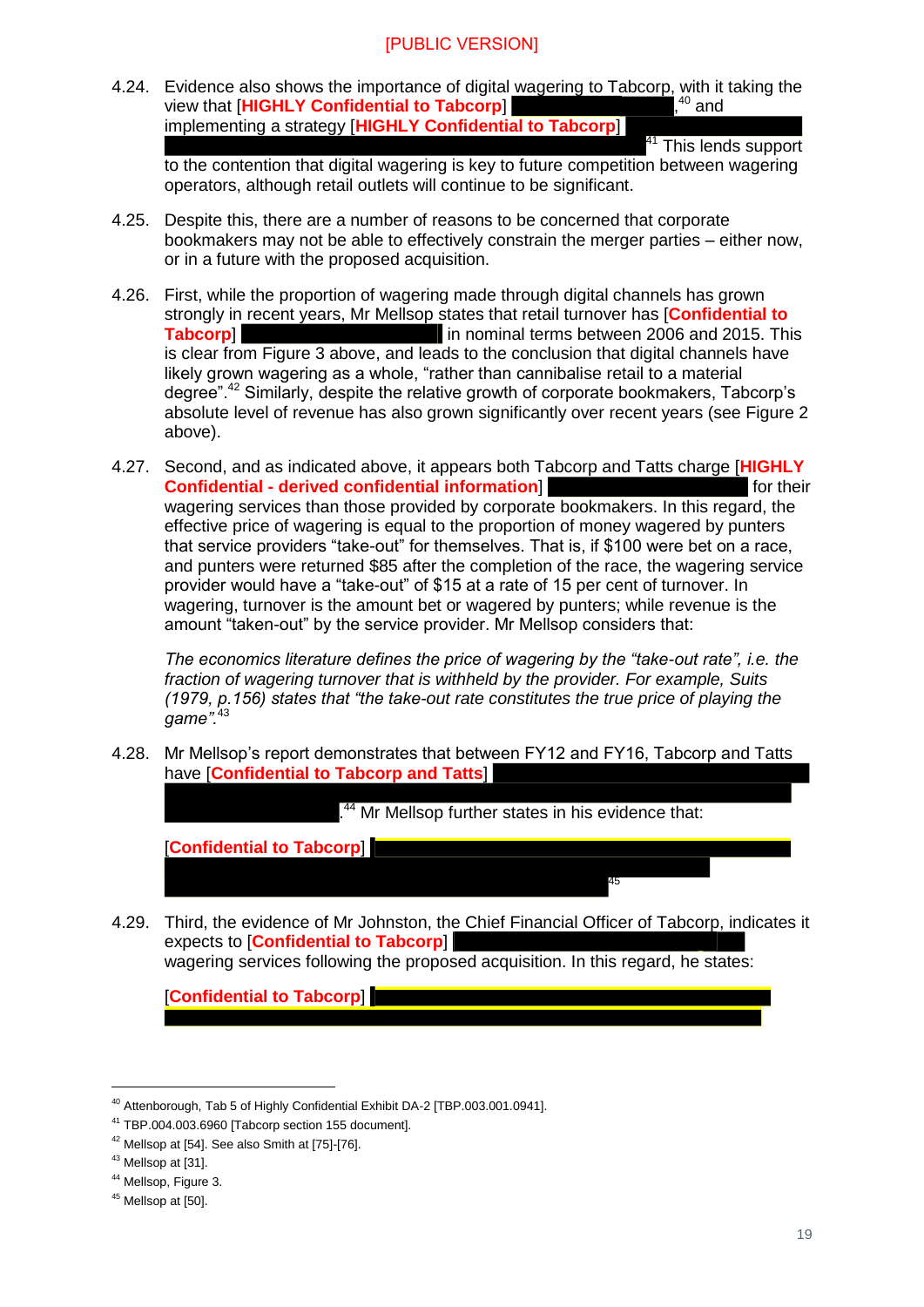

- 4.31. Tabcorp submits that corporate bookmakers "enjoy several important competitive advantages" over the merger parties' traditional wagering businesses. These advantages include lighter regulation and lower taxation for those licensed in the Northern Territory, as well as lower contributions to the racing industry and lower overheads.<sup>47</sup>
- 4.32. In contrast, corporate bookmakers Ladbrokes and CrownBet both consider that there are a number of factors which are likely to limit their continued expansion in the national wagering market and hinder their ability to effectively constrain the merged entity in future.
- 4.33. In particular, Mr Nicholas Tyshing, Chief Operating Officer of CrownBet, states that Tatts and Tabcorp, by virtue of their status as totalisator and retail operators, have a number of competitive advantages over corporate bookmakers including: <sup>48</sup>
	- The ability to leverage a retail network to drive wagering, including by valuable multi-channel customers (i.e. punters operating across both retail and online channels)<sup>49</sup>
	- A large national customer database which can be utilised to cross-subsidise, cross-leverage or cross promote wagering operations with other gaming operations<sup>50</sup>
	- Access to customer groups that are unlikely to be reachable by corporate bookmakers, including punters who have a strong preference for placing a parimutuel bet and/or for using retail products.<sup>51</sup>
- 4.34. Mr Mellsop comments "it is probably fair to conclude that each set of operators (totes and corporate bookmakers) have advantages and disadvantages compared to the other set. [**Confidential to Tabcorp**] have been growing their turnover over the last five years, or to put this another way, neither type of firm is being competed out of the market, which we might expect to occur if the competitive advantages were all one way." <sup>52</sup>
- 4.35. The ACCC highlights the following issues which may also limit the extent of competitive constraint provided by corporate bookmakers or any prospective new entrants to the merged entity in future.

<sup>46</sup> Johnston at [79]-[80].

 $47$  Form S at [10.4], page 84; Pleatsikas at [153]; Freeman at [283]-[284].

<sup>48</sup> Statement of Nicholas Tyshing, Chief Operating Officer of CrownBet, dated 13 April 2017 (**Tyshing**) at [376].

<sup>&</sup>lt;sup>49</sup> Tyshing at [374].

<sup>50</sup> Tyshing at [376].

<sup>51</sup> Second Affidavit of Giles Thompson, Acting Chief Executive Officer of Racing Victoria, dated 13 April 2017 (**Second Affidavit of Thompson**) at [44]; see further Affidavit of Simon Barrile, General Counsel of Racing Victoria, dated 13 April 2017 (**Barrile**).

<sup>52</sup> Mellsop at [72] (footnote omitted).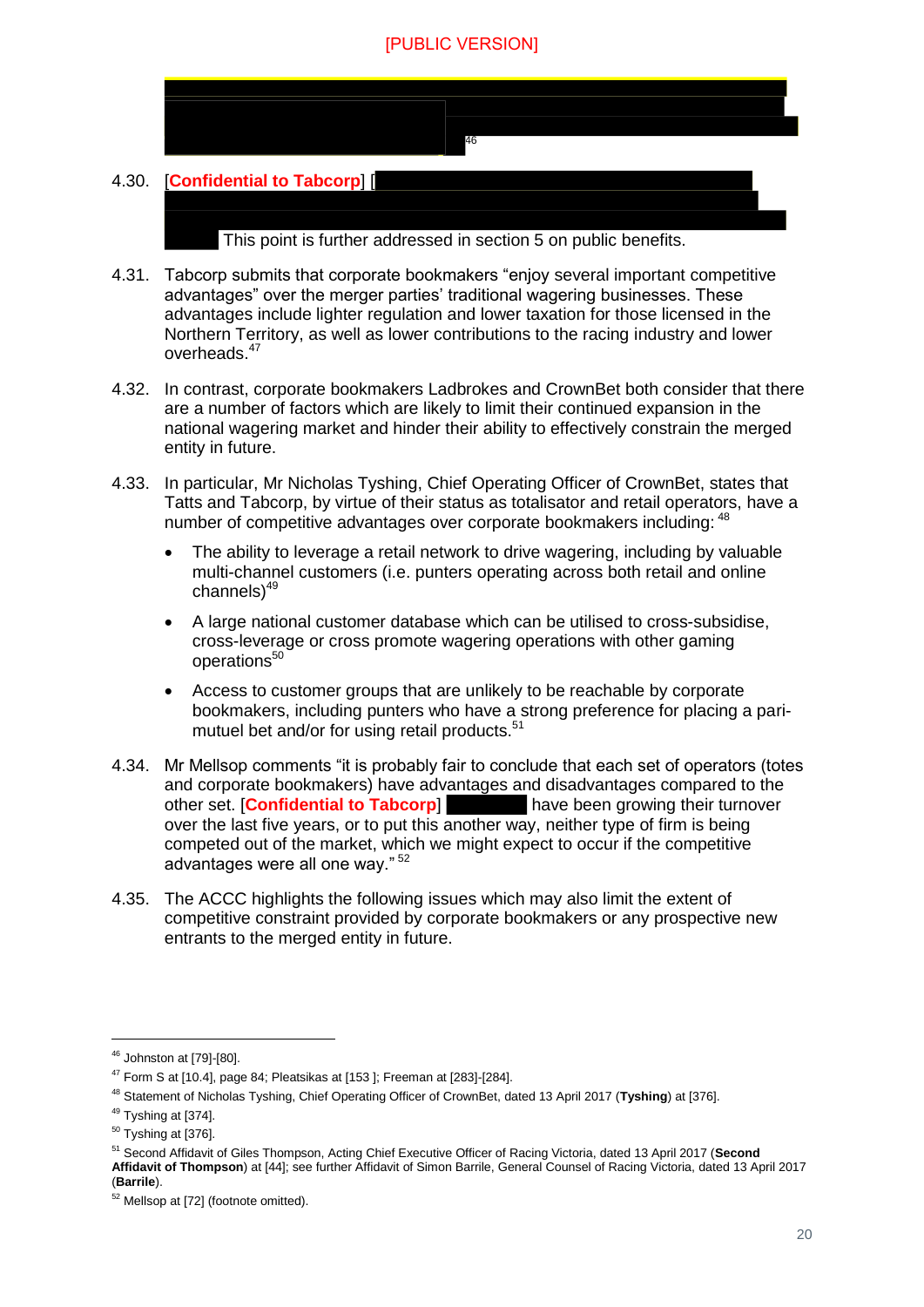#### *Future regulatory environment*

4.36. There are a number of impending or proposed regulatory changes which may impact on the wagering industry in the foreseeable future. These changes appear to favour retail wagering operators and may limit the effectiveness of competition offered by the corporate bookmakers. Mr Patrick Brown, General Counsel and Corporate Affairs Manager of Ladbrokes Digital Australia, provides comments on the impact of these changes at [38] and [39] of his statement.<sup>53</sup>

#### *In-play betting*

- 4.37. In-play betting is a form of betting which involves placing a bet once the event has begun. It is the world's fastest growing gambling segment.<sup>54</sup> It is currently prohibited online; however punters may place an in-play bet in a retail wagering venue or via telephone.<sup>55</sup> Proposed changes to the *Interactive Gambling Act 2001* (Cth) (**IG Act**) are currently before Parliament. The *Interactive Gambling Amendment Bill 2016* (Cth) (**IG Bill**) proposes to insert a 'place-based betting service' exemption, which will allow only retail betting venues (TABs, pubs and clubs), and not corporate bookmakers, to offer online in-play betting on sports.
- 4.38. In light of these changes, Tabcorp considers that [**Confidential to Tabcorp**]

#### *Point of consumption tax*

4.39. The South Australian Government has also announced a 15 per cent place of consumption tax model to commence on July 2017.<sup>58</sup> This will apply on top of existing product fees (race field fees) and licence fees and taxes payable to the state government that issued the licence.

<sup>56</sup> and [**Confidential to Tabcorp**]

. 57

4.40. The Federal Treasurer has also recently announced that the Commonwealth Government is considering introducing a national point of consumption tax, similar to that of South Australia. This tax will not apply to retail wagering operators in that state or territory (i.e. Tabcorp, Tatts Group/UBet and WA TAB).<sup>59</sup> CrownBet contends that the imposition of a national point of consumption tax scheme would have little, if any, impact on the merger parties (as existing taxes paid in those jurisdictions will be offset by the new tax) but will have a significant impact on corporate bookmakers.<sup>60</sup>

#### *Potential restrictions on wagering advertising*

4.41. Tabcorp refers to the [**HIGHLY Confidential to Tabcorp**]

<sup>53</sup> Statement of Patrick Brown, General Counsel and Corporate Affairs Manager of Ladbrokes Digital Australia, dated 27 April 2017 (**Brown**).

<sup>54</sup> Statement of Robert Cooke, Managing Director and Chief Executive Officer of Tatts, dated 20 March 2017 (**Cooke**) at [153(e)].

<sup>&</sup>lt;sup>55</sup> Cooke at [38].

<sup>&</sup>lt;sup>56</sup> Attenborough, Tab 1 of Highly Confidential Exhibit DA-2, Documents presented to the Tabcorp Board Strategy Meeting on 14 September 2016, page 24 [TBP.001.001.8697].

<sup>&</sup>lt;sup>57</sup> Attenborough, Tab 1 of Highly Confidential Exhibit DA-2, Documents presented to the Tabcorp Board Strategy Meeting on 14 September 2016, page 40 [TBP.001.001.8697].

<sup>&</sup>lt;sup>58</sup> Attenborough, Tab 1 of Highly Confidential Exhibit DA-2, Documents presented to the Tabcorp Board Strategy Meeting on 14 September 2016; [HIGHLY Confidential to Tabcorp] page 2 [TBP.001.001.8697].

<sup>59</sup> Brown at [38(b)].

 $60$  Tyshing at [349]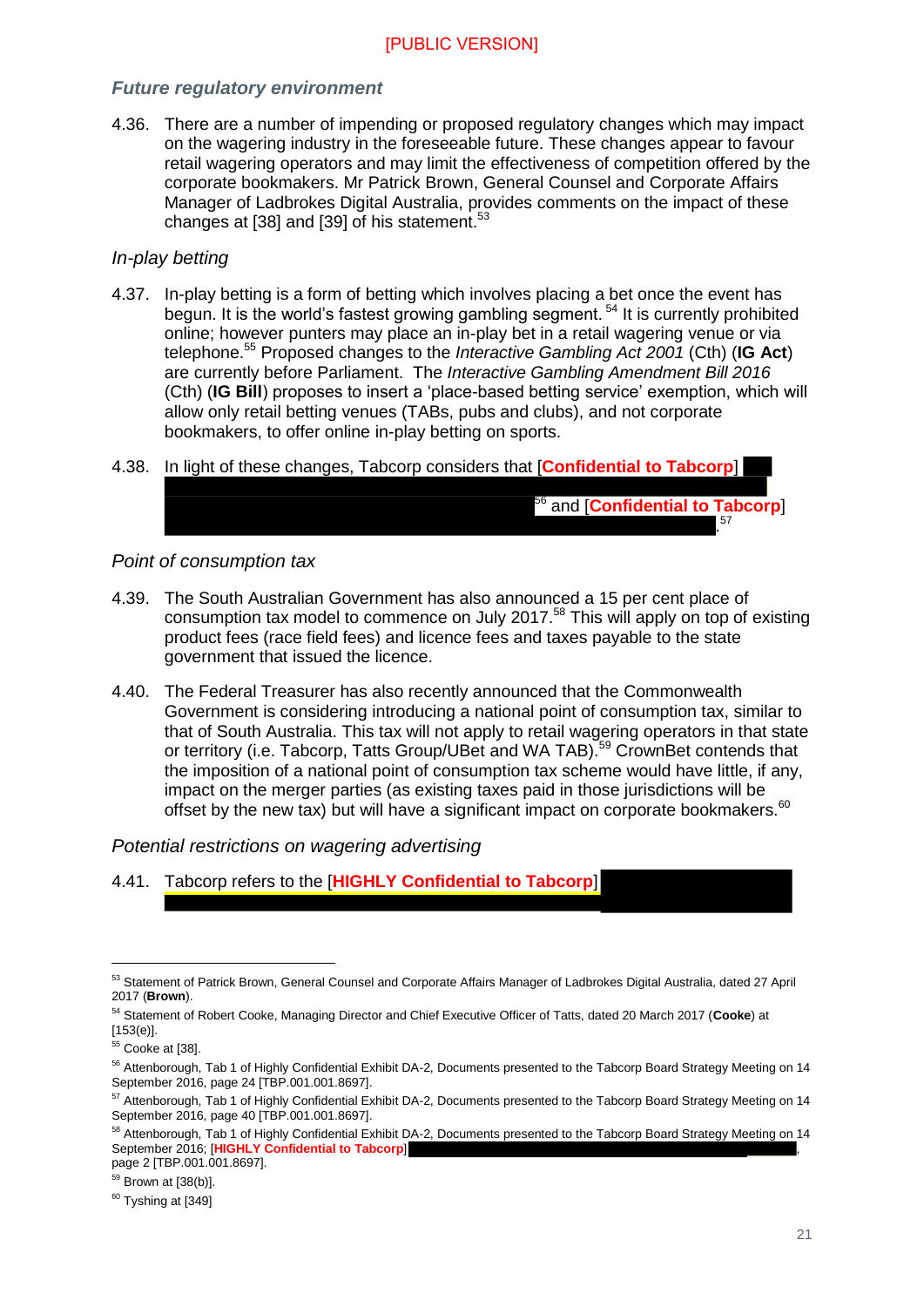4.42. Public support for more active regulation of wagering advertising could lead to increased restrictions on the ability of corporate bookmakers to advertise. This may limit the growth of corporate bookmakers in the future. In contrast, the merged entity will have direct advertising access to racing wagering customers through its ownership of Sky. Sky is distributed into retail wagering outlets nationally and to residential pay television customers via Foxtel.

61

#### *Access to advertising*

- 4.43. Mr Tyshing, on behalf of CrownBet, states that the expansion of corporate bookmakers is hindered by Sky's refusal to allow them to advertise on Sky Racing1, as it makes it more difficult for them to reach potential customers.
- 4.44. Without the ability to readily reach wagering customers through Sky, corporate bookmakers are required to spend a considerable amount on advertising to achieve similar customer impressions. Mr Tyshing states that due to Sky's control over media racing content, corporate bookmakers are heavily reliant on advertising in conjunction with sport which is an indirect and costly way to reach racing customers.<sup>62</sup>

#### *Access to racing vision*

4.45. Racing media is closely related to the wagering industry and is a major factor in facilitating participation in racing and wagering off-course. A large part of attracting wagering customers depends on the provision of accurate and timely access to racing coverage.<sup>63</sup> Given the impact of vision on wagering activity, racing vision appears to be a key functional input which may impact on the ability of corporate bookmakers to compete with the merged entity. For example, Mr Tyshing states:

*I regard the integration of racing media content into our digital wagering products as a critical element of our ability to compete effectively in the future…In my view, full access to digital racing wagering media would be a true 'game changer' in terms of its impact on our ability to compete and offer new, innovative and highly valuable wagering services and experiences to Australian punters*. 64

4.46. Given the shift towards digital, access to digital media rights is of increasing importance and may be a key factor in determining the constraint that the corporate bookmakers actually impose on the merged entity.<sup>65</sup> Tabcorp/Sky's dominance of racing media rights, and how this raises barriers to entry/expansion by the corporate bookmakers is discussed in further detail in paragraphs  $4.126$  to  $4.138$  below.<sup>66</sup>

#### *Impact of Tabcorp's ownership of Sky on the ability of corporate bookmakers to negotiate alternative proposals with licensed venues in Tatts jurisdictions*

4.47. Corporate bookmakers are also trying to improve their wagering performance through offering innovative products to clubs and pubs. As detailed below at paragraphs [4.53](#page-22-0) to [4.58,](#page-23-0) corporate bookmakers have experienced challenges entering into such partnerships, such challenges are likely to worsen should the proposed acquisition

<sup>&</sup>lt;sup>61</sup> Attenborough, Tab 1 of Highly Confidential Exhibit DA-2, Documents presented to the Tabcorp Board Strategy Meeting on 14 September 2016, page 35 [TBP.001.001.8697].

 $62$  Tyshing at [376].

 $63$  Form S, [4.53], page 28; Freeman at [203].

<sup>64</sup> See Tyshing at [419]-[421].

<sup>65</sup> Statement of Robert Hines, Principal at Hines Pty Ltd, dated 25 April 2017 (**Hines**) at [86].

<sup>&</sup>lt;sup>66</sup> See also Hines at [86].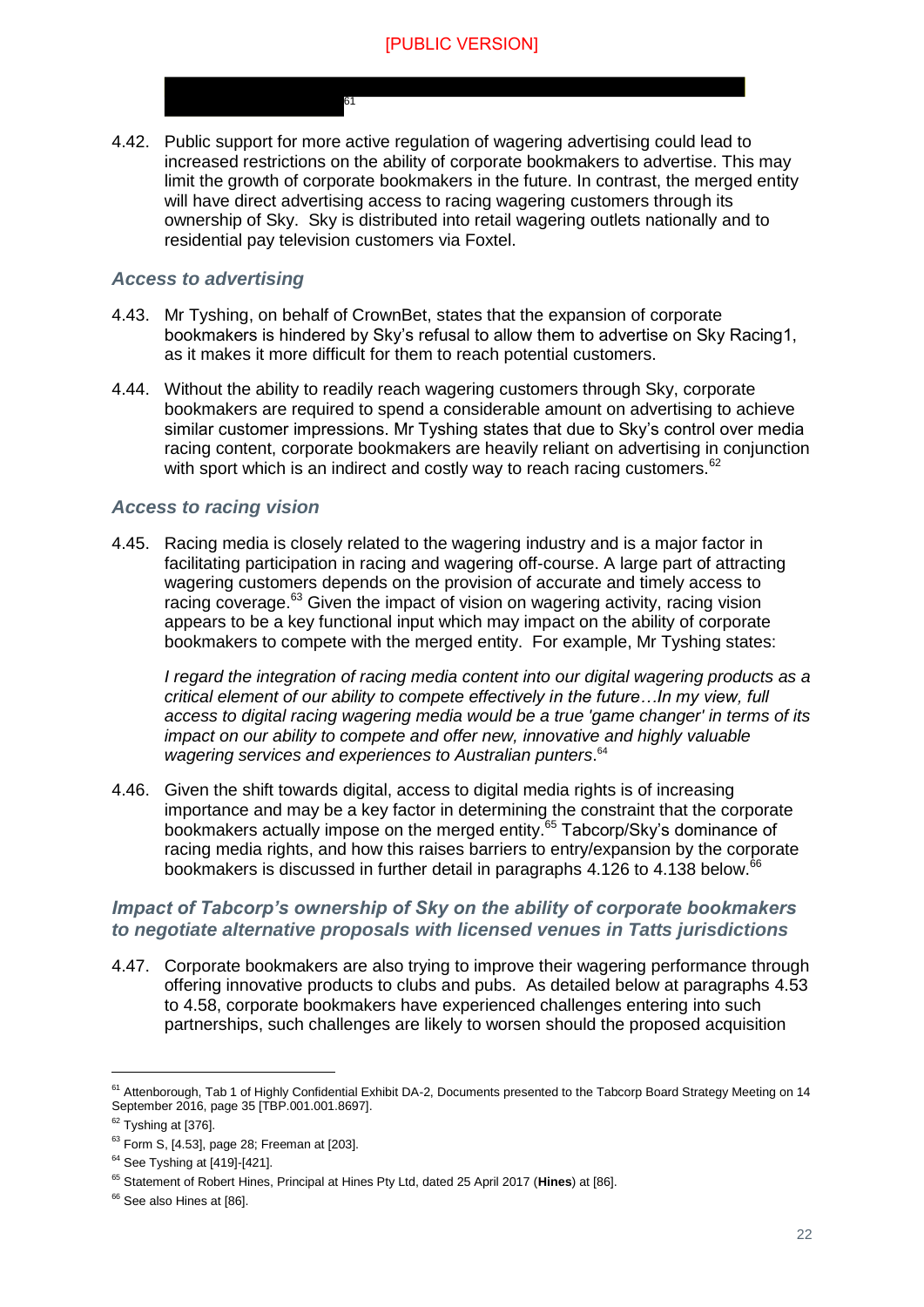proceed, due to the integration of the dominant racing broadcaster and the retail wagering operator in all states and territories (except Western Australia).

- 4.48. Broadcasting of racing vision is a crucial input to the successful wagering operations of licensed venues.<sup>67</sup> As supplier of Sky, Tabcorp is in a strong position when dealing with licensed venues, because it is able to use its control of Sky to prevent these venues from considering competitive products offered by corporate bookmakers.
- 4.49. In order to obtain Tabcorp's retail wagering services, venues must enter into an agreement which [**HIGHLY Confidential to Tabcorp**]  $.68$  It is also a condition of the wagering agreement that every venue offering Tabcorp wagering services must subscribe to Sky.<sup>69</sup> Tabcorp has typically bundled services by offering rebates to clubs for the cost of Sky where those clubs also have a Tabcorp retail wagering service.<sup>70</sup> Many clubs rely on this rebate for their retail wagering facilities to be commercially viable. $7^7$
- 4.50. In Tatts jurisdictions, venues must obtain a 'full race telecasting service' to obtain Tatts' retail wagering services.<sup>72</sup> While Tatts does not refer to Sky in its agreements with licensed venues, in order to comply with this requirement, Tatts considers that venues must, at minimum, subscribe to Sky Racing1.<sup>73</sup>
- 4.51. In its agreements for the provision of Sky to licensed venues, [**HIGHLY Confidential to Tabcorp**]

<sup>75</sup> Evidence from some club representatives indicates that clubs have no real  $\overline{\text{ability}}$  to negotiate with Tabcorp in relation to Sky, including on pricing.<sup>76</sup> In particular, Mr Christopher White, Group Operations Manager of Club Central, states "Tabcorp has a take it or leave it" approach.<sup>77</sup>

- 4.52. The ability of the merged entity to use Sky as a means to influence the behaviour of licensed venues and foreclose digital wagering opportunities in states where Sky is vertically integrated with Tabcorp's wagering operations has been demonstrated recently in NSW.<sup>78</sup>
- <span id="page-22-0"></span>4.53. Following the announcement of the digital wagering partnership between Registered Clubs Association of New South Wales (**ClubsNSW**), ClubsNSW and CrownBet (as set out in the statement of Mr Joshua Landis, Executive Manager - Public Affairs of ClubsNSW, dated 27 April 2017 and Mr Nicholas Keenan, Commercial Director of CrownBet, dated 13 April 2017), Tabcorp engaged in conduct, which according to Mr

<sup>67</sup> Statement of Joshua Landis, Executive Manager - Public Affairs of Clubs NSW, dated 27 April 2017 (**Landis**) at [21].

<sup>68</sup> Statement of Christopher White, Group Operations Manager of Club Central, dated 27 April 2017 (**White**) at [22] and [23(a)]; Landis at [41], JDL-6; Statement of Michele Lavorato, Chief Executive Officer of Campbelltown Catholic Club, dated 27 April 2017 (**Lavorato**) at [9(d)-(e)], Highly Confidential Annexure ML-1.

<sup>&</sup>lt;sup>69</sup> Statement of Joshua Blanksby, Executive Director, Racing & Corporate Affairs, Melbourne Racing Club, dated 17 April 2017 at [17]-[18] and [20]; Statement of Michael Wilson, Chief Executive Officer of Ashfield Bowling Club, dated 27 April 2017 (**Wilson**) at [8], Highly Confidential Annexure MPW-2.

 $70$  Landis at [22].

 $71$  Landis at [38].

 $72$  Freeman at [211].

 $73$  Ibid.

<sup>74</sup> Tony Costain, Queensland General Manager at Hotel Clubs & Services Pty Ltd, dated 27 April 2017 (**Costain**) at [20]; Lavorato at [37]; Landis at [53]; White at [14]; Wilson, Highly Confidential Annexure MPW-2 (see Clause 5.1(d)).

 $75$  Wilson at [9(b)]; Highly Confidential Annexure MPW-2 (see Clause 10(a)).

 $76$  Lavorato at [22]; White at [15]; Costain at [18].

 $77$  White at [15].

 $78$  Landis at [30].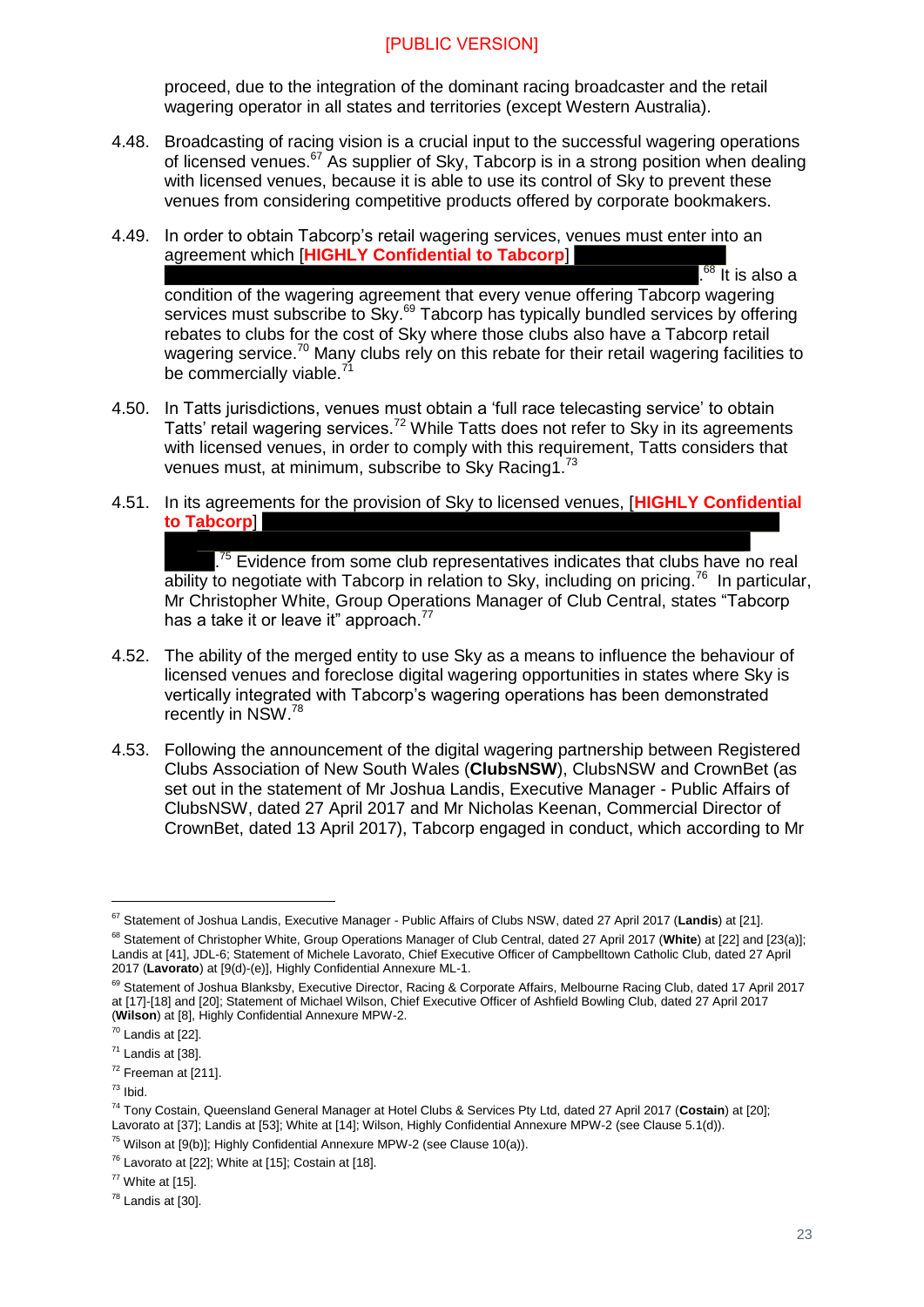Keenan, "sought to deter members of the ClubsNSW network from engaging CrownBet as their digital wagering advertising partner".<sup>79</sup>

- 4.54. This is supported by the evidence of Mr Landis, Executive Manager Public Affairs of Clubs NSW, who also considers that Tabcorp has sought to "use its control of racing vision (through Sky channels) to deter clubs from entering into arrangements with competing digital wagering providers". 80
- 4.55. Such conduct has included, on 24 February 2017, Tabcorp sending a letter to a club which had given notice of its intention to terminate its retail wagering service agreement with Tabcorp (**24 February letter**). The letter stated, among other things:

*We note the statement in your letter that you are not seeking to affect other services provided by Tabcorp other than under the Agreement. We are currently considering our position in relation to the provision of other services (such as Sky vision) and will contact you separately about this.<sup>81</sup>*

- 4.56. Mr Keenan's evidence and Mr Landis' evidence refer to a number of representations allegedly made by Tabcorp representatives regarding continued access to, or pricing of, Sky, should a venue take up the CrownBet offer (**Tabcorp Representations**).<sup>82</sup>
- 4.57. The 24 February letter and Tabcorp Representations created an impression that access to Sky would be terminated or prices substantially increased, if a venue chose to also obtain digital wagering services from another provider.<sup>83</sup> After this issue became the subject of media reports, Tabcorp confirmed in correspondence sent to ClubsNSW, dated 16 March 2017, that access to Sky would continue to be supplied to venues which enter into an agreement with CrownBet.<sup>84</sup> Despite this, this incident illustrates the potential for Tabcorp to leverage its control of Sky as a tool in negotiating with venues.
- <span id="page-23-0"></span>4.58. Tabcorp has also recently increased the cost of Sky to NSW clubs by a combined \$2 million per annum, by cancelling its longstanding Sky rebates.<sup>85</sup> Mr Landis understands that Sky rebates have been relabelled as a "Partnership Exclusivity Rebate" which involves a \$6,000 up front payment for clubs that agree to exclusively promote Tabcorp's retail digital wagering services. $86$  Mr Landis understands that such terms will apply to all clubs, unless they "opt out" of the new contract. He considers that "[b]y simultaneously offering the \$6,000 per year "Partnership Exclusivity Rebate" to clubs on an "opt out" basis, many clubs will be unintentionally agreeing to "bundle" their retail wagering facilities, digital wagering facilities and Sky Racing subscriptions, which will have the effect of foreclosing competitors to Tabcorp for the supply of digital wagering services to clubs."<sup>87</sup>
- 4.59. The ACCC recognises that these issues already exist in the industry, and do not arise as result of the proposed acquisition. It is therefore important to assess what difference the proposed acquisition will make.
- 4.60. Arguably, Tabcorp already has some incentive in all states and territories to prevent corporate bookmakers from initiating innovative proposals with venues by refusing

 $79$  Keenan at [27]; see further Landis at [29(b)].

<sup>80</sup> Landis at [29(b)].

<sup>&</sup>lt;sup>81</sup> Keenan at [36]; Annexure NK-8.

<sup>&</sup>lt;sup>82</sup> See Keenan at [48]-[67] and Landis at [42]-[52] for details of these representations.

<sup>&</sup>lt;sup>83</sup> White statement [23(b)-(c)]; Lavorato statement [31]; Landis [41] and [45].

<sup>&</sup>lt;sup>84</sup> Keenan at [43]; Annexure NK-11.

<sup>85</sup> Landis statement at [37]-[38]; Wilson at [13]-[14].

<sup>86</sup> Landis at [37].

<sup>&</sup>lt;sup>87</sup> Landis at [38].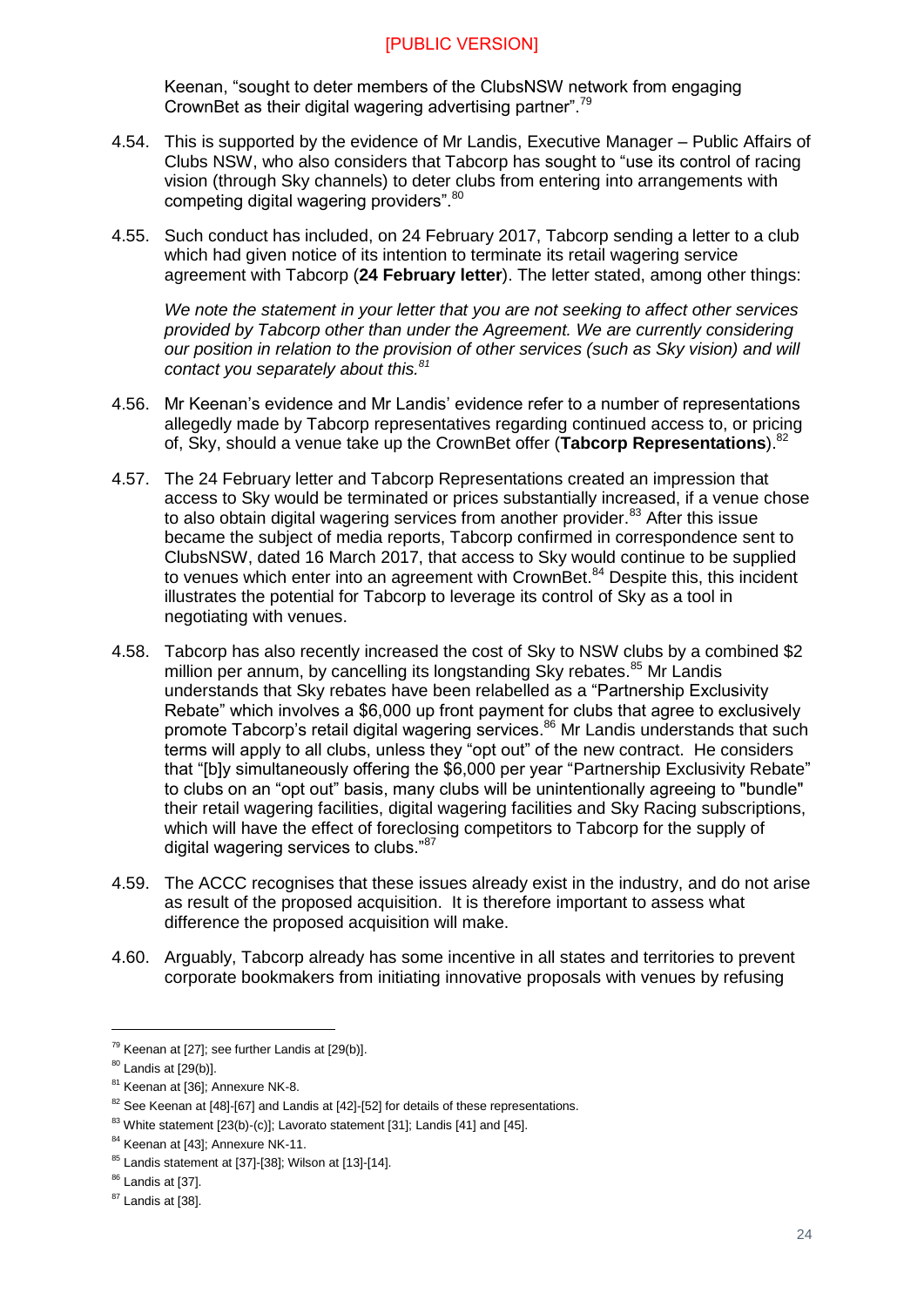supply of Sky, raising the price of Sky, or providing Sky at a lower price subject to the outlet not having a partnership with a corporate bookmaker.

- 4.61. However, the ACCC considers that this incentive will become much stronger in the Tatts jurisdictions after the proposed acquisition. The proposed acquisition will result in the integration of the retail wagering operator and the dominant supplier of racing vision in all states and territories (except for Western Australia). Without the acquisition, if a venue enters into a partnership with a corporate bookmaker in a Tatts jurisdiction where Tabcorp is not the retail wagering operator, this poses no risk to Tabcorp's retail wagering operations. It is Tatts that has the most to lose if its licensed venues are forming partnerships with corporate bookmakers. Conversely, if the acquisition proceeds, the merged entity will have an incentive to make threats to, or to refuse to provide Sky to venues in former Tatts jurisdictions, or supply Sky on unfavourable terms, such as by increasing the price of Sky, if a venue decides to pursue a partnership with a corporate bookmaker.
- 4.62. Some Queensland venues have highlighted these concerns. Mr Timothy Wright, Board Member of the RSL & Services Clubs Association Queensland Inc and General Manager of Greenbank RSL Services Club Inc, has the following concerns regarding the proposed acquisition:

*The first is the potential for the merged entity to price gouge in relation to the price of Sky Racing by significantly increasing the price of it. The second is that the merged entity may restrict vision.<sup>88</sup>*

4.63. Mr Wright is also concerned about the impact the proposed acquisition may have on the ability of clubs to enter into agreements with corporate bookmakers. He considers:

*[C]lubs in Queensland would have a greater risk of having Sky Racing vision cut or the price of Sky Racing increased if they enter into an arrangement with another wagering provider. I believe that it will be very difficult for clubs to use other providers because the retail wagering facility and Sky Racing will be provided by the one company (Tabcorp).<sup>89</sup>*

4.64. These concerns echo those of Mr Landis who is concerned that the approach taken in NSW will be adopted by the merged entity in Tatts jurisdictions. He considers that the effect of this will be that:

*…clubs have no real choice to use competitor digital wagering providers and, if they do use a competitor digital wagering provider, they run the risk of losing access to Sky Racing or the cost of their Sky Racing subscription increasing significantly to a level that it is not commercially viable.<sup>90</sup>*

- 4.65. If the acquisition limits the ability of corporate bookmakers to provide innovative offerings in competition with the merged entity in Tatts jurisdictions, this is likely to have several impacts:
	- It damages the options of venues in Tatts jurisdictions, by restricting them from pursuing competing options for wagering partnerships/facilities
	- It lessens competition in wagering, by limiting the ability of corporate bookmakers to expand (particularly their ability to expand in a way that more closely competes with the retail outlets of Tabcorp and Tatts)

<sup>88</sup> Statement of Timothy Wright, Board Member of the RSL & Services Clubs Association Queensland Inc and General Manager of Greenbank RSL Services Club Inc, dated 27 April 2017 (**Wright**) at [17].

<sup>89</sup> Wright at [22].

 $90$  Landis at [54].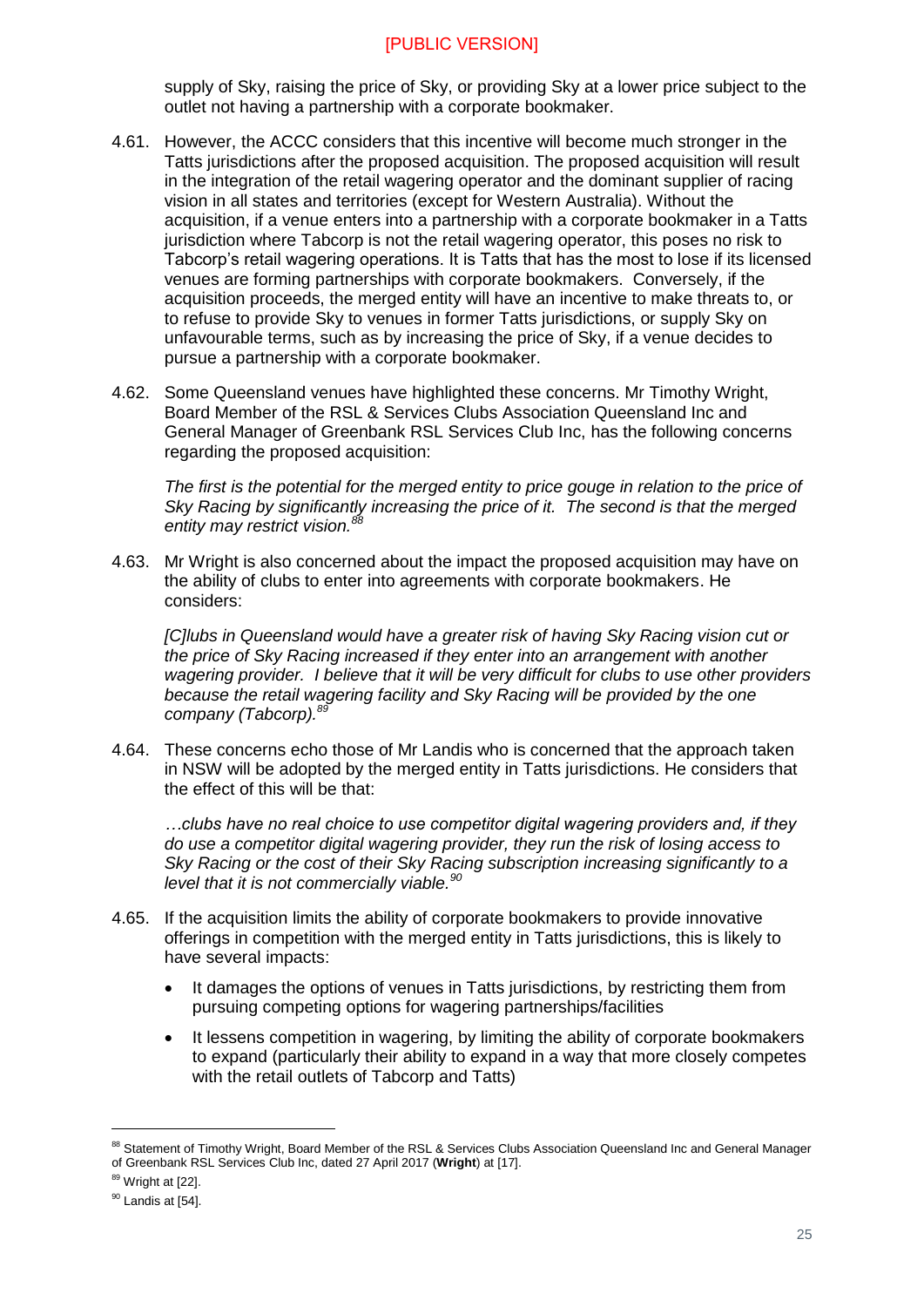• It lessens innovation in wagering/retail offerings more generally, and reduces choice for consumers.

#### <span id="page-25-0"></span>**Removal of wagering competition between Tabcorp and Tatts**

- 4.66. Tabcorp and Tatts appear to be strong competitors with each other. The proposed acquisition will remove that competition.
- 4.67. The ACCC accepts that Tabcorp and Tatts' share of racing wagering revenue and turnover has fallen as corporate bookmakers have grown. However, Tabcorp and Tatts are both still very significant players. As indicated above, Tabcorp and Tatts have a combined share of approximately [**HIGHLY Confidential to Tabcorp**] of wagering revenue earned across all distribution channels and wagering product types.<sup>91</sup>
- 4.68. The ACCC recognises that the merger parties' retail wagering operations are exclusive in each state and territory and there is therefore little. if any. direct competition between these retail operations.<sup>92</sup> However, in all other respects, Tabcorp and Tatts compete strongly with each other in telephone and digital/online wagering, and are likely to be close competitors to each other. This is because they are able to compete across both fixed odds and pari-mutuel products, whereas corporate bookmakers are limited only to providing fixed odds and tote derivative products. Further, evidence shows that the take-out rates of (i.e. prices set by) [**Confidential to Tabcorp and Tatts**]
- 4.69. Mr Tyshing states that there is evidence to suggest that if the proposed merger does not proceed, Tatts and Tabcorp will compete with each other more strongly in the digital space than has occurred historically.<sup>94</sup> Mr Mellsop also considers that evidence submitted by Tabcorp overstates the competitive constraint from corporate bookmakers and understates the competitive tension between Tabcorp and Tatts.<sup>95</sup>

. 93

- 4.70. In addition, there are certain customer segments who have a strong preference for pari-mutuel betting, such as certain professional gamblers. The proposed acquisition removes that direct competition between Tabcorp and Tatts in a market segment where the corporate bookmakers are not a competitive constraint.
- 4.71. In summary, the ACCC considers that Tabcorp and Tatts compete closely and there are many factors that limit the ability of the corporate bookmakers to challenge the incumbent positions that Tabcorp and Tatts hold (in particular access to media rights which is discussed later in this report).

#### <span id="page-25-1"></span>**Removal of a close competitor in bidding processes for wagering licences**

- 4.72. Tabcorp and Tatts hold the exclusive rights to supply totalisator and retail wagering services in each of the states and territories in Australia, with the exception of Western Australia (which remains state-owned).
- 4.73. As the only incumbent totalisator and retail wagering providers, Tabcorp and Tatts are likely to be each other's closest competitors, and potentially the only credible

<sup>&</sup>lt;sup>91</sup> Freeman at [279].

<sup>92</sup> References here to "day-to-day" competition put aside issues such as bidding for licences which are discussed later in this report.

<sup>93</sup> Mellsop, Figure 3.

<sup>94</sup> Tyshing at [379] and [384].

<sup>&</sup>lt;sup>95</sup> Mellsop at [244].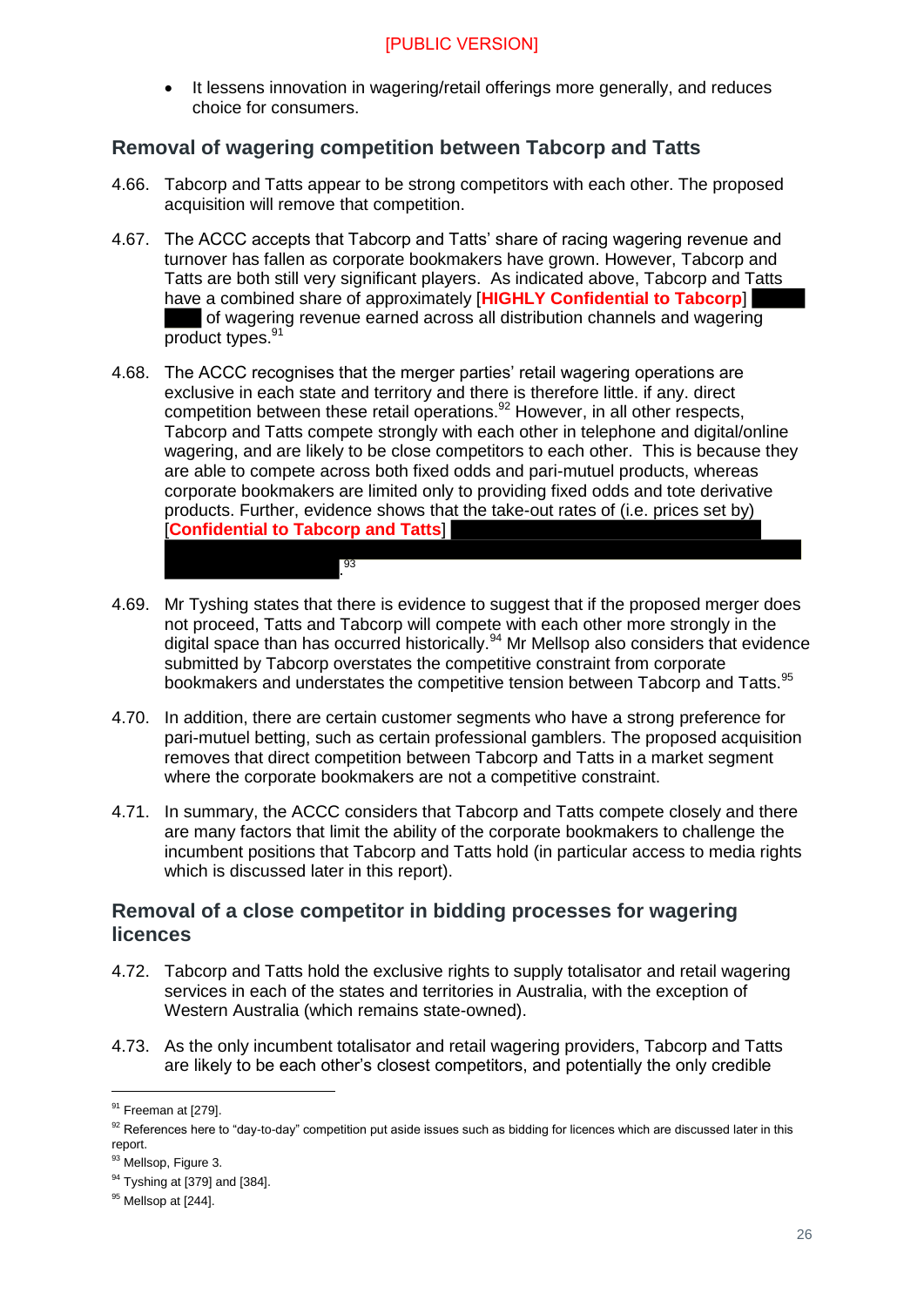bidders, for these wagering licences. With the proposed acquisition, Tabcorp will have a virtual monopoly of retail wagering and totalisator operations in Australia.<sup>96</sup>

- 4.74. There are two potential bidding opportunities which could arise prior to 2035:
	- The potential privatisation of the WA TAB $97$
	- The Victorian retail and totalisator wagering licence in 2024. $98$
- 4.75. Evidence given by Tatts suggests that if the proposed acquisition did not proceed, Tatts would likely be interested in bidding for both the WA TAB and the Victorian licence.<sup>99</sup> Therefore the proposed acquisition removes Tatts as a competitor to Tabcorp for these licences.
- 4.76. Tabcorp submits that, despite the removal of Tatts from any future bidding process, it would not lead to public detriment. This is based on the view that: (i) there are several parties beyond the merger parties that could be considered credible bidders, and (ii) state governments have the ability to optimise the outcomes of such competitive processes.<sup>100</sup> These factors are discussed below.

#### *Existence of credible alternative bidders*

- 4.77. Tabcorp claims that "[t]here are several parties beyond Tabcorp and Tatts, including large and well-credentialed overseas wagering operators, that would have strong interests in participating" in relation to the two bidding opportunities identified above $101$
- 4.78. Industry participants including Mr Simon Barrile (General Counsel of Racing Victoria), as well as Mr Mellsop, consider that Tabcorp and Tatts have incumbency advantages that may act as a deterrent to other potential bidders.<sup>102</sup> If the merger proceeds, it is likely the merged entity will be the only credible bidder due to its:
	- Retail wagering and totalisator experience and expertise in Australia
	- $\bullet$  Sunk investments in retail and totalisator wagering<sup>103</sup>
	- Access to key inputs needed to supply the services including access to totalisator pools and racing vision.<sup>104</sup>
- 4.79. As outlined above, racing vision is a key input needed to operate a retail wagering network. As the dominant racing broadcaster, Tabcorp through its ownership of Sky has the ability to either withhold access to vision completely or set unreasonable commercial terms for the supply of Sky. This creates significant uncertainty for the ability of a potential competitive bidder to access vision, which may mean that otherwise credible bidders are unwilling to attempt to enter the market.
- 4.80. These factors are likely to significantly hinder the ability of competitors to credibly bid for retail wagering licences, and therefore impact on their decision whether to bid. The following evidence suggests that there are unlikely to be any other credible bidders for these wagering licences.

<sup>&</sup>lt;sup>96</sup> Hines at [50].

<sup>97</sup> Form S, [19.3], page 122; TBP.004.003.6960 [Tabcorp section 155 document].

<sup>98</sup> Form S, [19.3], page 122; TBP.004.019.7611; TBP.004.003.6960 [Tabcorp section 155 documents].

<sup>99</sup> Cooke at [180] and [202]; TAT.001.003.0016 [Tatts section 155 document].

<sup>100</sup> Form S at [19.4], page 122.

 $101$  Form S at [19.4], page 122.

<sup>&</sup>lt;sup>102</sup> Barrile at [17]; Mellsop [171].

<sup>103</sup> Hines at [52]-[53].

<sup>104</sup> Hines at [52]-[53].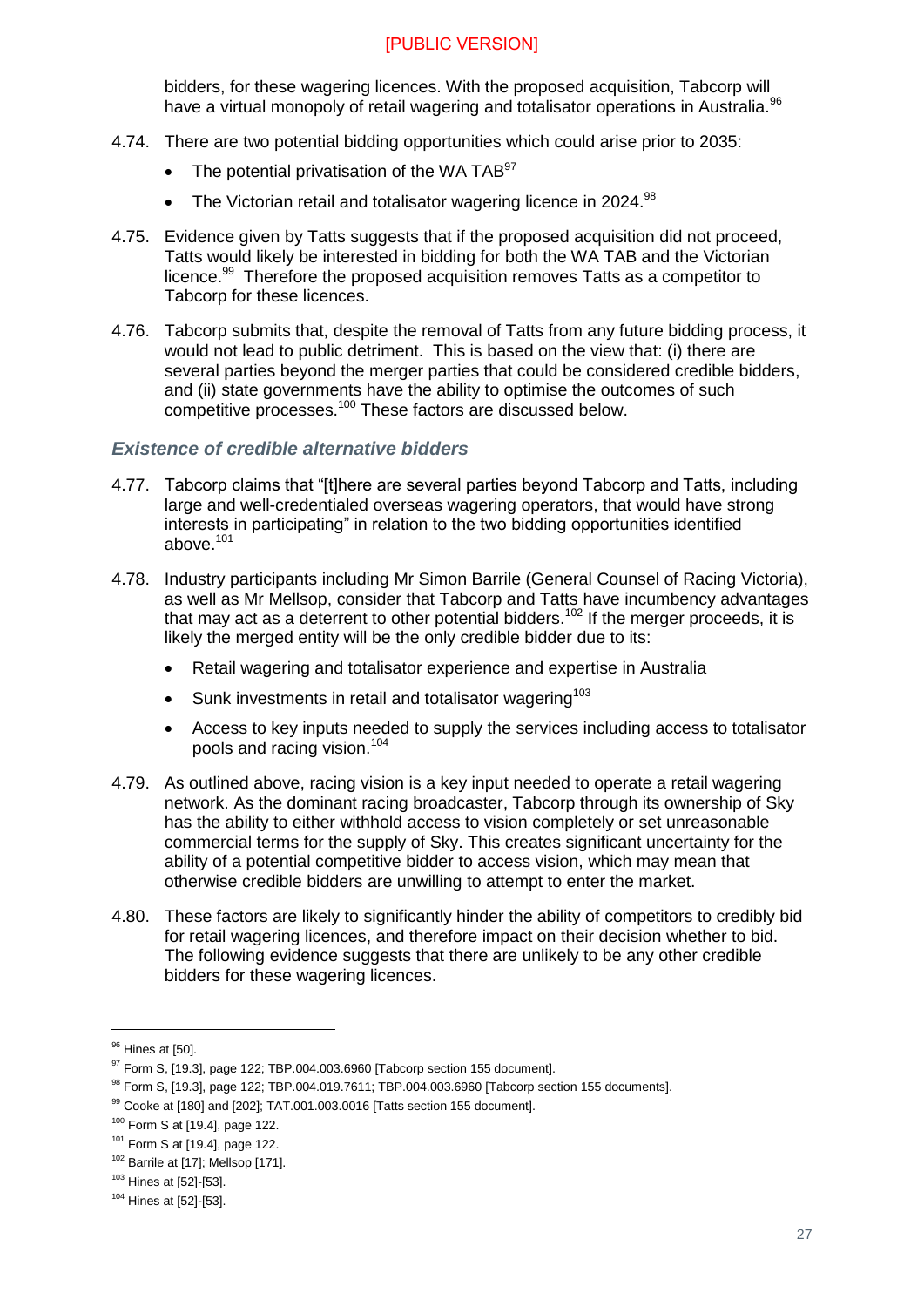4.81. Ladbrokes considers it would be unlikely to bid for retail wagering licences in the future unless it could obtain access to vision of a significant number of races around the country at a commercially reasonable rate.<sup>105</sup> In particular, if Sky was to win the Victorian media rights in 2020, Ladbrokes would be significantly less likely to bid for the Victorian retail wagering licence in 2024.<sup>106</sup> Likewise, with respect to the WA TAB, Ladbrokes again would be unlikely to bid unless it could ensure access to pooling services and access to Western Australian racing content.<sup>107</sup> Relevantly, Ladbrokes withdrew from the competitive bidding process for the Victorian 2012 licence.<sup>108</sup>

# 4.82. [**HIGHLY Confidential to CrownBet**] . 109

- 4.83. Betfair Australia considers it unlikely that it will bid for a retail wagering licence because firstly, as a low margin operator, it is unlikely to be able to cover the higher costs involved in running a retail network and secondly, because its betting exchange services a "niche" customer that would not transact via a retail network.<sup>110</sup>
- 4.84. Recent bidding processes, in Victoria and ACTTAB, and comments in relation to the privatisation process for the WA TAB, support that Tabcorp and Tatts are the only two credible bidders for retail and totalisator wagering licences:
	- The 2012 bidding process for the Victorian retail and totalisator wagering licence highlights the importance of competition between Tabcorp and Tatts. Racing Victoria is of the view that Tatts and Tabcorp were the only participants in the 2012 process that possessed "the attributes, business capacity and interest to acquire and operate the Victorian retail network and pari-mutuel pool" and "only Tatts, [Tabcorp's] closest competitor, provided a fully compliant rival bid."<sup>111</sup>
	- The bidding process for the sale of the ACTTAB in 2014 also suggests that Tabcorp and Tatts are the most credible bidders for wagering licences. The Auditor-General's report regarding the sale makes clear that while there were five interested parties at the expression of interest stage, the operational capacity of the other three parties failed to satisfy the requisite criteria.<sup>112</sup> In particular, the other parties did not have existing pari-mutuel pools and it considered they had low likelihood of entering into a pooling arrangement on reasonable terms. The ACT Government Sale Project Team therefore considered it was inevitable that only Tabcorp and Tatts, as the only two operators of totalisator pools in Australia, could proceed to the next stage.<sup>113</sup>
	- Commentary from the Western Australian government in 2016 regarding the potential privatisation of the WA TAB also indicates there is a view that "there are only two purchasers in this".<sup>114</sup> This is contrary to Tabcorp's submission that

 $105$  Brown at [28(a)].

 $106$  Brown at  $[28(c)(ii)].$ 

<sup>107</sup> Brown at [29(a)]-[29(b)].

<sup>108</sup> Barrile at [23].

 $109$  Tyshing at [454].

<sup>110</sup> Statement of Timothy Moore-Barton, Chief Executive Officer of Betfair, dated 13 April 2017 (**Moore-Barton**) at [82].

 $111$  Barrile at [29].

<sup>&</sup>lt;sup>112</sup> Attenborough, Tab 19 of Exhibit DA-1, Auditor-General's report regarding the sale of the ACTTAB (Report No 7/2015) dated

<sup>26</sup> June 2015 [TBP.011.001.2808], pages 67, 68, 72.

<sup>113</sup> Attenborough, Tab 19 of Exhibit DA-1, page 70.

<sup>114</sup> Media report titled "Western Australia rift over TAB sell-off" – Sydney Morning Herald, 18 May 2016, TBP.011.001.2111 – DA -1.16.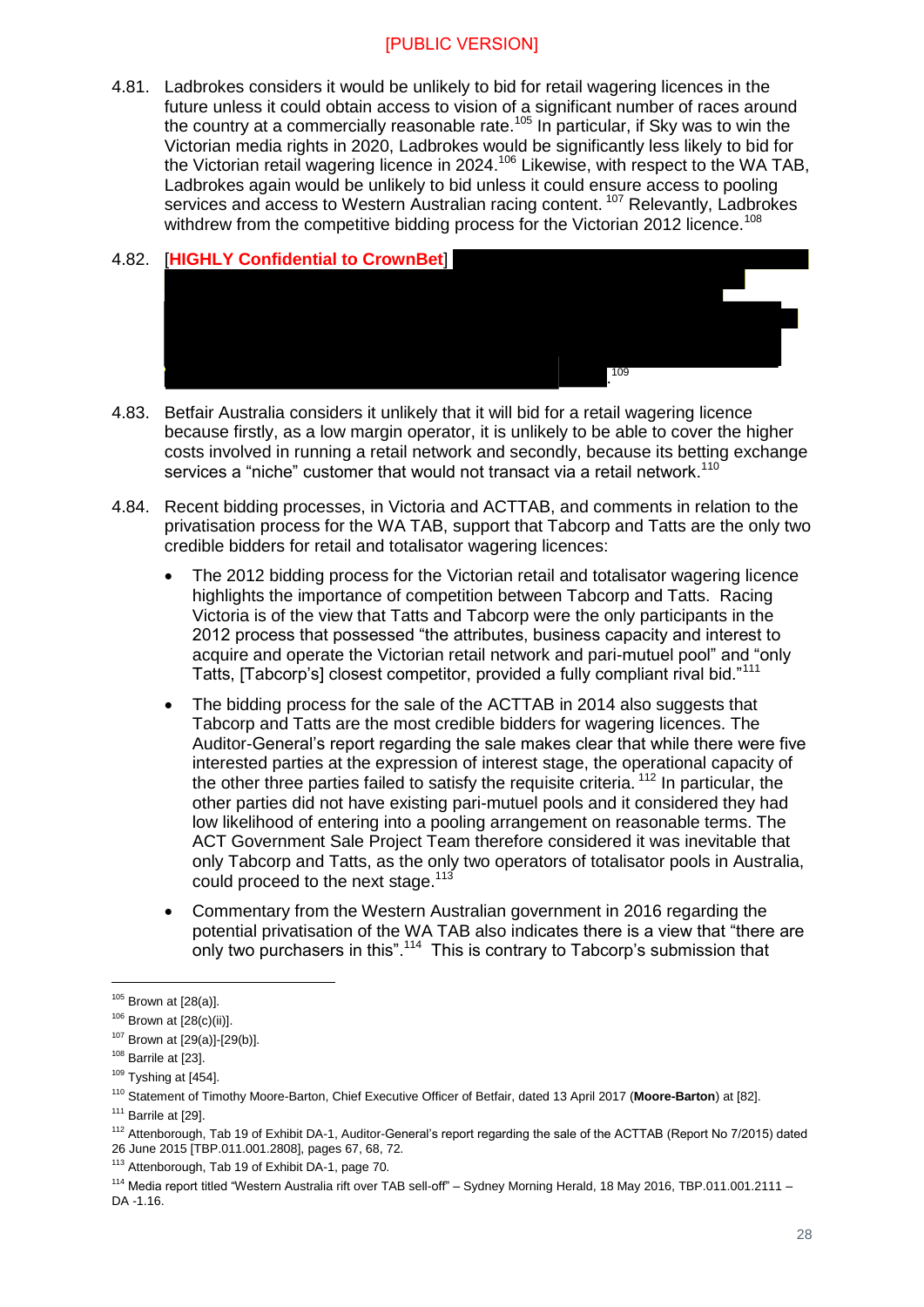there are other credible bidders likely to participate in any competitive bidding process for the WATAB.

4.85. Racing Victoria is concerned that the proposed merger would remove the only other serious bidder to Tabcorp for the 2024 retail and totalisator wagering licence. Mr Andrew Twaits, Managing Principal of The Strategy Canvas, considers that Tabcorp and Tatts would be the only two likely bidders as in his view, it is "unlikely that any new entrant would be able to balance the operational and commercial requirements needed to generate sufficient returns to maintain the funding requirements of the racing industry or provide adequate service to the punting community in the time frames it would be subject to."<sup>115</sup> This view is consistent with the evidence of CrownBet, Ladbrokes and Betfair Australia (as outlined above).

#### *Countervailing power of state governments*

- 4.86. Tabcorp contends that state governments have the ability to optimise the outcomes of competitive retail wagering licensing and privatisation processes.<sup>116</sup>
- 4.87. Mr Flavio Menezes, Professor of Economics at the University of Queensland, outlines that a "strategic seller" has a number of options available to promote competition in the auction (licensing process) and increase their expected revenue.<sup>117</sup> He assesses both the Victorian and Western Australian governments to be strategic sellers.<sup>118</sup>
- 4.88. In Mr Menezes view, potential strategies available to strategic sellers include:
	- Setting an optimal reserve price
	- Selling an exclusive licence for a period that is sufficiently long to attract new entry
	- Structuring the format of the auction to encourage entry.<sup>119</sup>
- 4.89. Other evidence filed with the Tribunal raises doubt as to the effectiveness of any actions governments could take to increase the value of licences when there are likely to be limited bidders.
- 4.90. Mr Twaits is of the view that setting a reserve price is an "impractical" strategy as it could effectively result in the licence reverting back to government ownership, if no bidding parties agree to meet the reserve price.<sup>120</sup>
- 4.91. Mr Mellsop also disagrees with certain aspects of Mr Menezes evidence, and concludes that:

*I am also concerned that the proposed transaction would merge the likely two strongest bidders for the 2024 Victorian tote licence, and that this would:*

- *a) Lower the expected selling price for the licence; and*
- *b) Possibly result in less favourable (funding) arrangements for the Victorian racing industry, lower quality, and productive inefficiency.*

*Similar concerns exist in respect of the proposed privatisation of the Racing and Wagering Western Australia (RWWA), although I think the issues are less acute.*<sup>121</sup>

<sup>115</sup> Statement of Andrew Twaits, Managing Principal of The Strategy Canvas, dated 19 April 2017 (**Twaits**) at [63].

<sup>116</sup> Form S at [19.4], page 122.

<sup>&</sup>lt;sup>117</sup> A seller that designs the auction rules, including the reserve price, to maximise their expected revenue from the auction or to achieve another specific objective such as economic efficiency – see Statement of Flavio Menezes, Professor of Economics at University of Queensland, dated 9 March 2017 (**Menezes**) at [73].

 $118$  Menezes at [175]-[181] and [228].

<sup>119</sup> Menezes at [73]-[77].

 $120$  Twaits at [68].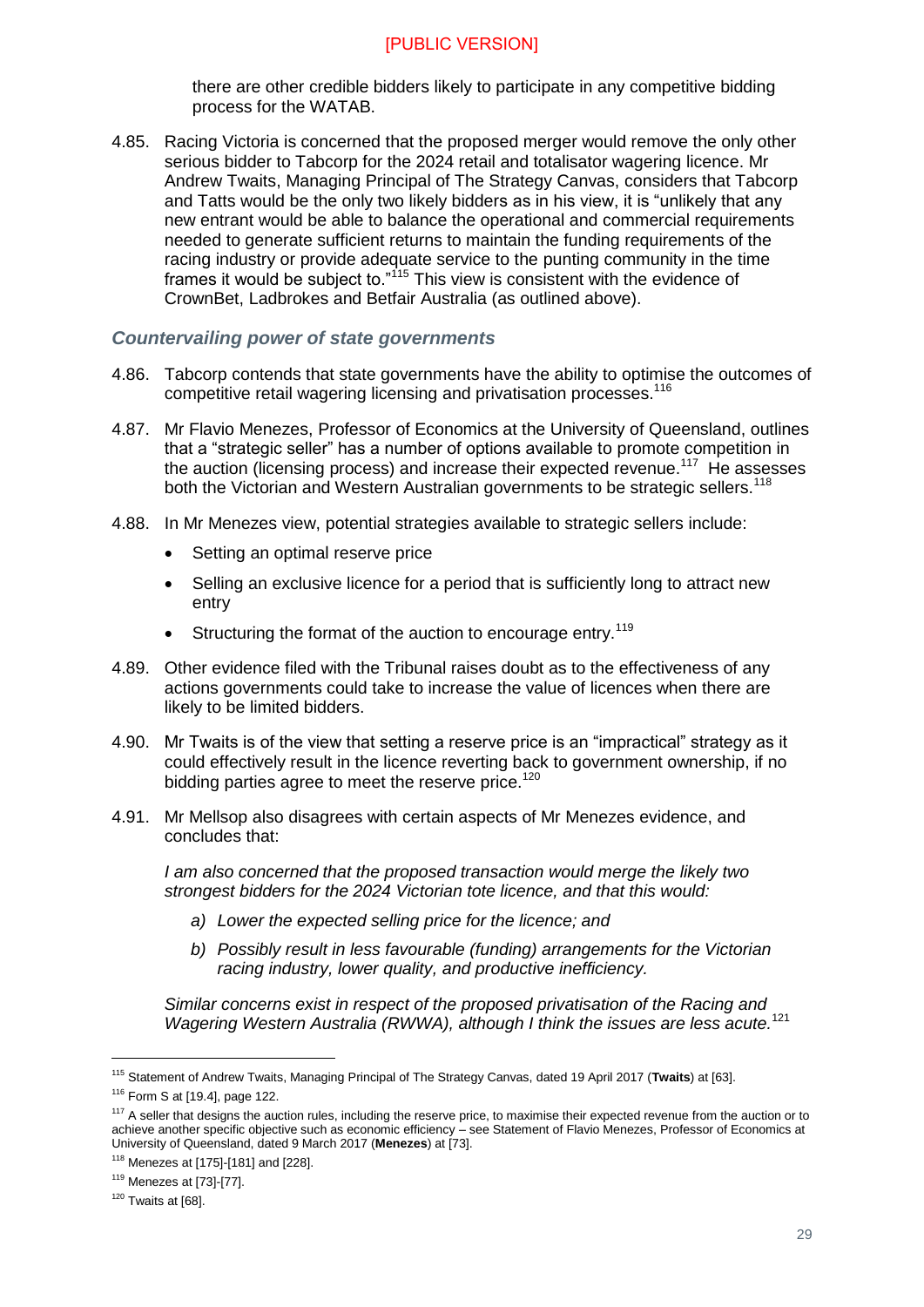#### *Impacts on the racing industry*

- 4.92. The end result of any licensing/bidding process has flow on effects for the racing industry. In the majority of the states and territories in which they hold the totalisator licences, both Tabcorp and Tatts are required to make significant contributions to the racing industry in that jurisdiction.<sup>122</sup>
- 4.93. It was a key element of the 2012 Victorian licensing process that the funding to the Victorian racing industry was to be on "no less favourable" terms than those existing under the previous licence.<sup>123</sup> Both Tabcorp and Tatts' offers were predicated on benefits to both the State of Victoria and the Victorian racing industry, with the scale of the benefit believed to stem from the competitive tension within the process.<sup>124</sup>
- 4.94. The removal of Tatts from a future competitive bidding process for a wagering totalisator therefore could result in significant flow on effects for the racing industry. With only one credible bidder, there is no certainty that terms of the licence will be as favourable to the racing industry as those that could be generated in a competitive bidding process.

#### *Impact on price and non-price terms*

- 4.95. The lack of close competitors or credible alternative bidders to the merged entity will impact on both the price and non-price terms able to be achieved by governments for their wagering licences. Although state governments may have a certain degree of countervailing power, any such power is unlikely to offset the anti-competitive effects of the proposed acquisition.
- 4.96. While state governments may be able to engage in the strategies put forward by Mr Menezes to ensure an acceptable price, this does not account for the fact that competitive tension between two (or more) competing bidders may still result in a significantly greater price or improved offering. As an example, the recent sale of ACTTAB realised \$105.5 million for the territory, with the Auditor-General noting that this "far exceeded expectations".<sup>125</sup> As outlined above, only Tabcorp and Tatts progressed to the "bid stage" for this asset.

#### <span id="page-29-0"></span>**Access to pooling services**

- 4.97. Totalisator operators establish 'totalisator pools' for individual racing events and for each bet type. Operators consolidate all totalisator bets they accept into the pool created for that event and bet type.
- 4.98. Totalisator pools can be standalone, in which case only one totalisator operator manages the pool and only bets made with that operator are placed in the pool. Alternatively, a totalisator operator (the 'host') may offer a pooling service to one or more other totalisator operators (the 'guest'). This allows the guest to combine (comingle) their totalisator pool with the host's pool. Generally, the host has a larger totalisator pool.<sup>126</sup> The three totalisator pools in Australia are:

 $121$  Mellsop at [17]-[18].

<sup>122</sup> Freeman statement at [229]-[230].

<sup>&</sup>lt;sup>123</sup> Department of Treasury and Finance, Review of the wagering tax rate post 16 August 2012,

[http://www.dtf.vic.gov.au/Publications/Victoria-Economy-publications/Review-of-the-wagering-tax-rate-post-16-August-2012.](http://www.dtf.vic.gov.au/Publications/Victoria-Economy-publications/Review-of-the-wagering-tax-rate-post-16-August-2012) <sup>124</sup> [**HIGHLY Confidential to Tatts**] ; Department of

Treasury and Finance, Review of the wagering tax rate post 16 August 2012.

<sup>125</sup> Auditor-General's report regarding the sale of the ACTTAB (Report No 7/2015) dated 26 June 2015: TBP.011.001.2808 page 1.

 $126$  Freeman at [141] as cited in the Annexure A to the Form S at [136], page 171.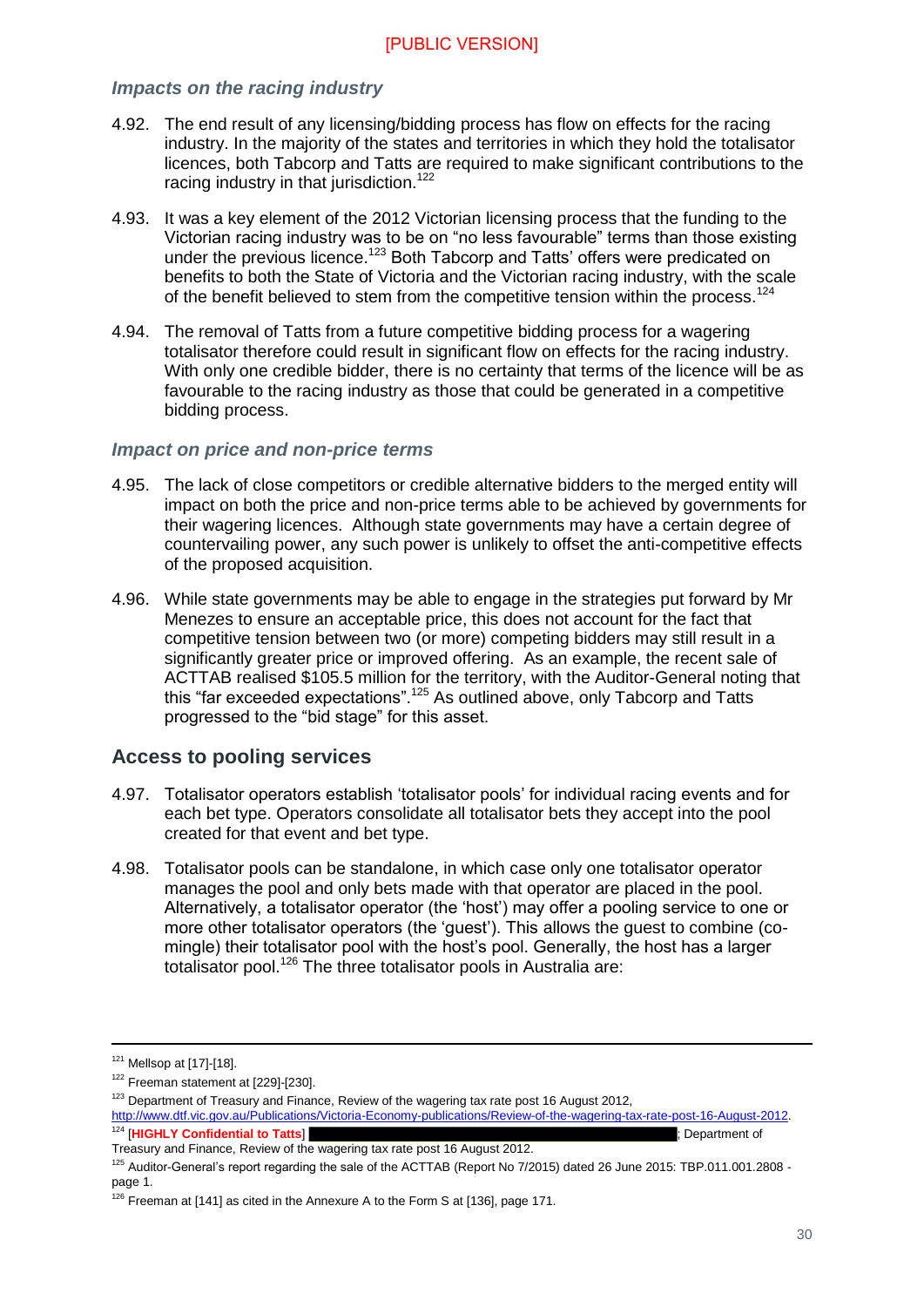- The SuperTAB pool (operated by Tabcorp): A combination of the Victorian, ACT and WA totalisators pools. The SuperTAB pool also co-mingles with certain other international pools.
- NSWTAB (operated by Tabcorp): A combination of the NSW totalisator pool with certain other international pools.
- UBET (operated by Tatts): A combination of all totalisator pools in states and territories where Tatts holds the totalisator licence – Queensland, South Australia, Tasmania and Northern Territory.<sup>127</sup>
- 4.99. The benefit of pooling arrangements is that they increase the size and therefore stability and liquidity of totalisator pools.<sup>128</sup>
- 4.100. A totalisator operator in Australia, particularly in any of the smaller jurisdictions by reference to wagering turnover, is likely to need to acquire pooling services. An inability to enter into pooling arrangements at all, or on reasonable commercial terms, may materially affect both the competitiveness and viability of a totalisator operator. Further, where pooling services are not offered, or are offered on unreasonable terms, this could increase the barriers to entry into the wagering market by deterring or preventing other wagering operators from bidding for an exclusive totalisator licence.
- 4.101. Tabcorp currently provides pooling services to a third-party totalisator, RWWA, the operator of the WA TAB. Tabcorp also co-mingles with international totalisator operators. Tabcorp obtains a fee for providing pooling services.<sup>129</sup> Tatts currently does not provide pooling services to any third parties in Australia or internationally.<sup>130</sup>
- 4.102. Tabcorp and RWWA's current pooling agreement expires in 2024.<sup>131</sup> Access to competitive pooling services beyond 2024 is important to RWWA and, in the event of privatisation, any non-government operator of the WA TAB.<sup>132</sup> RWWA (or any future operator of the WA TAB) would not be able to operate a standalone pool for the WA TAB as it lacks sufficient liquidity. Opportunities to pool with international jurisdictions to increase liquidity may be limited by the extent to which international jurisdictions already pool into the SuperTAB and NSWTAB pools.
- 4.103. RWWA has expressed concerns in relation to the proposed acquisition about whether RWWA will continue to have access to pooling services (during the remaining term of the existing pooling agreement and after its expiry in 2024).<sup>133</sup> [**HIGHLY Confidential to Tabcorp**]

. 134

4.104. Mr Tyshing states that any corporate bookmaker contemplating a future bid for an exclusive totalisator licence would need to acquire pooling services.<sup>135</sup> Corporate bookmakers would require access to pooling services to operate a totalisator effectively and access large pools with high liquidity.<sup>136</sup> Mr Tyshing identifies concerns

 $127$  Freeman at [143] as cited in the Form S at [4.16], pages 20-21.

<sup>&</sup>lt;sup>128</sup> See Annexure A to the Form S at [143] for a list of benefits Tabcorp identified in relation to accessing large totalisator pools.

 $129$  Freeman at [158] as cited in Annexure A to the Form S at [142], page 174.

<sup>&</sup>lt;sup>130</sup> Freeman at [143(b)] and Cooke at [35] and [168] as cited in Annexure A to the Form S at [138].

<sup>131</sup> Statement of Richard Burt, Chief Executive Officer of RWWA, dated 7 March 2017 (**Burt**) at [36(a)].

 $132$  Burt at [36(a)].

 $133$  RWWA submission to the Tribunal at  $[2.1(a)]$ .

<sup>&</sup>lt;sup>134</sup> Freeman, Tab 3 of Highly Confidential Exhibit DF-3.36: Letter RWWA sent to Tabcorp on 27 January 2017 [TBP.001.018.6430].

 $135$  Tyshing at [281].

 $136$  Tyshing at [447].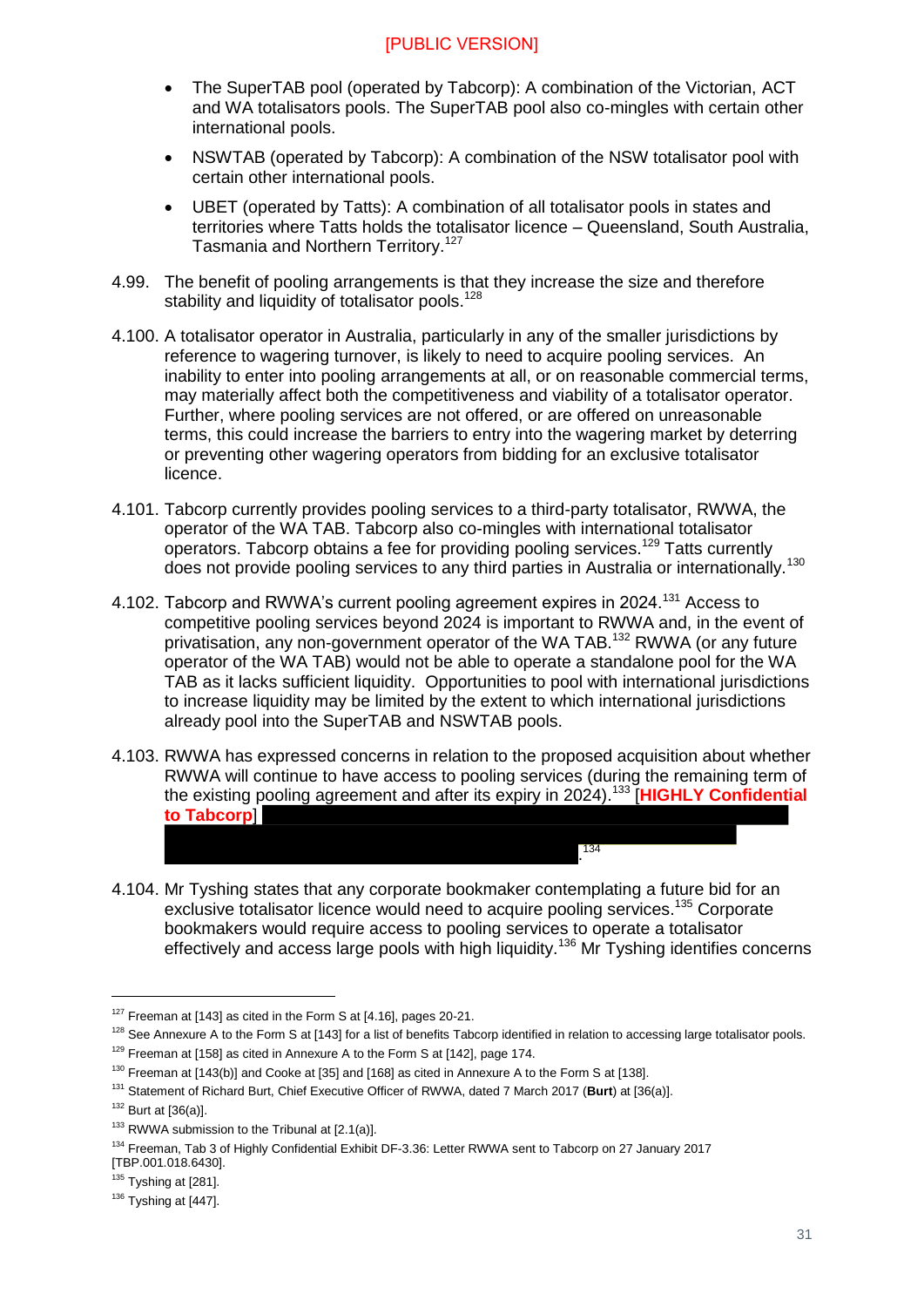about a corporate bookmaker's ability to secure pooling from the merged entity at  $[447-449]^{137}$ 

*If they were not able to secure a suitable pooling arrangement from the merged entity prior to bidding, the bookmaker would most likely be unable to put forward a competitive bid. If they were successful in their bid but were subsequently unable to secure a suitable pooling arrangement from the merged entity, the additional risk that the bookmaker would bear would likely impede its ability to offer a competitive totalisator offering.*<sup>138</sup>

- 4.105. Mr Brown states "LDA would be unlikely to bid for a Western Australian retail wagering licence unless it could ensure that it would be able to pool those totalisator operations with those in other States on commercially reasonable terms in order to establish the critical mass necessary to operate a totalisator successfully".<sup>139</sup>
- 4.106. The proposed acquisition removes Tatts as the only other operator of a totalisator pool in Australia. Consequently, as outlined below, the proposed acquisition removes Tatts as a potential:
	- Competing provider of pooling services to third-party totalisator operators
	- Competitive constraint on Tabcorp when Tabcorp is negotiating third party pooling arrangements with third party totalisator operators.
- 4.107. To provide pooling services, a totalisator operator must have the globally accepted protocol for inter-tote communications, Inter-Tote System Protocol (**ITSP**) technology.<sup>140</sup> The ACCC understands Tatts does not have ITSP technology as it does not currently provide pooling services but it may have a commercial incentive to obtain the technology in the future. [**HIGHLY Confidential to Tatts**]



#### 4.109. [**HIGHLY Confidential to Tatts**]

<sup>137</sup> Tyshing at [447]-[449].

 $138$  Tyshing at [448].

 $139$  Brown at [29(b)].

<sup>&</sup>lt;sup>140</sup> See Annexure A to the Form S at [126], [140] and [145] for Tabcorp's views on other necessary approvals and barriers to combining totalisator pools.

<sup>141</sup> TAT.001.001.0280; TAT.001.003.1173. [Tatts section 155 documents].

<sup>142</sup> TAT.001.003.1173 [Tatts section 155 document].

<sup>143</sup> Freeman, Tab 36 of Highly Confidential Exhibit DF-3 [TBP.001.018.6430].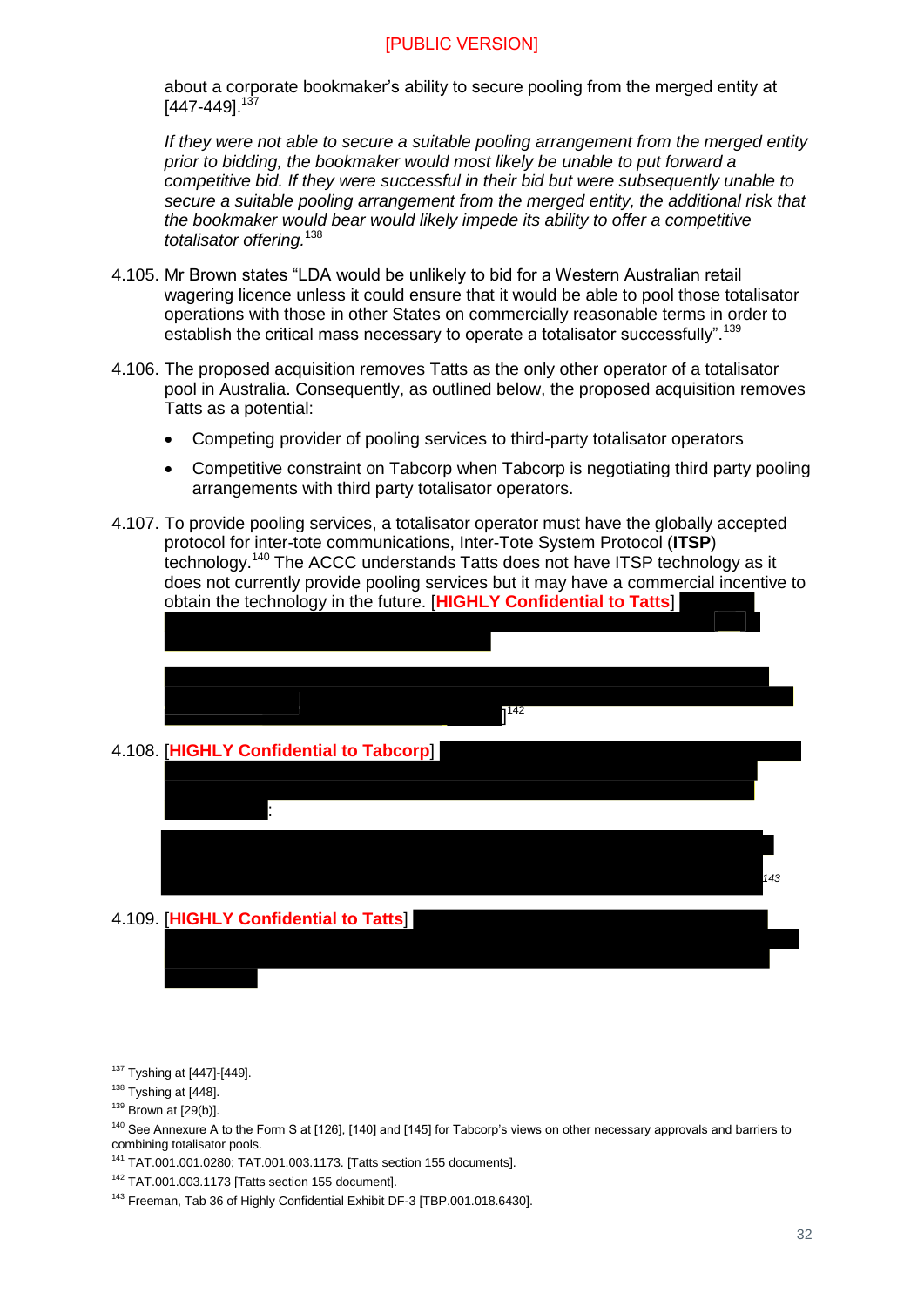

#### *Tabcorp's commitments to RWWA*

- 4.110. In response to RWWA's concerns about ongoing access to pooling services, Tabcorp and RWWA have entered into confidential arrangements in the Deed (Commitment to Long Term Pooling Deed) annexed to this report as **Highly Confidential Annexure**   $A.$ <sup>145</sup>
- 4.111. RWWA considers that the Deed substantially, but not fully, addresses RWWA's concerns.<sup>146</sup> In its submission to the Tribunal, RWWA stated in relation to the Deed:

*RWWA continues to have concerns that the proposed merger may have effects on competition in relation to access to pooling services and, consequently, the viability of competition in the market for the acquisition of the WA state-based wagering licence, but it believes that its concerns have been addressed to the extent possible since RWWA lodged the Submissions [that is, submissions to the ACCC during its informal merger review process]*. 147

- 4.112. RWWA's outstanding concerns with the Deed appear to be primarily related to the way in which the Deed deals with uncertain future market conditions. For example, according to RWWA, the Deed does not guarantee that RWWA, or a future acquirer of the WA TAB, will be able to secure an agreement for pooling services once the existing arrangement expires in August 2024.<sup>148</sup>
- 4.113. The ACCC is concerned Tabcorp is seeking to address a substantial competition concern, the loss of competition in pooling services, through a long-term behavioural commitment in a deed. The commitments are [**HIGHLY Confidential to Tabcorp**]

#### 4.114. It is unknown what [**HIGHLY Confidential to Tabcorp**]

This creates

some uncertainty about the commencement and terms of any future pooling agreements.

4.115. It may be in the merged entity's interest to circumvent the long-term behavioural commitment in the Deed. For example, if a corporate bookmaker sought to acquire

<sup>144</sup> TAT.001.016.0361 [Tatts section 155 document].

<sup>&</sup>lt;sup>145</sup> RWWA submission to the Tribunal at [2.3], page 2.

<sup>146</sup> RWWA submission to the Tribunal at [3.2], page 2.

<sup>&</sup>lt;sup>147</sup> RWWA submission to the Tribunal at [3.5], page 3.

<sup>&</sup>lt;sup>148</sup> See RWWA submission to the Tribunal at [3.2(a)-(d)], page 2, for a full list of outstanding issues, which RWWA considers have not been addressed by the Deed. See also Twaits at [73] and [74], who provides his views on the proposed commitments to RWWA.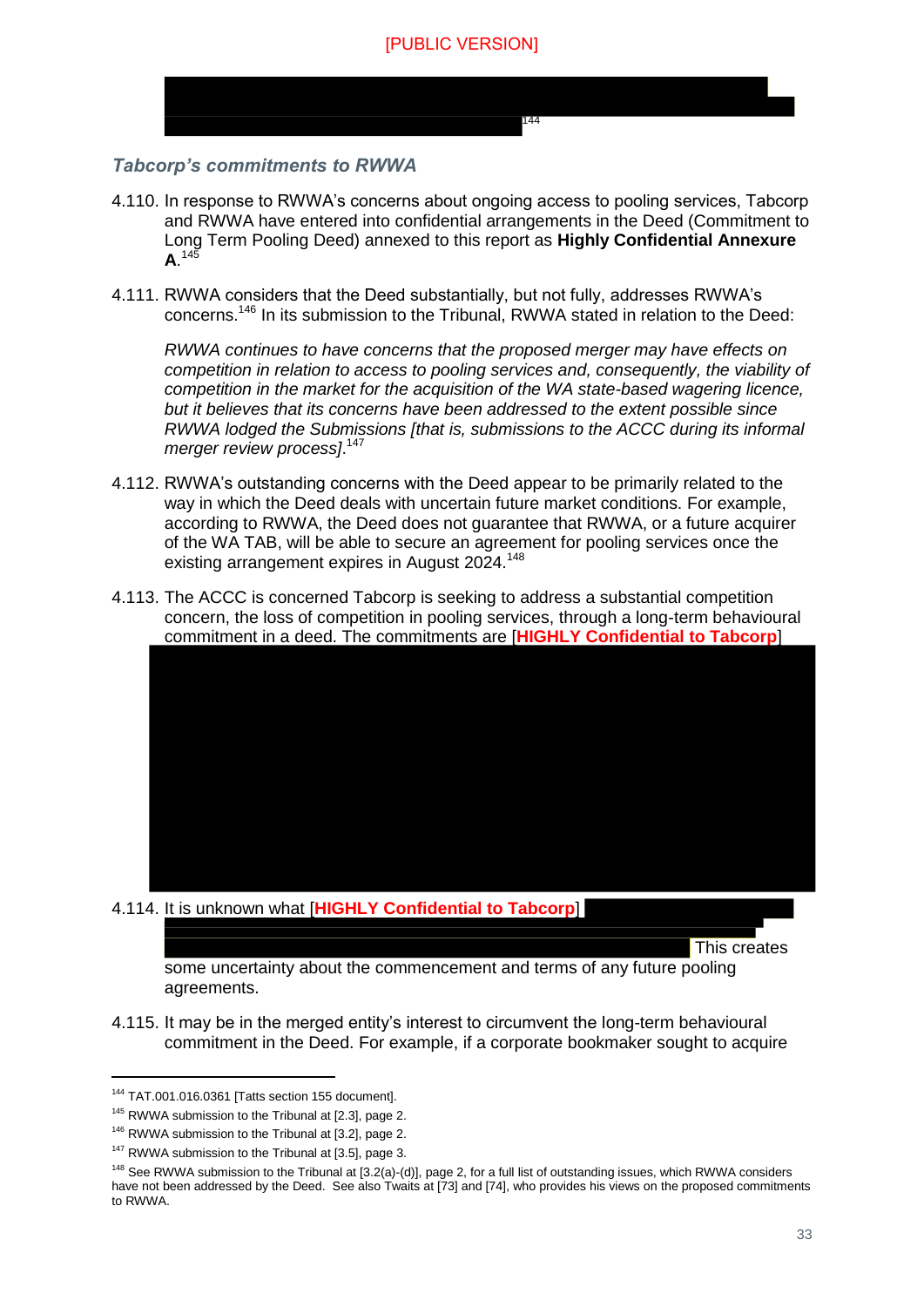the licence in Western Australia, the merged entity may be able to find ways to circumvent its commitments. This could lead to there being no effective option for pooling for any future operator of the WA TAB.

## <span id="page-33-0"></span>**Racing media**

#### <span id="page-33-1"></span>**Introduction to racing media**

- 4.116. Tabcorp's racing media business, Sky, holds the vast majority of rights for racing media content throughout Australia.<sup>149</sup> Sky acquires these rights from individual racing clubs or from PRAs who hold the aggregated media rights on behalf of the racing clubs they represent.<sup>150</sup> Mostly these rights are exclusive and bundled (i.e. Sky holds digital, free-to-air and subscription television rights). Sky is currently vertically integrated with Tabcorp's wagering operations, including its exclusive totalisator/retail licences in the Tabcorp jurisdictions (Victoria, NSW and the ACT).
- 4.117. The proposed acquisition will result in the combination of Sky with Tatts' wagering operations, including Tatts' exclusive totalisator/retail operations in Tatts retail jurisdictions (Queensland, South Australia, Tasmania and the Northern Territory). Therefore, following the acquisition, the merged entity will be vertically integrated as the dominant broadcaster of racing content and the totalisator/retail wagering operator in all states and territories (except Western Australia).
- 4.118. While Sky currently holds exclusive rights to the majority of Australian racing content, there are several exceptions. Racing.com has acquired a non-exclusive right to digitally stream live coverage of Victorian thoroughbred racing and it sub-licences vision of those races to RWWA, Sportsbet, Ladbrokes, CrownBet, Betfair, Bet365 and William Hill.<sup>151</sup> William Hill has acquired the right to digitally stream NSW thoroughbred races.
- 4.119. There are a number of media rights that will be contestable in the foreseeable future, including:
	- South Australia this year and again in seven years' time
	- Queensland in 2020
	- NSW in 2025
	- Tasmania in 2026
	- Perth Racing Club in 2022 or 2024
	- the rest of WA at similar timing to Perth Racing
	- various international jurisdictions, including New Zealand before 2020.<sup>152</sup>
- 4.120. When considering media issues, it is important to recognise that the amount of wagering turnover on a race is highly dependent on the coverage of the race.<sup>153</sup> Prerace coverage (i.e. commentary on the field) piques the interest of punters. Live coverage of the actual race is also critical, as punters like to see what they have bet on. Having races televised in retail wagering outlets is very important, but coverage on free-to-air and pay-TV outside of retail wagering outlets also encourages more wagering. The ability to stream a race on a digital platform (such as online or via app)

<sup>149</sup> Catterall at [12].

<sup>&</sup>lt;sup>150</sup> Hines at [55]: "Individual race clubs own the rights to vision of their races. In nearly all cases clubs have assigned these rights to their PRA." As such, references to PRAs in this section of the report also incorporates individual racing clubs whose racing media rights are not held by the relevant PRA.

 $151$  Catterall at  $[8(c)(ii)]$ ; Hines at [77].

<sup>&</sup>lt;sup>152</sup> Catterall at [19].

 $153$  Twaits at [78]; Freeman at [203].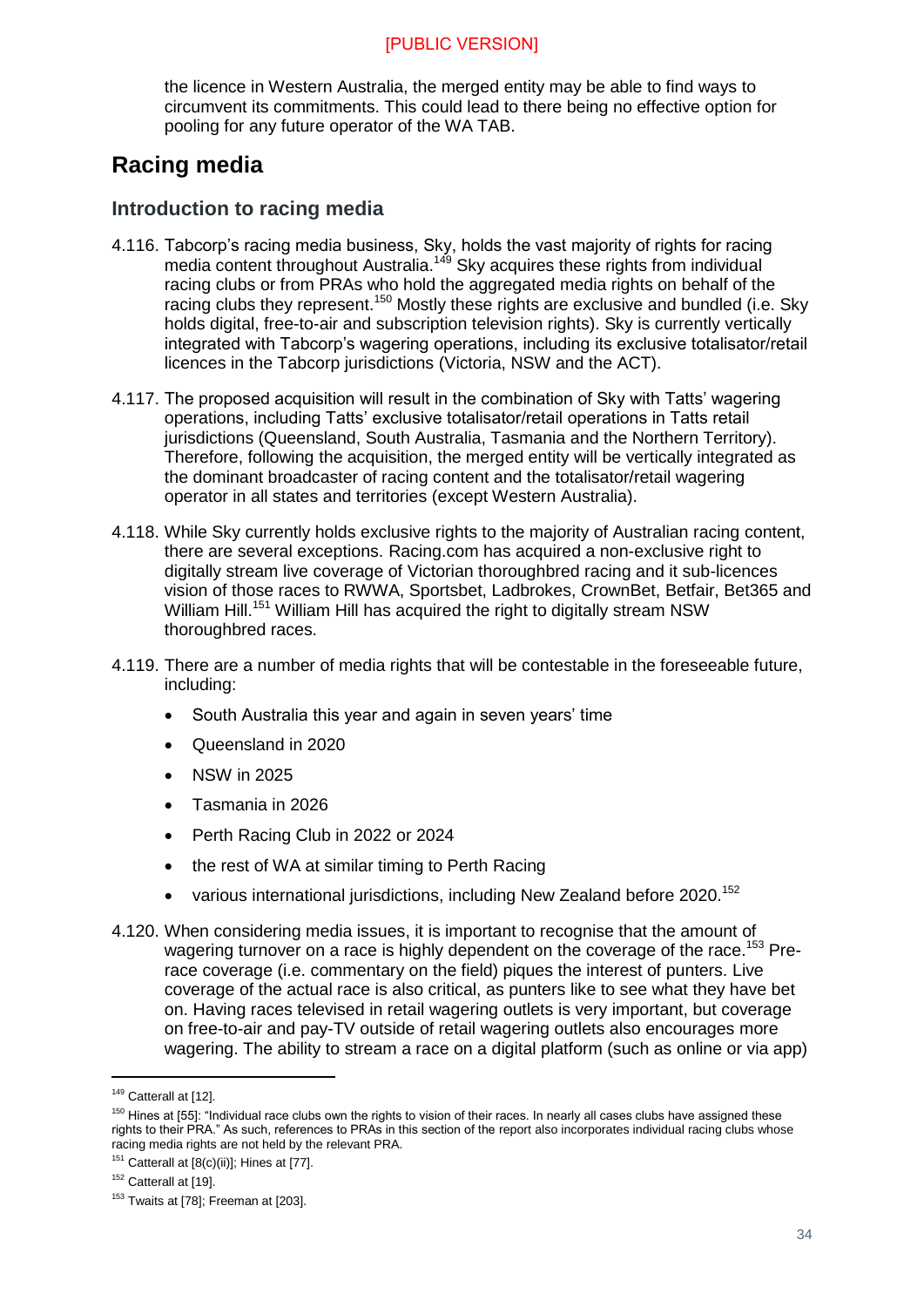also supports more wagering, as it enlivens the experience for online punters (particularly if at the time they are placing that bet they have no other way of viewing the race).

- 4.121. It is also important to recognise that the amount wagered on a race is critical to the PRAs, as wagering provides a significant portion of their revenue. Therefore it is in the interests of PRAs to maximise their coverage, whilst also obtaining maximum value for selling their media rights.
- 4.122. This section of the report is divided into the following topics:
	- The relevant markets for considering racing media issues
	- How there are high barriers for competitors to Sky, and how Sky's dominance in racing media also raises barriers to entry/expansion for corporate bookmakers, and therefore limits competition against Tabcorp in wagering
	- How the proposed acquisition may lessen competition with Sky in bidding for racing media rights, cementing Sky's dominance.

#### <span id="page-34-0"></span>**Market definition for media issues**

- 4.123. Tabcorp submits that racing media is an industry related to the wagering market, rather than a separate market relevant to the assessment of the proposed acquisition's effect on competition. Accordingly, Tabcorp does not support a market definition for the acquisition of media rights.<sup>154</sup> Expert reports provided by Tabcorp refer to a national market for television broadcasting to end consumers.<sup>15</sup>
- 4.124. While the ACCC supports the view that there is a significant degree of complementarity and interdependence between the wagering market and the racing media industry,<sup>156</sup> it disagrees that the market for the acquisition of media rights is not a relevant markets in its own right. The ACCC considers that there is a national market for the acquisition of racing media content and rights. There may be separate markets for each mode of delivery: (i) digital; (ii) free-to-air television; and (iii) domestic subscription television.
- 4.125. This view is supported by Mr Gregory Houston of HoustonKemp, who in his expert report also considers that the market or markets for the rights to show racing media content is a relevant market for the purposes of the proposed acquisition.<sup>157</sup> While he has articulated the market definition in slightly different terms, the ACCC does not consider this to have a substantive impact on the market in which the assessment is to be undertaken.

#### <span id="page-34-1"></span>**Barriers to competing with Sky and how Sky's dominance creates barriers to entry/expansion for corporate bookmakers**

<span id="page-34-2"></span>4.126. Competing acquirers and broadcasters of racing media rights face a number of significant barriers to entry/expansion. The difficulty of obtaining media rights in turn creates significant barriers to entry/expansion for the corporate bookmakers in wagering. As stated by Mr Houston:

*"The ability to integrate racing media content with online wagering platforms is critical to driving online wagering activity, and so any firm that has access to such content is* 

<sup>154</sup> Form S at [18.1], page 112.

<sup>&</sup>lt;sup>155</sup> Pleatsikas at [129]. Pleatsikas also identifies the state or substate markets for radio broadcasting to end users as relevant to the competitive effects of the proposed acquisition. The ACCC does not consider radio broadcasting to raise competition concerns regarding the proposed acquisition.

<sup>156</sup> Form S at [18.2], page 112.

<sup>157</sup> Report of Gregory Houston, Partner at HoustonKemp, dated 21 April 2017 (**Houston**) at [140].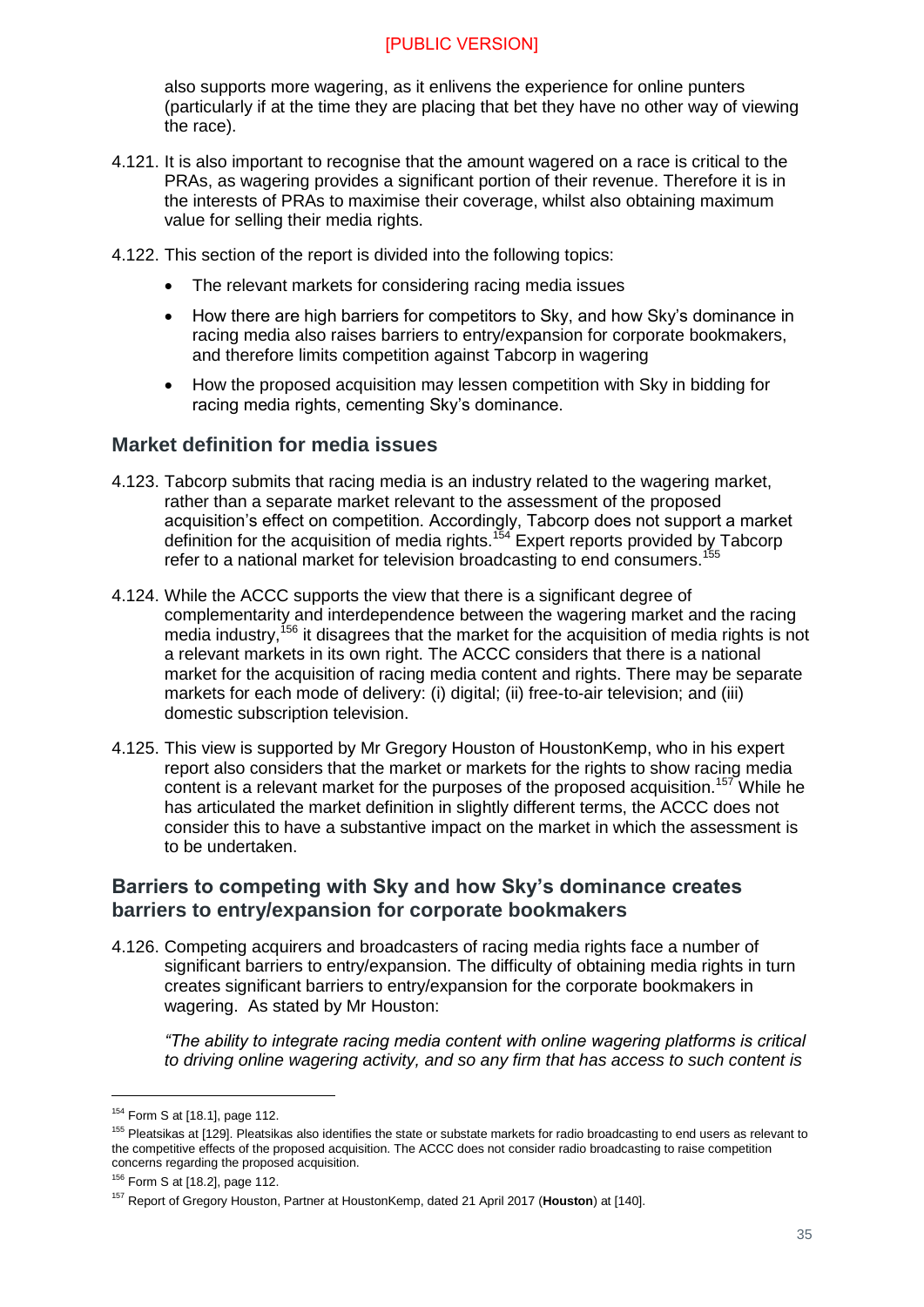*at a significant competitive advantage. This competitive advantage is increased if fewer firms hold those rights, and greatest if they are held exclusively"<sup>158</sup>*

- 4.127. Sky's ability to influence wagering turnover may deter PRAs from considering awarding their rights to a competitor. In order to successfully negotiate the acquisition of racing media rights from a racing body, it is critical for a new entrant to satisfy the rights holder that its racing content will continue to be distributed into the retail network (preferably on Sky Racing1).
- 4.128. As the dominant racing broadcaster, Sky exerts significant control over the programming of racing content and can determine when racing content is shown, whether it is shown on its primary wagering channel, demoted to its secondary wagering channel or otherwise "blacked out" and not shown at all.<sup>159</sup> This gives Sky competitive advantages when bidding for racing media rights, as the risk of such behaviour occurring may deter PRAs from licensing their rights to a competitor to Sky.<sup>160</sup> According to Mr Andrew Catterall, Chief Executive Officer of Racing.com, Sky has a proven ability to impact the wagering performance on a race event or entire season through:
	- (In relation to residential subscription channels) shifting live coverage of race meets to Sky Racing2 (which has an inferior audience to Sky Racing1 in home because it is an additional pay channel)
	- (In relation to in venue channels) moving the races from Sky Racing1 to Sky Racing2 (which has an inferior wagering performance and no audio in the retail outlets)
	- Constraining lead in and lead out coverage around feature race events that are important for building wagering.<sup>161</sup>
- 4.129. Sky can also impact the wagering activity on races by influencing the broadcast schedule. Sky's position as broadcaster means that it has very significant influence in the scheduling of races. For example, scheduling a race (**Race A**) very shortly after a major race in another State typically negatively impacts the wagering performance of Race A as there is insufficient time for punters to "get interested" in the race. Sky can also schedule races at viewing times which attract a lower audience.
- 4.130. As noted by Mr Bullock, former CEO of TOTE Tasmania:

*Changes on Sky can impact on your dividends overnight… even down to how much time they allot you. If they do not give you a couple of minutes running into your race your turnover can be down \$10,000 or \$20,000 and you are talking a minute.<sup>162</sup>*

4.131. As a more extreme measure, Sky's control of racing programming also means that it has the ability to "black out" and refuse to screen particular racing content on either of its racing channels, which also has a substantial impact on wagering revenue. <sup>163</sup> For example, the 2014 black outs of Victorian Racing content, which "adversely impacted wagering turnover on Victorian Racing" and funding to the industry.<sup>164</sup> resulting in a negative impact on overall Victorian thoroughbred wagering turnover of approximately 5 per cent over this period.<sup>165</sup>

-

<sup>163</sup> Second Affidavit of Thompson at [88]; Catterall at [118], [124].

<sup>&</sup>lt;sup>158</sup> Houston at [205].

<sup>159</sup> Moore-Barton at [68]; Catterall at [117]-[119].

 $160$  See further Houston at [282]; Hines at [81(e)].

<sup>&</sup>lt;sup>161</sup> Catterall at [139].

<sup>&</sup>lt;sup>162</sup> Joint Standing Committee – Environment, Resources and Development, Interim Report, Sale of the TOTE, April 2009 – Appendix 3; Attenborough, Tab 5 of Exhibit DA-1 [TBP.001.026.0161].

<sup>164</sup> Tyshing at [235]-[236].

 $165$  Twaits at [85].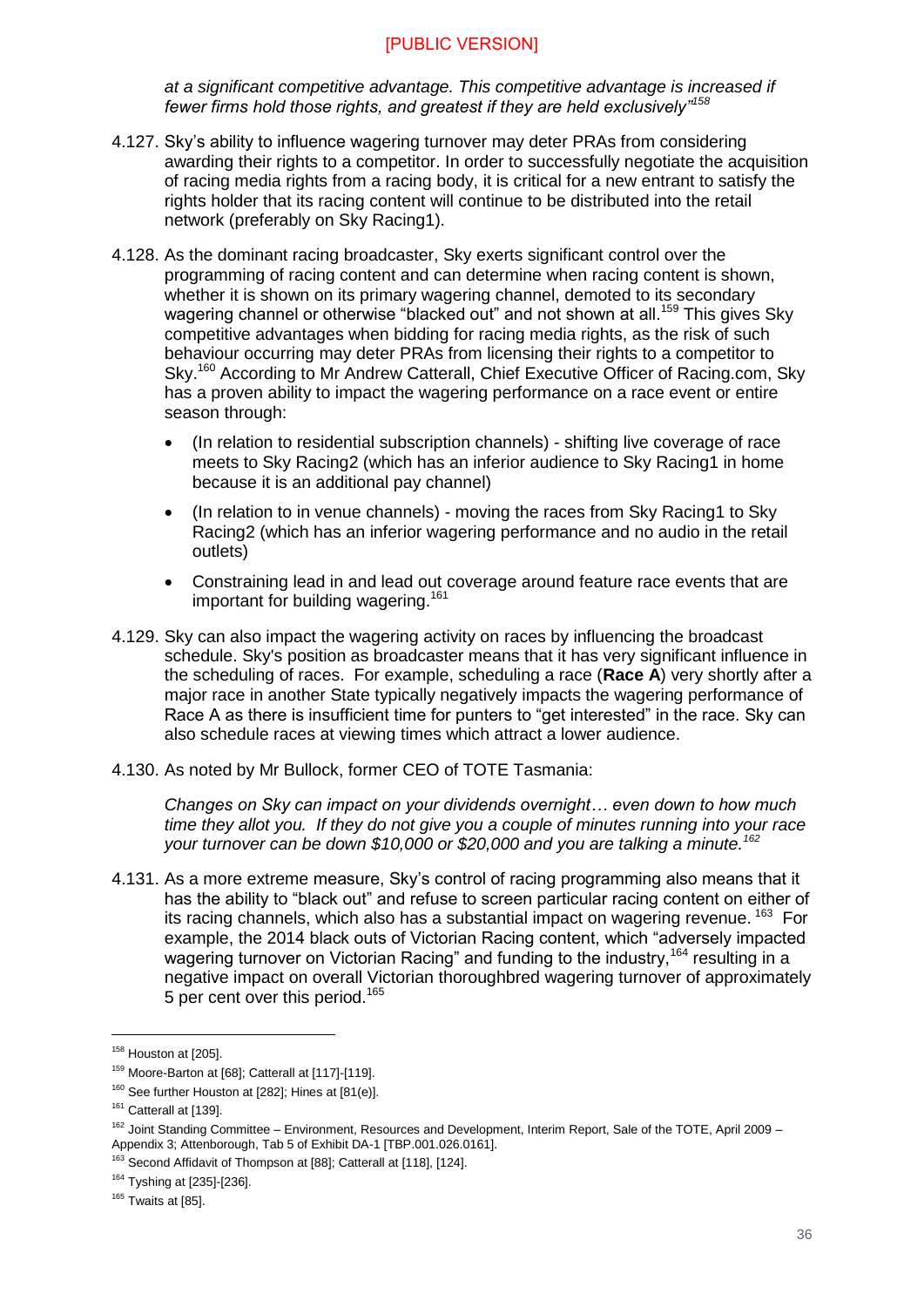#### 4.132. Mr Catterall states that [**HIGHLY confidential to Racing.com**]



- 4.133. When Sky engages in such conduct, it also loses a portion of wagering turnover from bets that would have been placed with Tabcorp, had vision of the blacked out races been available to punters. This reduction in wagering activity is damaging to the racing industry, competing wagering providers and Tabcorp itself. It appears that the main reason that Tabcorp has engaged in such conduct is to punish PRAs who may be looking to unbundle some of their rights and to deter PRAs from engaging in negotiations with other potential acquirers of media rights.
- 4.134. Tabcorp board documents indicate that it is Sky's strategy to [**Confidential to Tabcorp]**
- 4.135. Mr Catterall also outlines a number of additional barriers to entry and expansion faced by potential competing broadcasters.<sup>168</sup> In addition to the investment required to establish a competing broadcasting service, Mr Catterall notes that:

*Sky has to date employed a strategy of acquiring exclusive bundled (domestic and international) rights across all racing codes – thoroughbred, greyhound and harness – with staggered start and end dates of its media rights agreements….Sky also imposes 'first and last' rights over future media bidding.<sup>169</sup>*

- 4.136. This strategy of seeking to acquire exclusive, bundled rights, refusing to sub-licence digital rights to other wagering services, and refusing to commit to accepting a sublicence from an alternative bidder (i.e. a sub licence so that races can still be shown on Sky), limits other potential competitors from acquiring individual media rights (such as digital streaming rights).
- 4.137. The staggered expiry of these exclusive rights agreements also hinders a potential competitor from being able to acquire sufficient rights which could be aggregated to establish a viable racing channel in competition with Sky.
- <span id="page-36-1"></span>4.138. Tabcorp/Sky's ability to engage in much of this behaviour exists regardless of the proposed acquisition, but it is important to recognise that the barriers to bidding for media rights have a significant impact in the wagering market, for they limit the ability of the corporate bookmakers to expand/enter.

#### <span id="page-36-0"></span>**The proposed acquisition may lessen competition with Sky**

4.139. Tabcorp considers that the proposed acquisition will result in the merged entity having an increased reliance on media rights to the benefit of racing media rights holders.<sup>170</sup> Tabcorp states that it has an incentive to reach agreement with media rights holders and to ensure vision is available in venues due to the strong complementarity between racing media and wagering. Tabcorp's incentive will be

-

. 167

<sup>&</sup>lt;sup>166</sup> Catterall at [49].

<sup>167</sup> Documents presented to the Tabcorp Board Strategy Meeting on 14 September 2016; [**HIGHLY Confidential to Tabcorp**] , page 136; Attenborough, Tab 1 of Highly Confidential Exhibit DA-2.

<sup>[</sup>TBP.011.001.8697].

<sup>168</sup> See Catterall at [128]-[141].

<sup>&</sup>lt;sup>169</sup> Catterall at [21].

<sup>170</sup> Form S at [18.32] and [18.33], page 117.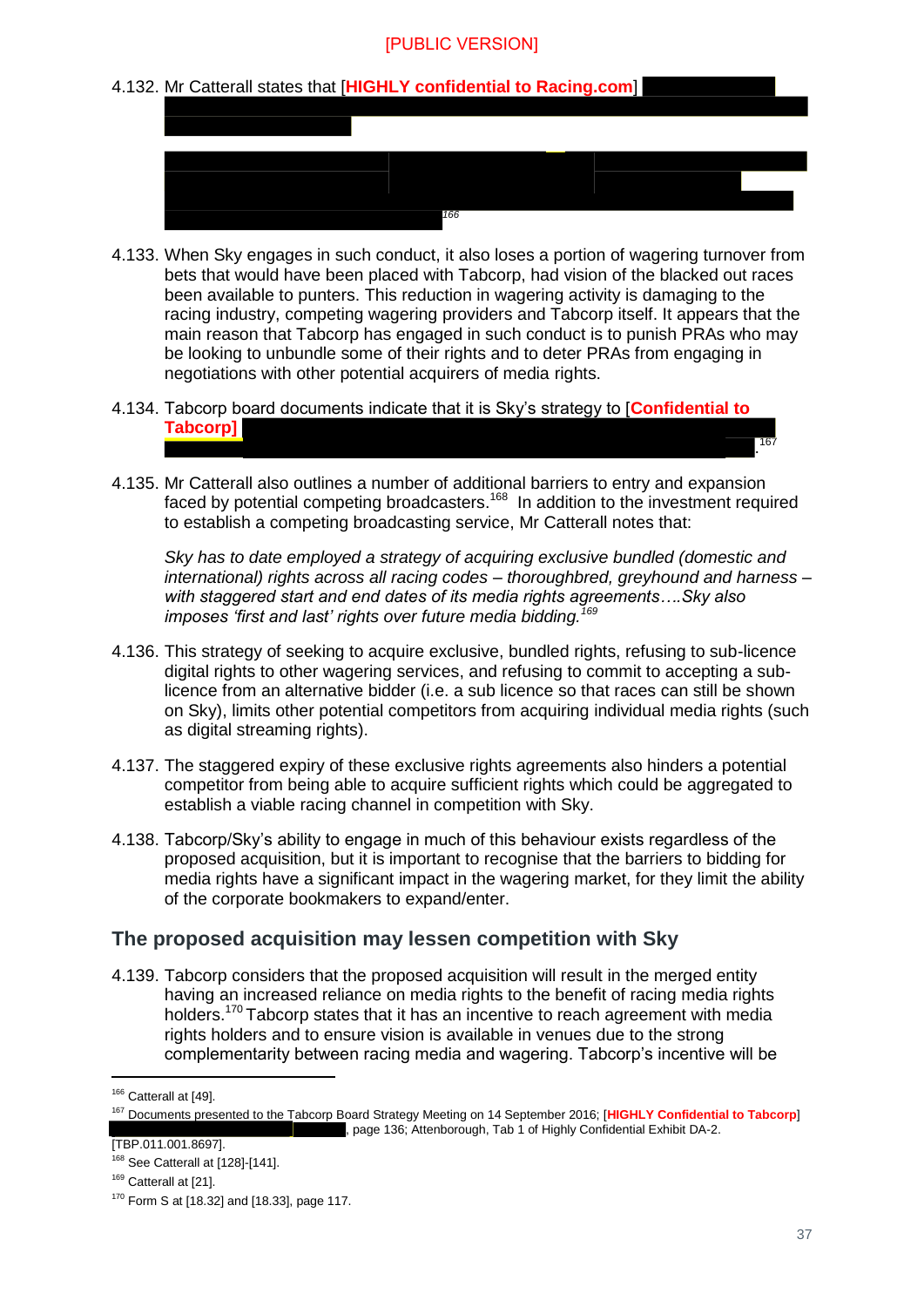supplemented by the additional need to ensure vision is available in states where Tabcorp replaces Tatts as the relevant retail wagering operator. As a result, Tabcorp claims that this increased reliance "can only strengthen the commercial position of media rights owners in all relevant States".<sup>171</sup>

- 4.140. Several industry participants disagree with this assessment, and consider that the proposed acquisition will cement Sky's control of media rights, to the detriment of media rights holders; competition in wagering; and punters more generally due to lack of choice and access to racing vision.<sup>172</sup>
- 4.141. The competition issues that arise are complicated, and the ACCC has focussed on the impact the proposed acquisition is likely to have, rather than pre-existing competition issues. The key issues the ACCC has focussed on are:
	- Whether Tatts is a potential competitor to Tabcorp in bidding for media rights, either on its own or in partnership with another industry participant
	- Whether Tabcorp owning the Tatts retail wagering outlets in Tatts jurisdictions materially changes Tabcorp/Sky's position when negotiating for media rights
	- The flow-on impacts if competition against Sky is lessened

#### *Tatts as a rival bidder/counterweight to Sky in bidding for media rights*

- 4.142. Tabcorp and some racing bodies contend that the proposed acquisition will not result in a reduction in competition in bidding for media rights.<sup>173</sup> Such a contention, in some cases, appears to be based on the fact that Tatts does not currently compete with Sky for the acquisition or broadcasting of media rights.<sup>174</sup>
- 4.143. However, without the proposed acquisition, some witnesses consider that Tatts is likely to have the incentive to emerge as either a potential rival bidder for media rights in future, or as a partner to other potential competing acquirers of media rights. Mr Houston considers that *"[a]fter Tabcorp, Tatts has the greatest need to show live races in retail wagering outlets…It follows that Tatts is a close potential competitor to Tabcorp in acquiring the right to show races in retail venues*."<sup>175</sup> This may be likely in jurisdictions where it has a retail footprint and commercial arrangements with the racing industry.<sup>176</sup>
- 4.144. Mr Catterall suggests that Tatts will be able to leverage its position as the retail wagering operator and primary wagering partner of the PRAs in Queensland, South Australia, the Northern Territory and Tasmania to credibly bid for media rights in these states.<sup>177</sup> Tatts' control of the retail network and ability to supplement its funding agreements with the PRAs in these states mean that it could emerge as a legitimate competitor to Sky.
- 4.145. While Tabcorp alleges that Tatts has not previously sought to compete against Sky to acquire rights to racing media content,  $178$  this may not be so in the future. As outlined by Mr Tyshing, absent the proposed acquisition, Tatts may be:

*…more likely to bid for such rights in the future given that customers are increasingly migrating from retail to digital channels and it would not wish to be dependent on a* 

<sup>171</sup> Form S at [18.33], page 117.

<sup>172</sup> See further Catterall; Tyshing; Hines at [11(b)-(c)]; [78]-[89].

<sup>173</sup> Form S at [18.42]-[18.44]; V'landys at [31]; Gunston at [46]; Yovich at [59]; Dumesny at [82]; Watters at [36]; Corby at [57].

<sup>174</sup> V'landys at [31]; Dumesny at [82]; Watters at [36]; Corby at [57].

 $175$  Houston at [311].

 $176$  Tyshing at [411].

<sup>&</sup>lt;sup>177</sup> Catterall at [36].

<sup>178</sup> Form S at [18.2], page 112.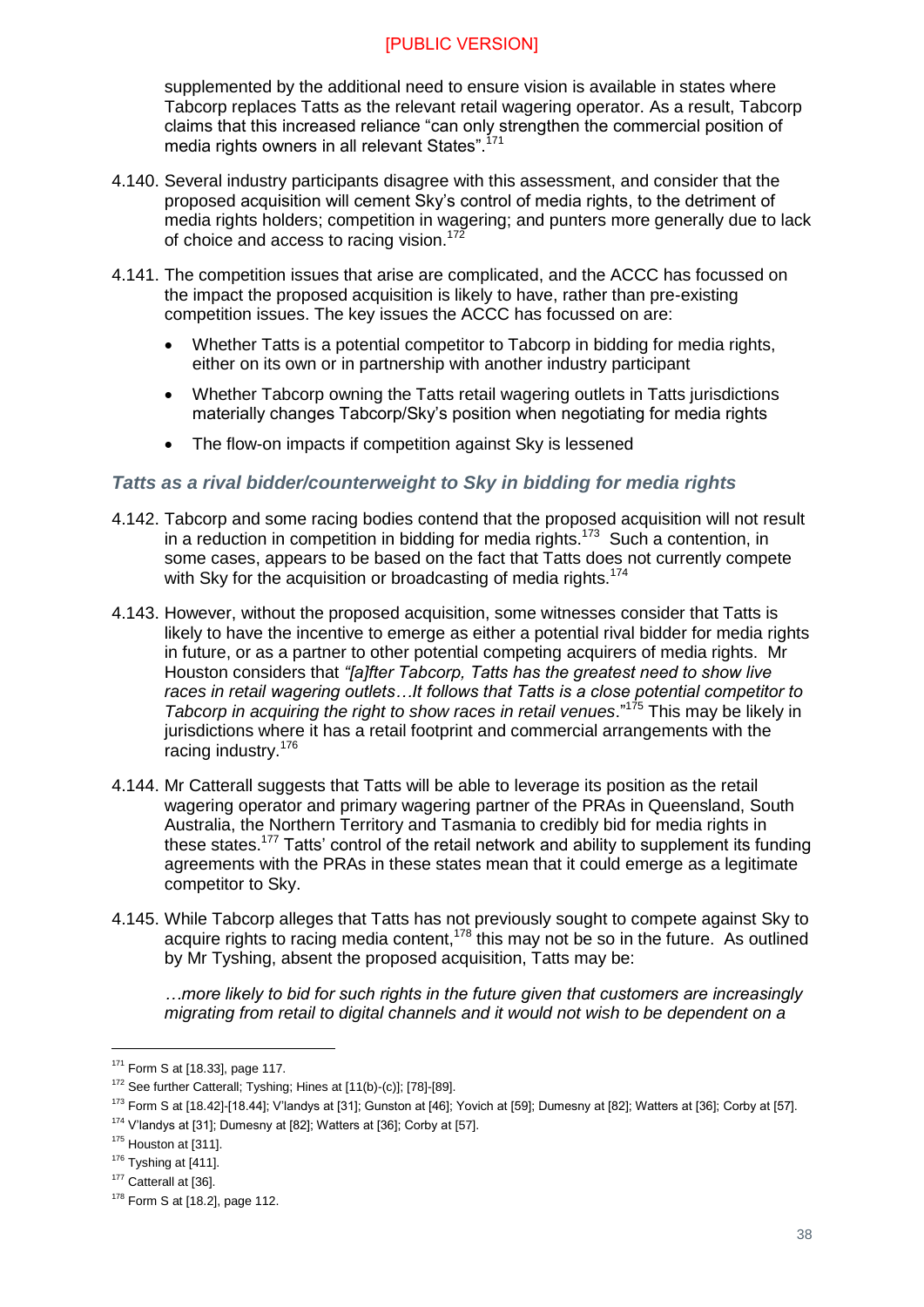*key competitor for access to content and because it possess a retail network into which it could broadcast racing vision.<sup>179</sup>*

- 4.146. Further, Mr Catterall explains that the reason Tatts has not sought to acquire media rights in the past is that Sky had already "tied up the exclusive media rights in Queensland, South Australia and the Northern Territory" before Tatts merged with UniTAB Limited in 2006 (becoming the retail wagering operator in these states), and "thus before it was large enough to have any chance of competing for media rights". $180$
- 4.147. Relevantly, Tatts has faced a number of difficulties related to its dealings with Sky, including Sky's promotion of Tabcorp's betting services. Mr Robert Cooke, Managing Director and Chief Executive Officer of Tatts, has recently spoken publicly about the difficulties Tatts has experienced differentiating its retail brand with Tabcorp's online brand. Tabcorp has a higher brand awareness in Queensland than Tatts' brand, UBET. Mr Catterall attributes these branding issues to the fact that Sky is the exclusive provider of vision available in Tatts' retail outlets. <sup>181</sup> Currently Tabcorp's online/telephone wagering services are advertised extensively via Sky in Tatts' retail wagering outlets.
- 4.148. In the past this may not have been of great concern to Tatts, as the majority of wagering was conducted in retail wagering outlets, so the advertising on Sky would have little impact. But as the rise in digital wagering has led to more and more nave little impact. But as the new in signal maged is seen in retail outlets or wagering<br>customers wagering online via their smart-phones when in retail outlets or wagering from home while watching Sky on pay-TV, this will increasingly hurt Tatts' position.
- 4.149. Tatts has also encountered difficulties with Sky regarding the fees charged for vision to its digital platforms.<sup>183</sup> When Sky and Tatts failed to reach agreement on such fees, Sky restricted its live feed from Tatts' UBET website and mobile app.<sup>184</sup>
- 4.150. The changing environment means that it will be increasingly in Tatts' interests to obtain racing media rights in the future. But even if Tatts does not bid for media rights, Mr Catterall considers that, without the proposed acquisition, the presence of Tatts as an entity of sufficient scale to support a competing broadcaster of racing content, imposes a competitive constraint on Tabcorp/Sky.<sup>185</sup>
- 4.151. Mr Catterall considers that partnering with Tatts for the distribution of vision through its retail network remains as a possible entry point for a competing broadcaster. He is of the view that, should the proposed acquisition not proceed, Tatts will have an incentive to work with Racing.com to:
	- Introduce new and differentiated innovations that could be customised for Tatts' venues and ensure that the Tatts brand is exclusive at its venues
	- Build the brand of UBET to a larger national audience to capture digital wagering account holders from outside of Tatts' states through advertising on competitor media services like Racing.com.<sup>186</sup>
- 4.152. The unique point that differentiates Tatts from a rival bidder for media rights is the ability to guarantee that the vision will be displayed effectively throughout its retail wagering network (which is approximately 1,400 retail wagering outlets, pubs and

 $179$  Tyshing at [413].

<sup>&</sup>lt;sup>180</sup> Catterall at [35].

<sup>&</sup>lt;sup>181</sup> Catterall at [29]; Annexure APC-4.

<sup>&</sup>lt;sup>182</sup> See Catterall at [29] for a more detailed discussion of these difficulties; see also Tyshing at [413].

<sup>&</sup>lt;sup>183</sup> Catterall at [33].

<sup>184</sup> Catterall at [33]; Annexure APC-5.

<sup>&</sup>lt;sup>185</sup> Catterall at [32]; see also Second Affidavit of Thompson at [92]-[93].

<sup>&</sup>lt;sup>186</sup> Catterall at [31].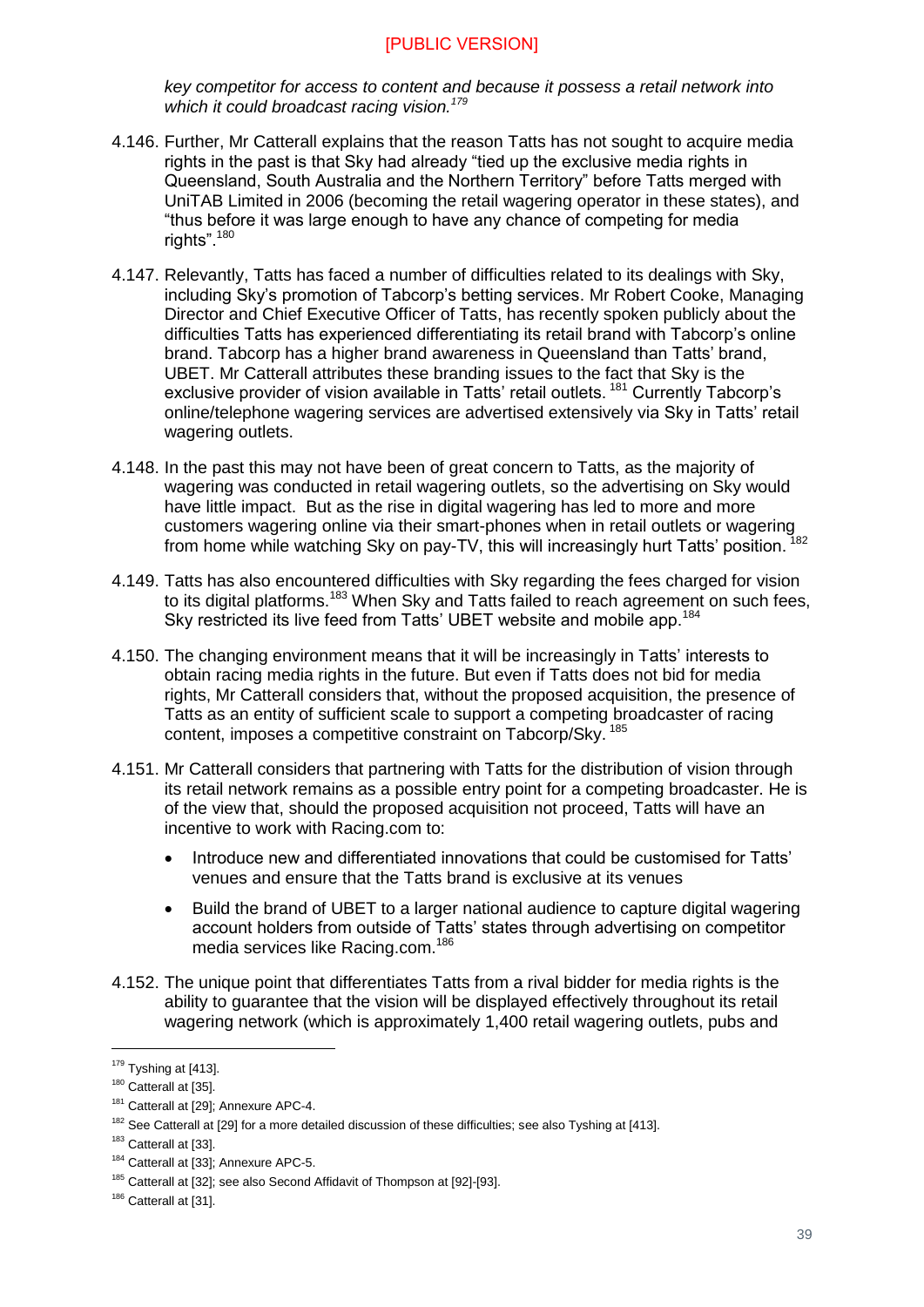clubs).<sup>187</sup> For example, it could ensure that a free-to-air racing channel rival to Sky will be displayed prominently in those outlets. In particular, it can guarantee to PRAs in Queensland, South Australia, Tasmania and Northern Territory that their races will be shown locally, which is an important factor in determining wagering turnover.

4.153. In this respect, Tatts acts as a counterweight to Tabcorp's ability to threaten to not show races on Sky if it does not receive exclusive bundled rights. At present, should Sky blackout or de-emphasise the content of a racing body in a Tatts jurisdiction, Tatts has an incentive to ensure the continued broadcast of the races (via non-Sky means) throughout its retail wagering outlet network to prevent any reduction in wagering activity.

#### *Whether combining Tatts' totalisator/retail wagering operations with Sky lessens competition against Sky*

- 4.154. Currently Tabcorp/Sky has exclusive retail licence and associated funding agreements in place in three of Australia's eight racing jurisdictions. Post-acquisition, the merged entity will hold this primary wagering relationship in seven of the eight Australian racing jurisdictions.
- 4.155. Mr Catterall, Mr Tyshing and Mr Hines are of the view that this increased economic and/or commercial integration with the merged entity will result in a reduced incentive for rights holders to unbundle rights or supply them (exclusively or non-exclusively) to Tabcorp/Sky's competitor.<sup>188</sup> This may occur as:
	- PRAs in a formal joint venture with the merged entity will have a financial incentive to maximise wagering with the merged entity, as wagering revenue is ultimately shared with the PRAs. This is ultimately likely to result in the foreclosure of negotiations with competing broadcasters of media rights.<sup>189</sup>
	- In particular, the suppliers of racing media rights in Queensland, South Australia, Northern Territory and Tasmania will have a direct commercial incentive to supply their rights to Sky as, post-acquisition, they will receive a proportion of turnover, profit or revenue on wagering conducted with the merged entity.<sup>190</sup>
	- Sky/Tabcorp can "create a nexus between wagering activities and revenue from media rights".<sup>191</sup> As such, the merged entity can offer higher payments to PRAs for their media rights than they otherwise would as they can use mechanisms within the wagering joint venture to "claw back" a portion of the media rights payment.<sup>192</sup>
- 4.156. Racing.com considers that it will be able to compete on its merits against Sky to acquire media rights in Tatts jurisdictions. This is because its rival, Sky, will not be vertically integrated with the entity which holds the monopoly totalisator rights.<sup>193</sup> This may materially improve its chances of acquiring media rights in competition with Sky.<sup>194</sup> Mr Catterall is therefore of the view that this increased economic integration creates a '*dire'* predicament in terms of its long-term strategy to incrementally acquire the rights to thoroughbred racing vision in other jurisdictions in Australia, and to build up a credible alternative to Sky.

<sup>&</sup>lt;sup>187</sup> Tyshing, Annexure NDT-61.

<sup>188</sup> See Catterall at [36]-[41]; Tyshing at [409]-[410].

<sup>189</sup> Tyshing at [409]; Houston at [292]-[293].

 $190$  Tyshing at [410].

<sup>&</sup>lt;sup>191</sup> See Catterall at [38(b)].

<sup>&</sup>lt;sup>192</sup> Catterall at [38].

<sup>193</sup> Catterall at [22]

<sup>&</sup>lt;sup>194</sup> Catterall at [40]

<sup>&</sup>lt;sup>195</sup> Catterall at [39].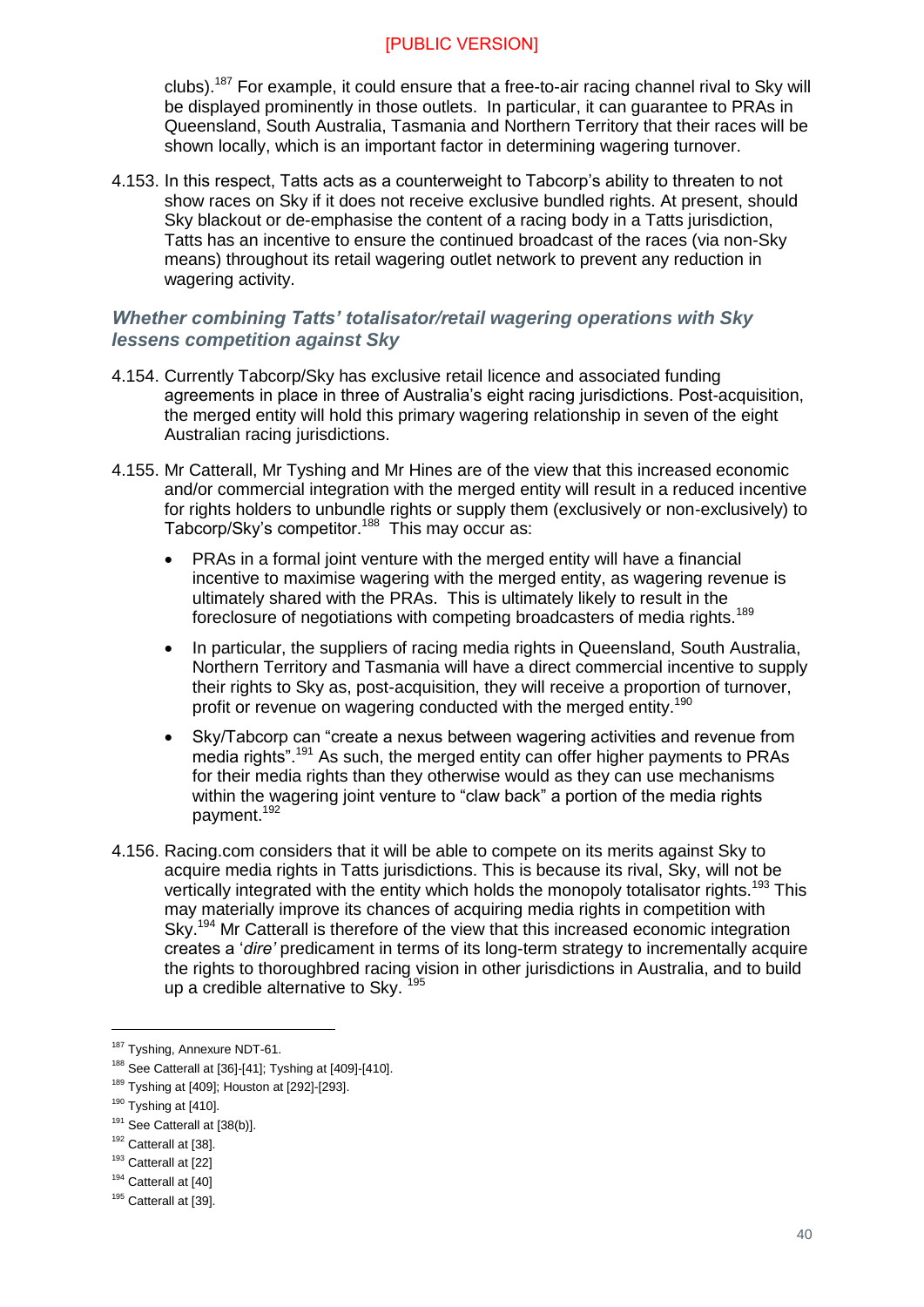- 4.157. Mr Hines considers that due to this increased integration between the PRAs and the merged entity, PRAs will be expected (and will see it as in their interests) to support the merged entity (as the totalisator/retail wagering operator in their state) in acquiring media rights and wagering. This is attributable to the importance of the relationship with the licensed wagering operator to each PRA. This in turn makes PRAs vulnerable if the relationship is damaged. Mr Hines provides the example that if the proposed acquisition proceeds, and Racing Queensland award their media rights to Racing.com (or even place Sky in a competitive bidding process), it would expose Racing Queensland to a number of potential disadvantages. Such disadvantages could include a risk of underinvestment by the merged entity into Queensland retail wagering outlets, which impacts on maintaining and growing revenue through the retail channel. The promise to upgrade technology or retail wagering outlets (or threat to delay upgrading) could be used by Tabcorp and Sky to influence media rights negotiations.<sup>196</sup>
- 4.158. As outlined above, Sky already enjoys competitive advantages when bidding for racing media rights, however, the ACCC considers that the acquisition may increase these advantages, particularly in relation to rights in the Tatts jurisdictions.
- 4.159. After the acquisition, the PRAs in the Tatts jurisdictions will become dependent on Tabcorp for significant portion of their funding. While the funding arrangements are set out in agreements, this dependence makes it difficult for PRAs to consider any options other than Sky.
- 4.160. While Tabcorp contends that, despite the current vertical integration with Sky and the wagering operator in their respective states, PRAs in Victoria and NSW have provided their rights to competitors to Sky/Tabcorp, it is important to note that NSW and Victoria are the largest wagering jurisdictions. Their PRAs have significantly more bargaining power than smaller racing bodies.<sup>197</sup>

#### <span id="page-40-0"></span>**Flow on effects of lessening of competition with Sky**

- 4.161. A lessening of potential competitive constraint against Sky could have a range of flow-on detriments to a number of industry participants, including the racing industry, corporate bookmakers and punters. For example, it may lead to a lowering of the fees racing clubs are able to obtain for their media rights, due to the lack of competitive tension in negotiations. Such fees are an increasingly important part of industry funding.
- 4.162. There are also potential impacts on wagering competition. As outlined above, there is a strong interrelationship between racing media and competition in the wagering market. If rivals to Sky cannot grow and corporate bookmakers cannot access digital media rights due to Sky gaining exclusive bundled rights, the competitive threats to Tabcorp's wagering operations will be reduced.<sup>198</sup> Given the increasing popularity of digital wagering, digital media rights are likely to become of increased importance over time.<sup>199</sup>
- 4.163. Preventing competitors from obtaining rights to racing vision may also impact on consumers and the racing industry by preventing access to racing vision for the wider public through free-to-air, television broadcast or more readily available online streaming.

## <span id="page-40-1"></span>**Gaming**

 $196$  See Hines at  $[81(a)-(b)].$ 

<sup>197</sup> Hines at [79].

<sup>198</sup> Hines at [86].

<sup>199</sup> Form S at [18.30], page 116.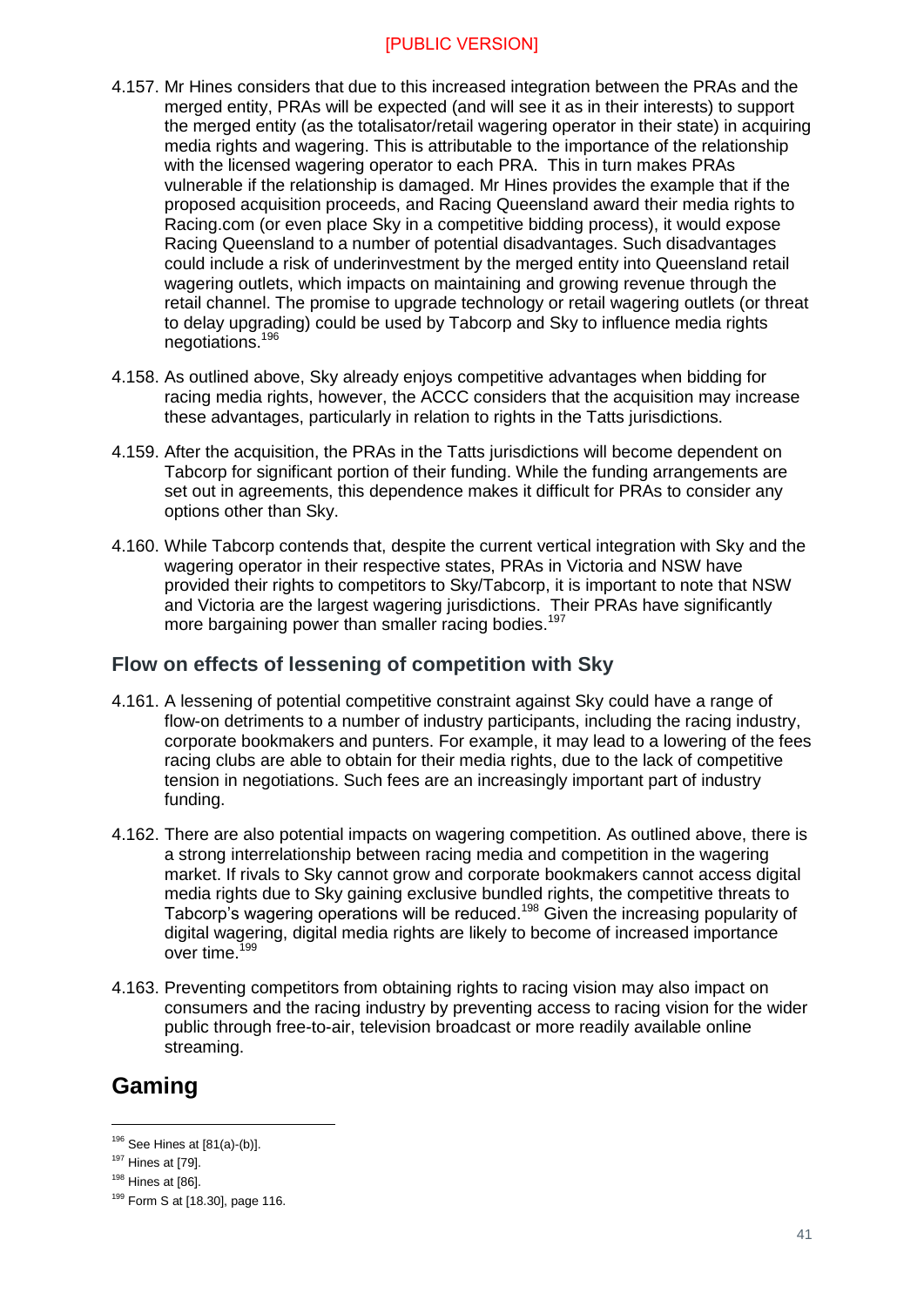#### <span id="page-41-0"></span>**Overview**

- 4.164. In all states and territories in Australia, electronic gaming machines (EGMs, or colloquially, 'pokies') are available at licensed venues, except Western Australia where EGMs are only allowed at Crown Perth Casino.<sup>200</sup>
- 4.165. Tabcorp and Tatts supply EGM-related services to licensed venues. These services can be categorised as monitoring services, gaming systems and related services, and field services. Tabcorp and Tatts are not involved in manufacturing EGMs or the development of the various games played on EGMs.<sup>201</sup>

#### *Monitoring services*

- 4.166. In every state and territory except the ACT, relevant regulations require EGMs to be monitored for integrity and taxation purposes.<sup>202</sup> To facilitate this, EGMs in licensed venues must be connected to a monitoring system, which is typically provided by a commercial operator and is licensed by the relevant state or territory government.
- 4.167. Monitoring services include tracking and authorising the movement of EGMs, ensuring the correct functioning of EGMs and calculating the taxes payable by licensed venues.<sup>203</sup>

#### *Gaming systems and related services*

- 4.168. Gaming systems and related services comprise software and hardware designed to allow licensed venues to manage and enhance the operation of their EGMs. They include player loyalty programs, business intelligence software to analyse venue data, in-venue/multi-venue jackpot systems and cashless gaming solutions (e.g. ticket-in-ticket-out machines).<sup>204</sup>
- 4.169. Some gaming systems and related services can be provided on a stand-alone basis, although often venues acquire a bundle as part of an integrated solution.

#### *Field services*

4.170. Field services refer to repair and maintenance of EGMs and gaming systems.<sup>205</sup>

#### <span id="page-41-1"></span>**Relevant markets**

4.171. The ACCC's view is that it is relevant to consider separate product markets for monitoring services, gaming systems and related services, and field services.<sup>206</sup> The ACCC agrees with Tabcorp's submission that there are likely to be state- and territory-based markets for the supply of these services to licensed venues.<sup>207</sup>

#### <span id="page-41-2"></span>**Tabcorp and Tatts gaming businesses**

4.172. Tabcorp's gaming services business comprises Odyssey Gaming (**Odyssey**), eBET Gaming Systems (**eBET**) 208, and Tabcorp Gaming Systems (**TGS**). Tatts provides

 $200$  Form S at [4.73], page 31.

 $201$  Form S at [4.68], page 30.

<sup>&</sup>lt;sup>202</sup> Form S at [4.88], page 35.

<sup>203</sup> Statement of Rytenskild, Chief Operating Officer - Keno & Gaming at Tabcorp dated 8 March 2017 (**Rytenskild**) at [222] as cited in the Form S at [4.89], page 35.

<sup>204</sup> Form S at [4.70], [4.71], [4.83], [4.84], [4.85] and [4.86], pages 30-34.

 $205$  Form S at [4.87], page 35..

 $206$  Form S at [5.16], page 52.

 $207$  Form S at [5.13], page 52.

<sup>&</sup>lt;sup>208</sup> Tabcorp acquired eBET and Odyssey when it acquired Intecq in December 2016.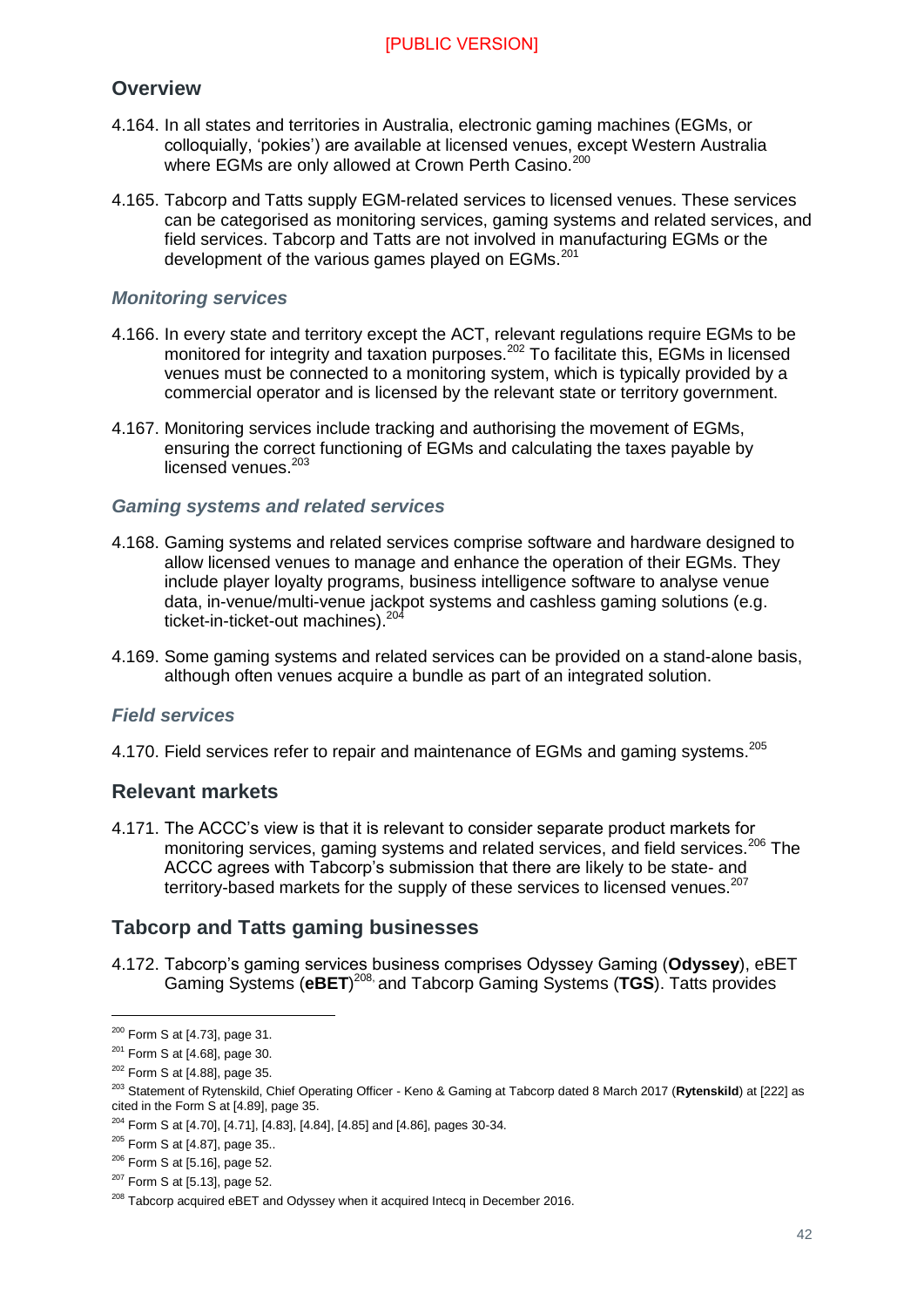gaming services through its gaming business known as MAX, which comprises, Maxgaming and Bytecraft.

- 4.173. Tabcorp's and Tatts' gaming services businesses supply services in Queensland, NSW and Victoria as follows:
	- In Queensland:
		- a) Odyssey and Maxgaming supply monitoring services and field services
		- b) eBET and Maxgaming supply gaming systems and related services
	- In NSW:
		- a) Maxgaming holds the exclusive licence to supply monitoring services
		- b) eBET, TGS and Maxgaming supply gaming systems and related services
		- c)  $TGS$  and Bytecraft supply field services<sup>209</sup>
	- In Victoria:
		- a) eBET, TGS and Maxgaming supply gaming systems and related services
		- b) TGS and Bytecraft supply field services.<sup>210</sup>

#### <span id="page-42-0"></span>**Merger of the only two active monitoring service providers in Queensland**

- 4.174. In Queensland, there are currently two active suppliers of monitoring services, one owned by Tabcorp (Odyssey) and one owned by Tatts (Maxgaming). Tabcorp and Tatts both also supply gaming systems and related services.
- 4.175. Tabcorp has proposed, as a condition of authorisation, to divest Odyssey to address potential competition concerns arising from the combination of Maxgaming and Odyssey.
- 4.176. An issue for consideration is whether Tabcorp's proposed divestment of Odyssey is likely to effectively address the detriments arising from the combination of the two active suppliers of monitoring services in Queensland.
- 4.177. As part of its authorisation application, Tabcorp offered to divest the Odyssey business if the Tribunal has concerns in relation to the supply of EGM monitoring and repair and maintenance services in Queensland.<sup>211</sup> Tabcorp provided a draft section 87B undertaking at Annexure E to the Form S, which amongst other things, requires the ACCC to approve the potential purchaser.<sup>212</sup> On 14 April 2017, Tabcorp entered into an agreement with Australian National Hotels Pty Limited (Federal Group) for the sale of Odyssey. The ACCC received copies of the confidential sale documents on 19 April 2017.
- 4.178. The ACCC still needs to consider:
	- The confidential sale agreement documents in greater detail

<sup>&</sup>lt;sup>209</sup> eBET provides software support for its gaming system but does not provide any hardware repairs for EGMs. See Rytenskild at [154].

<sup>&</sup>lt;sup>210</sup> eBET provides software support for its gaming system but does not provide any hardware repairs for EGMs. See Rytenskild at [154].

<sup>&</sup>lt;sup>211</sup> Form S at [4.103], page 38.

<sup>&</sup>lt;sup>212</sup> Under section 95AZJ(1) of the Act, the Tribunal may grant an authorisation subject to such conditions as are specified in the authorisation. Section 95AZJ(2) provides that authorisation may be subject to the condition that the person to whom the authorisation is granted must take, and comply with, an undertaking to the ACCC under section 87B of the Act. Section 87B of the Act allows the ACCC to accept a written undertaking given by a person in connection with a merger authorisation. Section 87B undertakings are binding agreements that are given statutory force and effect by section 87B of the Act. If the ACCC considers that a person who gave such an undertaking has breached any of its terms, the ACCC can apply to the court for a range of orders.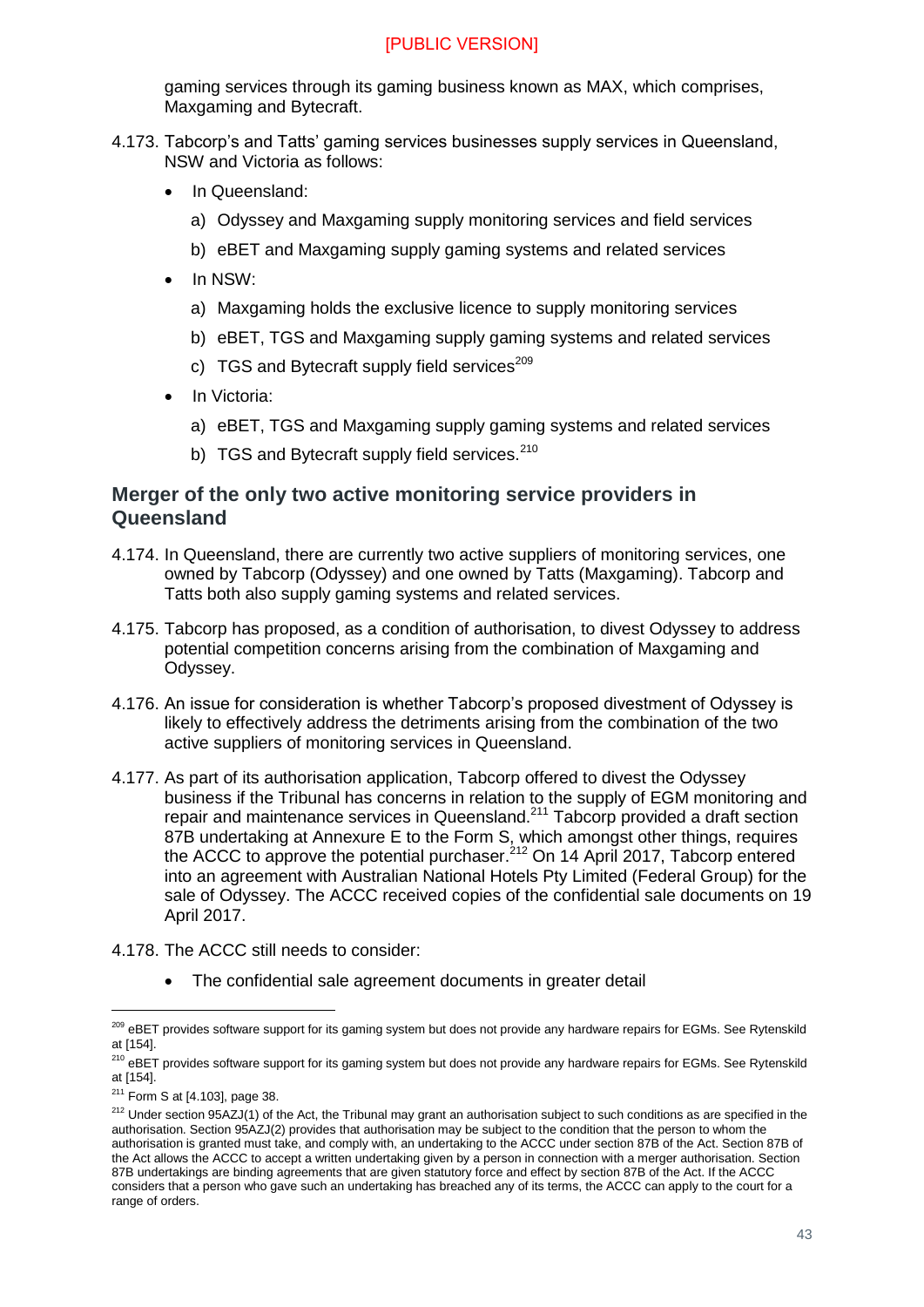- The appropriateness of Federal Group as the proposed purchaser $213$
- Whether the updated terms of the proposed section 87B undertaking, a copy of which is still to be provided by Tabcorp, are sufficient to ensure the key terms of the proposed divestment are enforceable.
- 4.179. There remains concerns among industry participants regarding Odyssey's potential loss of exclusivity should the new purchaser choose to offer a new in-venue gaming system which competes with Maxgaming.<sup>214</sup> and the data that may be available to the merged entity after the sale of Odyssey.<sup>215</sup> However, market participants have not been provided with a copy of the confidential sale agreements, only certain information about the overall agreement as provided by Tabcorp.
- 4.180. When the ACCC has completed its assessment of the proposed divestment and Federal Group as the proposed purchaser, it proposes to file a supplementary report if it identifies any concerns on those issues.

#### <span id="page-43-0"></span>**Exclusive monitoring operator and largest supplier of gaming systems in NSW**

- 4.181. Currently in NSW, Tatts (via Maxgaming) is the exclusive licensed monitoring operator, while Tabcorp (via eBET and TGS) is the largest supplier of gaming systems and related services.
- 4.182. There are two potential issues with the merged entity being the exclusive supplier of monitoring services and the largest supplier of gaming systems and related services to licensed venues in NSW following the proposed acquisition. These issues relate to whether the merged entity would have the ability and incentive to use its position as the licensed monitoring operator to obtain a competitive advantage, and potentially foreclose competitors, in gaming systems and related services by either:
	- Misusing commercially sensitive information collected in the course of supplying monitoring services
	- Restricting the operation or functionality of third-party gaming systems and related services.

#### *Potential misuse of commercially sensitive information*

#### *Information collected through Maxgaming's monitoring system*

- 4.183. Maxgaming's monitoring system collects information about each EGM, in each licensed venue in NSW including:
	- $\bullet$  The type of EGM<sup>216</sup>
	- How that EGM is set up (e.g. the game, denomination, jackpot configuration and return-to-player percentages) $^{217}$
	- $\bullet$  How frequently the EGM is being played and at what times<sup>218</sup>

<sup>&</sup>lt;sup>213</sup> When the ACCC considers whether to accept a section 87B undertaking for the divestment of a business in its informal merger review process, it undertakes a formal assessment of the proposed purchaser. The factors the ACCC will have regard to in making its decision on whether to approve or reject Federal Group as the purchaser of Odyssey include, the independence of Federal Group from Tabcorp, whether Federal Group is of good financial standing, whether Federal Group intends to maintain and operate Odyssey as a going concern and is able to conduct Odyssey effectively, and whether the divestiture of Odyssey to Federal Group will address the ACCC's competition concerns (and not in itself raise any competition concerns).

 $214$  Wright at [34]-[38]; Costain at [29]-[30].

<sup>215</sup> Wright at [39]-[43].

 $216$  White at [25].

 $217$  White at [25].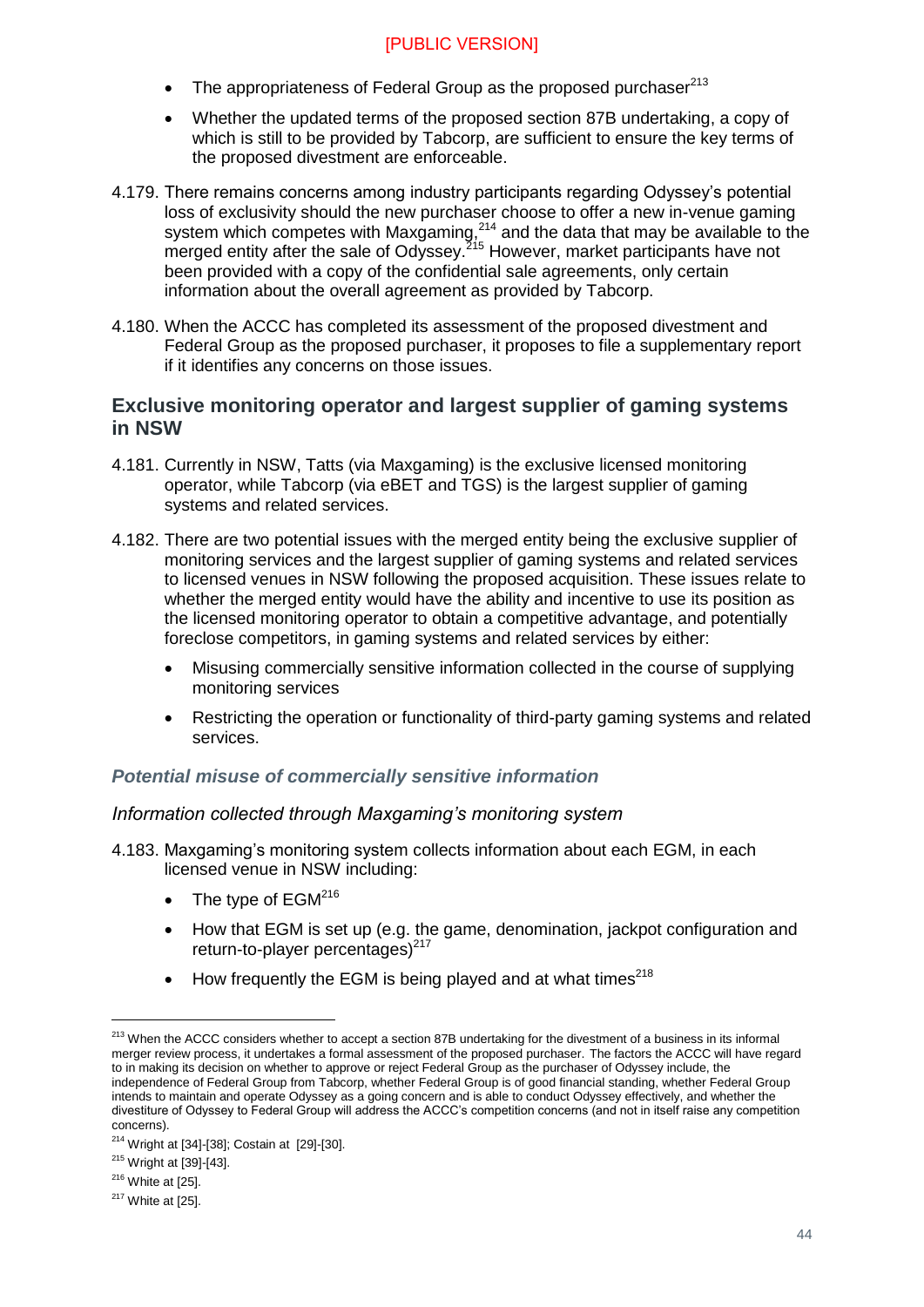- Metering data––transactional data associated with an EGM such turnover, wins and payouts<sup>219</sup>
- Events data––data relating to certain activities of an EGM that could give rise to potential security issues including EGM malfunctions and door openings.<sup>220</sup>

#### *Tabcorp's access to gaming information with and without the proposed acquisition*

- 4.184. Following the proposed acquisition, Tabcorp will have access to a significantly larger amount of commercially sensitive information because it will have access to the raw information about EGMs in *all* licensed venues in NSW, not just the information that it collects about venues that acquire TGS' and eBET's gaming systems and related services.
- 4.185. Tabcorp claims the raw nature of data collected from the monitoring system would be of limited utility to gaming services providers other than the licensed monitoring operator.<sup>221</sup> However, from the raw information, it is possible to determine the profitability of individual EGMs and of a venue's EGM operations as a whole.<sup>222</sup> This type of information could be valuable to Tabcorp's TGS business, which provides consultancy advice and services to licensed venues to improve the profitability of their gaming operations such as advice on the set up of their gaming floor, the return to player setting on an EGM (which a venue can adjust) and marketing strategies. $^{223}$  In relation to the commercial value of this information to TGS, Mr White states:

*[TGS' access to the monitoring information] will allow TGS to improve the profitability of its clients' venues by copying the gaming operations of clubs with successful gaming operations, at the expense of clubs that do not use TGS's gaming services. This will give TGS an unfair competitive advantage over other providers of gaming services. It will also give clubs that retain TGS's services an unfair advantage over independent clubs that do not retain TGS's services, as they will get the benefit of informed decisions based on commercially valuable data...*<sup>2</sup>

- 4.186. Mr White also comments that by TGS improving the gaming performance of its existing customers, it may enable TGS to sign up more customers.<sup>225</sup> Tabcorp has been expanding its TGS business in NSW since entering in 2013. In the 2014 financial year, TGS had 118 EGMs under contract. This increased to 1974 EGMs in the 2016 financial vear. $226$
- 4.187. Tabcorp claims that concerns about misusing commercially sensitive information from the monitoring system are inconsistent with market experience. Tabcorp argues that if Maxgaming had been able to leverage its position as the licensed monitoring operator, one would expect it to have done so and, as a result, it would have a substantially larger position in the supply of gaming systems in NSW.<sup>227</sup>
- 4.188. However, Maxgaming's gaming systems and related services operations in NSW differ from those of TGS for the following reasons:

 $218$  White at [25].

 $219$  Rytenskild at [236] as cited in the Form S at [16.9], page 106.

 $220$  Rytenskild at [236] as cited in the Form S at [16.9], page 106.

 $221$  Rytenskild at [238] as cited in the Form S at [16.11], page 106.

 $222$  White at [26].

 $223$  White at [29].

 $224$  White at [29].

 $225$  White at [31].

<sup>&</sup>lt;sup>226</sup> Annexure B to the Form S, page 71.

 $227$  Form S at [16.7], page 106.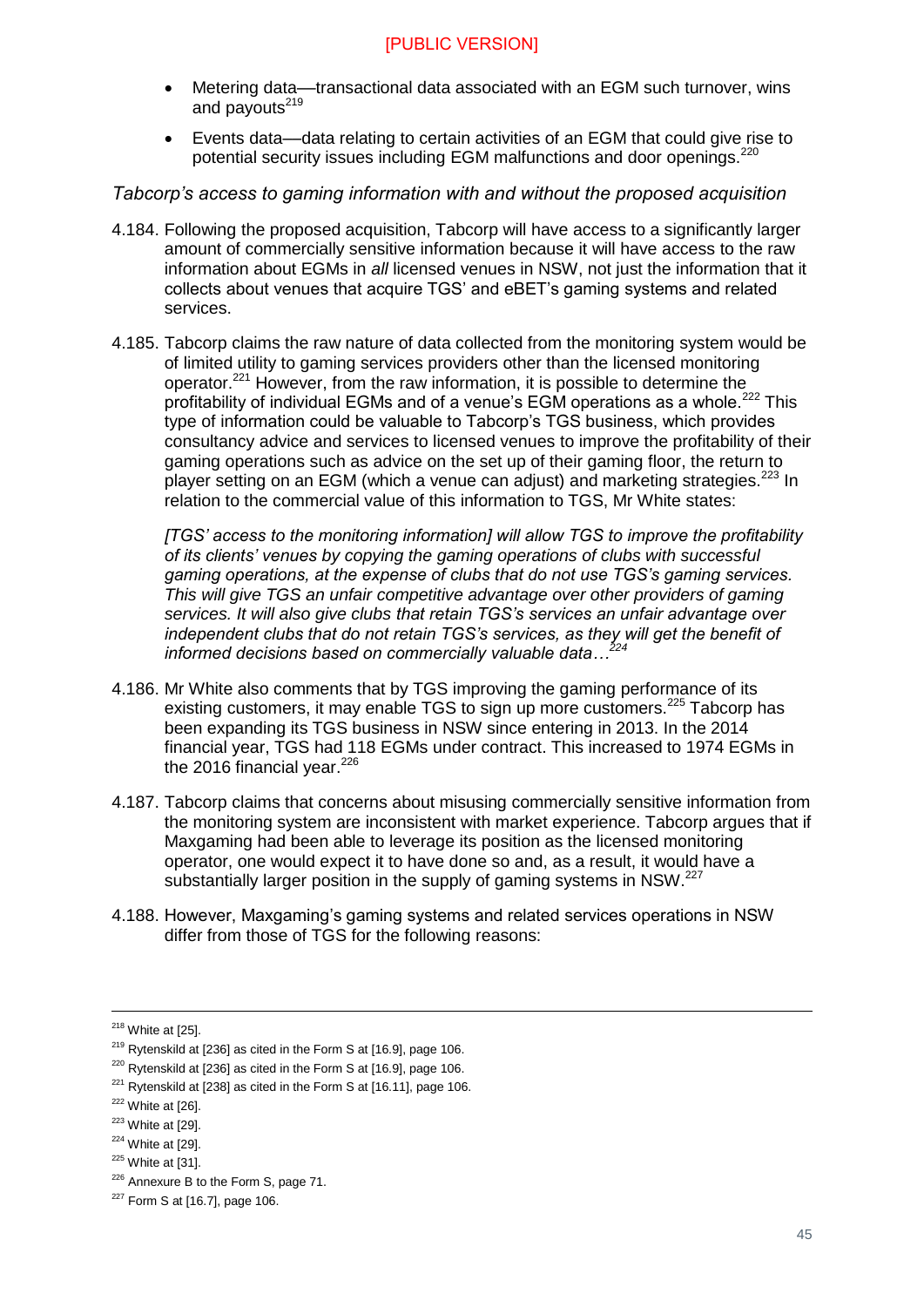- Maxgaming supplies a loyalty-based gaming system to only one pilot site in NSW and it does not proactively market gaming systems to customers.<sup>228</sup>
- Maxgaming does not provide consultancy advice and services to licensed venues to improve the profitability of their gaming operations.
- 4.189. For these reasons, the monitoring system information may not be as commercially valuable to Maxgaming's gaming systems and related services operations as compared to TGS.

#### *Regulatory and contractual restrictions*

- 4.190. Tabcorp has identified the following provisions in the *Gaming Machines Act 2001* (NSW) (the **Gaming Machines Act**) to support its position that the merged entity would neither have the ability nor incentive to misuse commercially sensitive data and information collected from the monitoring system:
	- Section 139(1): all rights associated with monitoring system information<sup>229</sup> are vested in the Crown<sup>230</sup>
	- Section 139(2): the licensee must not use or divulge information to any person without the written consent of the Minister or as otherwise authorised in accordance with the licence, the Gaming Machines Act or the regulations $^{231}$
	- Section 136B(b): the licensee must not use the monitoring system infrastructure or information otherwise than in accordance with the Gaming Machines Act, the regulations or the licence.<sup>232</sup>
- 4.191. Sections 139(2) and 136B(b) of the Gaming Machines Act are likely to be the most relevant legislative provisions at restricting the licensed monitoring operator in NSW from using or disclosing the information it collects. The ACCC understands that for breaches of section 139(2), a penalty of \$11,000 can be imposed by the court. Also, for breaches of sections 139(2) and 136, the relevant Minister can take 'disciplinary action' which may result in:
	- A penalty of up to \$250,000 plus \$50,000 for each day the contravention  $\text{continu}\text{es}^{233}$
	- Cancellation or suspension of the licence. $234$
- 4.192. Tabcorp submits that a breach of the relevant legislation could expose it to substantial pecuniary penalties and/or suspensions or cancellation of the licence. As its licences are its most valuable assets, Tabcorp submits that it will be highly motivated to ensure appropriate measures are in place to ensure a breach would not occur.<sup>235</sup>
- 4.193. Tabcorp and Tatts also claim there are restrictions on the use of monitoring system information in Maxgaming's monitoring licence.<sup>236</sup> The ACCC only received a copy of Maxgaming's monitoring licence in NSW on 24 April 2017, and is continuing to consider the restrictions. Tatts has a licence that is currently in operation but which

<sup>228</sup> Statement of Frank Makryllos, Chief Operating Officer - Gaming, dated 9 March 2017 (**Makryllos**) at [82(c)]. Note that Tatts also holds the exclusive licence to supply a state-wide linked jackpot service.

<sup>&</sup>lt;sup>229</sup> The term 'central monitoring system information' is defined in section 4 of the Gaming Machines Act.

 $230$  Form S at [16.4], page 105.

<sup>&</sup>lt;sup>231</sup> Rytenskild at [240].

<sup>&</sup>lt;sup>232</sup> Rytenskild at [240].

<sup>233</sup> Section 132A of the *Gaming Machine Regulations 2010* (NSW); sections 172(1)(b1) and (2) of the Gaming Machines Act.

<sup>&</sup>lt;sup>234</sup> Sections 172(1)(a) and (2) of the Gaming Machines Act.

<sup>&</sup>lt;sup>235</sup> Rvtenskild at [241].

 $236$  Makryllos at [25], Form S at [16.7], page 106.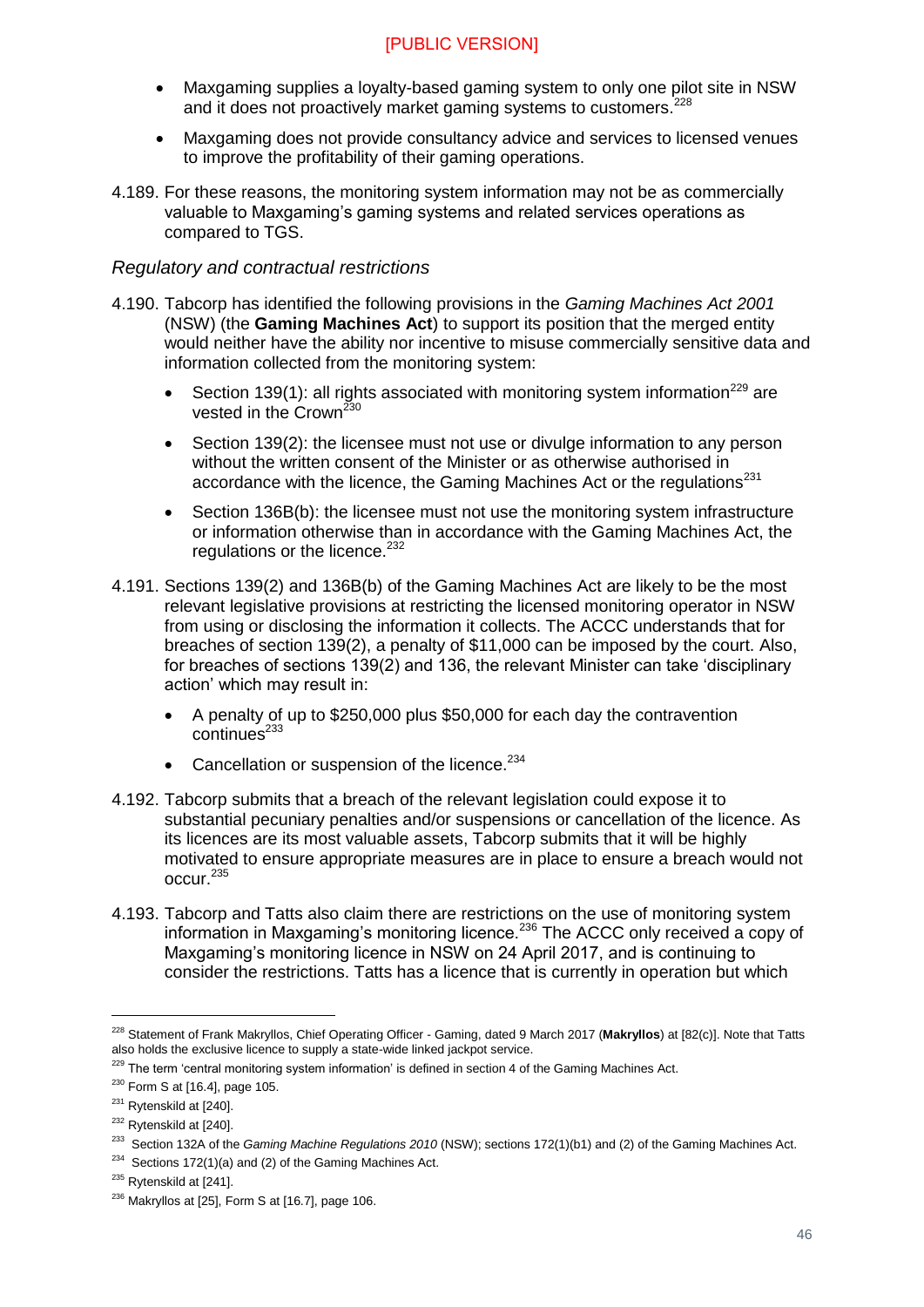expires on 30 November 2017 (**Current Licence**). A new licence commences on 1 December 2017 (**New Licence**).

- 4.194. [**HIGHLY Confidential to Tatts**] 4.195. [**HIGHLY Confidential to Tatts**]
- 4.196. The Minister is also able to take 'disciplinary action' under section 172(1) of the Gaming Machines Act, if a CMS licensee fails to comply with a condition of its licence. $239$
- 4.197. The ACCC notes that while there are penalties under the Gaming Machines Act for improperly using or disclosing information collected by the licensed monitoring operator, as well as restrictions under the monitoring licence, there may be considerable difficulty in detecting breaches of the relevant non-disclosure provisions which occur within a single corporate group. This may largely be a matter of selfreporting by Tabcorp.

#### *Conditions*

4.198. Tabcorp has been in discussions with ClubsNSW to establish an arrangement to address potential industry concerns about the use of information that may arise from the proposed acquisition.<sup>240</sup> [**HIGHLY Confidential to Tabcorp**]

|                                   |     | Tabcorp has also met with Liquor and Gaming |  |
|-----------------------------------|-----|---------------------------------------------|--|
| NSW and [Confidential to Tabcorp] |     |                                             |  |
|                                   | 241 |                                             |  |

4.199. To the extent the Tribunal considers that further protections to deal with the potential misuse of commercially sensitive information are required in NSW gaming, and that such protections would resolve the competition concerns, the ACCC does not consider long term behavioural commitments to be an appropriate solution. The ACCC has not had sufficient time to consider the [**HIGHLY Confidential to Tabcorp**]

, and therefore it cannot comment on whether those particular commitments are likely to be effective at addressing any competition concerns. The ACCC's view is that long term behavioural commitments require ongoing monitoring and enforcement. Ideally, this might be handled by Liquor and Gaming NSW, however, it is very unlikely any possible additional regulation will be in place by the time of the Tribunal's decision.

<sup>238</sup> [HIGHLY Confidential to Tatts] **Example 2016** filed with the Tribunal on 24 April 2016 in

<sup>&</sup>lt;sup>237</sup> [HIGHLY Confidential to Tatts] **Example 2016** filed with the Tribunal on 24 April 2016 in response to a notice issued pursuant to section 95AZD(1) of the Act.

response to a notice issued pursuant to section 95AZD(1) of the Act.  $239$  Section 172(2)(d) of the Gaming Machines Act.

<sup>240</sup> Form S at [16.12], page 106.

<sup>241</sup> Form S at [16.13], page 107.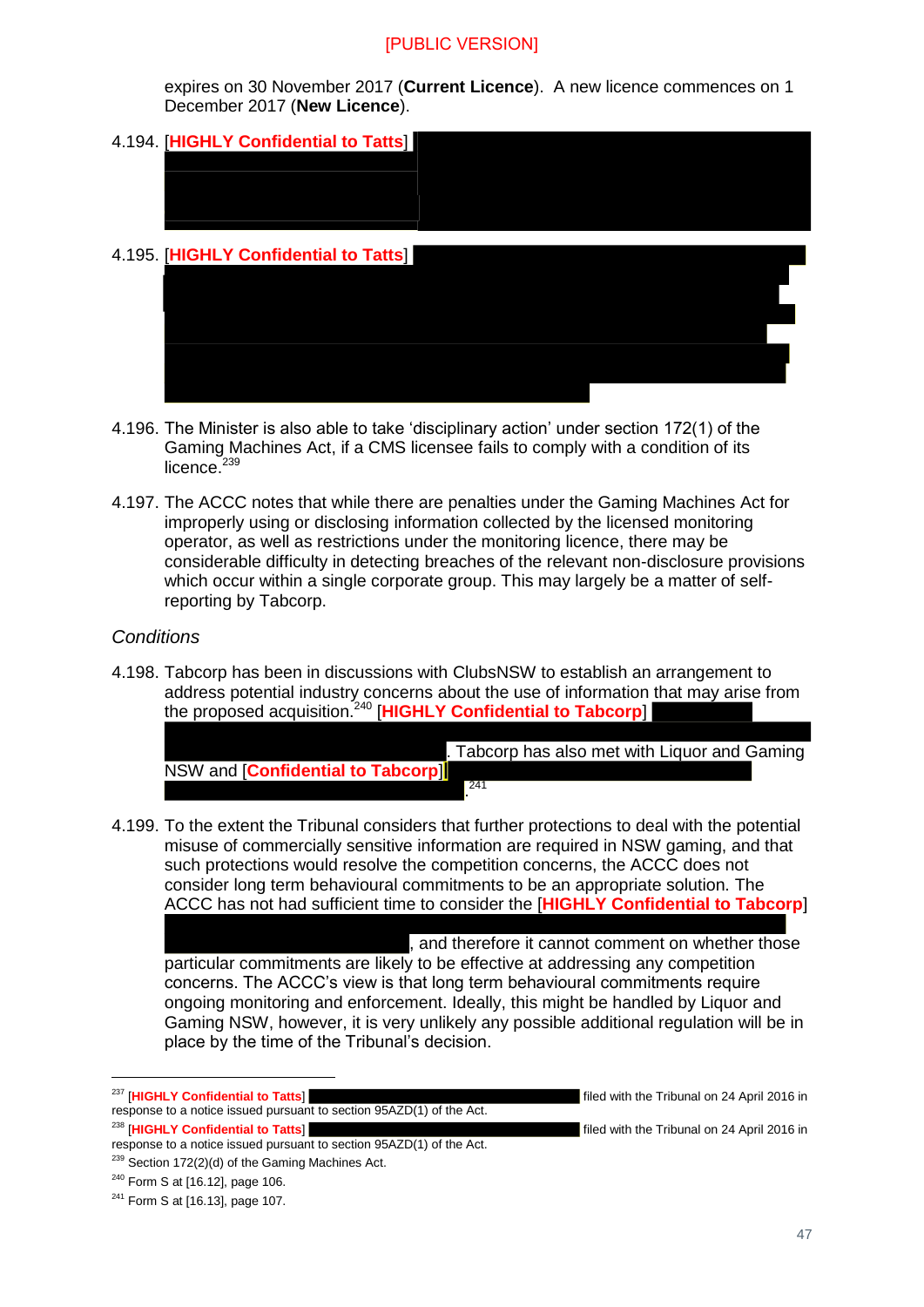#### *Interface between monitoring systems and gaming systems and related services*

- 4.200. Currently in NSW, there is only one EGM operating system/protocol to connect EGMs to the monitoring system, the X-Series protocol.<sup>242</sup> With this operating system, a gaming system (such as eBET's Metropolis system) connects to the EGM via a separate port to the monitoring system. Hence, there is no connection between the monitoring system and gaming system.<sup>243</sup>
- 4.201. The NSW regulatory regime is changing to allow gaming venues to choose between the current operating system (X-Series) and two new EGM operating systems, QCom and G2S. <sup>244</sup> Similar to X-Series, [**HIGHLY Confidential to Tatts**]

. 245 Comparatively, with the QCom protocol, gaming systems must connect to the EGM via the monitoring system.

- 4.202. QCom is used in all other Australian states and territories.<sup>246</sup> With this protocol. gaming system suppliers must develop their system to ensure it is compatible with the monitoring system.<sup>247</sup> However, generally, the licensed monitoring operator would provide an 'application programming interface' (**interface**), which would enable the gaming systems provider to ensure compatibility.<sup>248</sup>
- 4.203. The proposed acquisition combines the exclusive licensed monitoring operator, Maxgaming, with the largest supplier of gaming systems and related services, eBET. The merged entity, as the monitoring operator, may have an incentive not to facilitate the connection of third party gaming systems, in order to gain a competitive advantage in the supply of gaming systems and related services. For example, the merged entity could develop an interface to its own gaming system (such as eBET's Metropolis system) but not provide an interface to third party gaming systems or potentially do so on unreasonable terms and conditions. An example of this issue is the situation in Queensland, where gaming systems must connect to the EGM via the monitoring system but there is no requirement for a licensed monitoring operator to facilitate the connection. Tabcorp's Odyssey monitoring business only provides an interface to Tabcorp's own eBET gaming system, but not to any third party gaming systems. However, Tatts' Maxgaming business provides an interface to three thirdparty suppliers of gaming systems.<sup>249</sup>
- 4.204. Tabcorp claims there is no commercial incentive to foreclose third party suppliers of gaming systems and related services because any attempt would affect the relevant venue's operations, which will ultimately affect monitoring revenues.<sup>250</sup>
- 4.205. While the merged entity may not have an incentive to affect a licensed venue's operations, to the extent it has the ability to hinder or prevent a third party's gaming systems from interfacing, without impacting on a venue's operations, the merged entity may have an incentive to engage in such conduct. For example, this may occur in circumstances where a delay in connecting a third party supplier of gaming

 $242$  Makryllos at [26(a)].

 $243$  Form S at [16.5], page 105.

<sup>&</sup>lt;sup>244</sup> Makryllos at [26].

<sup>245</sup> [**HIGHLY Confidential to Tatts**]

 $246$  Makryllos at  $[26(b)]$ .

<sup>&</sup>lt;sup>247</sup> Rytenskild at [206].

<sup>&</sup>lt;sup>248</sup> Rytenskild at [206].

<sup>&</sup>lt;sup>249</sup> Rytenskild at [208].

 $250$  Rytenskild at [250] as cited in the Form S at [16.6], page 106.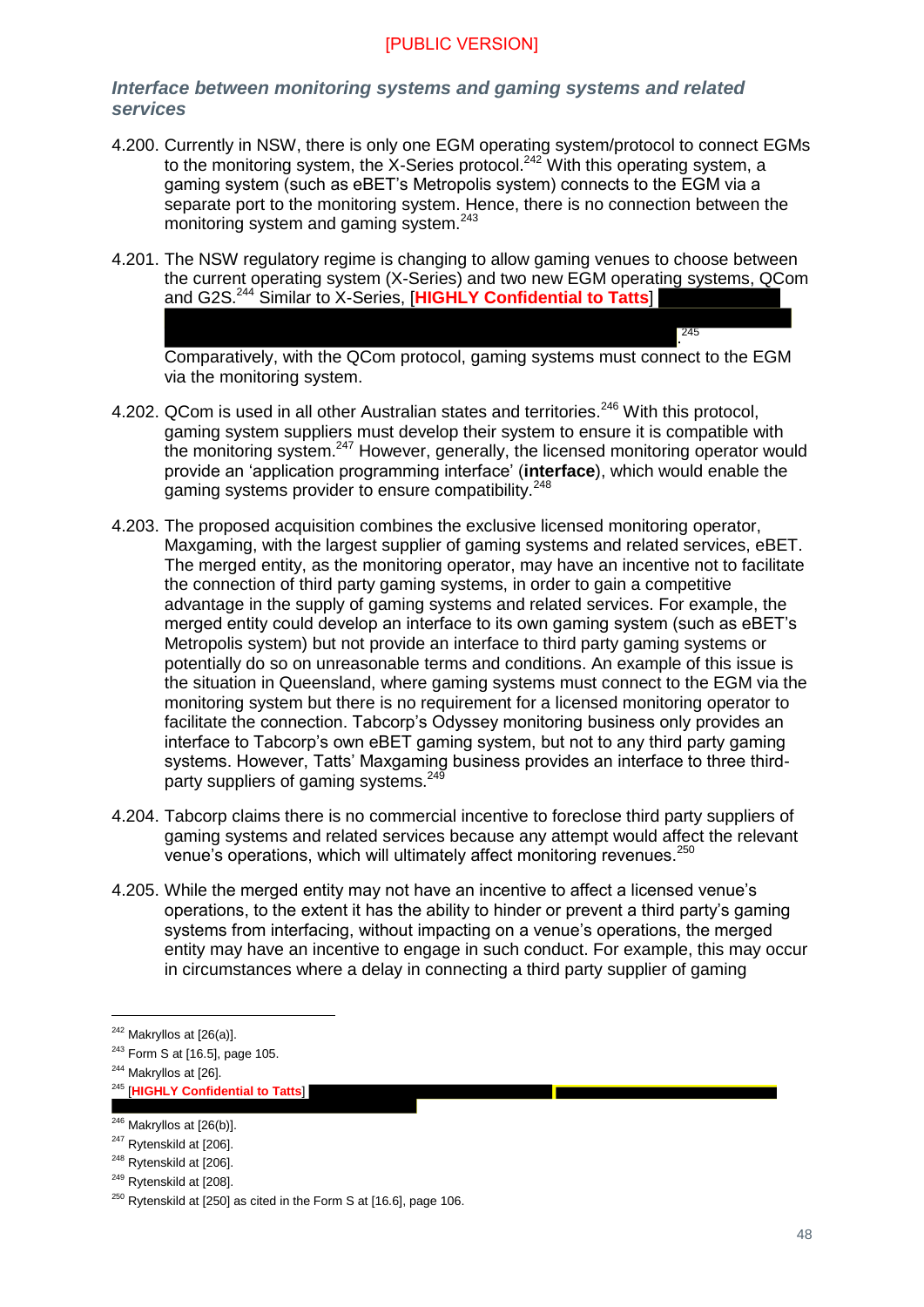systems may result in a venue choosing to obtain those services from the merged entity (so the venue's operations may not be impacted).

#### *Regulatory and contractual restrictions*

4.206. Tatts claims Maxgaming will be [**Confidential to Tatts**]  $^{251}$  Tatts did not provide any evidence in support of this claim, [**Confidential to Tatts**]

. The ACCC has only received a copy of Maxgaming's monitoring licence in NSW on 24 April 2017.

- 4.207. Mr Rytenskild, Chief Operating Officer Keno & Gaming at Tabcorp, cited section 136C of the Gaming Machines Act to support his claim that the licensed monitoring operator does not have the ability or incentive to foreclose competing suppliers of gaming systems and related services by preventing access to the monitoring hardware. Under section 136C the Minister may, by notice in writing, direct a licensed monitoring operator to provide additional specified services in relation to the management and operation of the monitoring system or the use of the monitoring system infrastructure or information.<sup>252</sup>
- 4.208. Mr Rytenskild also stated that under section 138 of the Gaming Machines Act, the Minister may alter the conditions of the licence by imposing an additional condition or by amending, substituting or revoking a condition.<sup>253</sup>
- 4.209. The ACCC is not in a position to comment on whether or not the Minister would use its powers under sections 136C and 138 to require Maxgaming to facilitate third party gaming systems.

#### <span id="page-48-0"></span>**Combination of the largest suppliers of field services**

4.210. Bytecraft (Tatts) and TGS (Tabcorp) are the two largest suppliers of field services in Victoria with market shares of **[Confidential to Tatts**] and 33 per cent, respectively.<sup>254</sup> Despite the significant market shares, the proposed acquisition should not lessen competition in this market because Bytecraft and TGS have different business models and therefore do not compete closely. Bytecraft provides standalone field services while TGS' field services are provided as part of a bundle of other gaming services (in TGS' 'full service solution').<sup>255</sup>

## <span id="page-48-1"></span>**Other public detriments**

#### <span id="page-48-2"></span>**Combination of the merger parties' customer information databases**

4.211. The proposed acquisition appears likely to result in other public detriments. Following the proposed acquisition, the merged entity will have a significantly more extensive customer information database compared to the current database of either Tatts or Tabcorp. The merged entity would therefore have an increased ability to engage in customer profiling, targeted digital marketing and cross selling of a range of gambling products to customers on this database, which will inevitably include vulnerable problem gamblers.

<sup>&</sup>lt;sup>251</sup> Makryllos at [27].

 $252$  Rytenskild at [249] as cited in the Form S at [16.6], page 106.

<sup>&</sup>lt;sup>253</sup> Rytenskild at [250].

<sup>&</sup>lt;sup>254</sup> Annexure B to the Form S, Part 5.2, pages 73-74; Annexure C to the Form S, Part 6, page 67.

<sup>&</sup>lt;sup>255</sup> Rytenskild submitted that generally, TGS does not offer a de-bundled service. See Rytenskild at [157].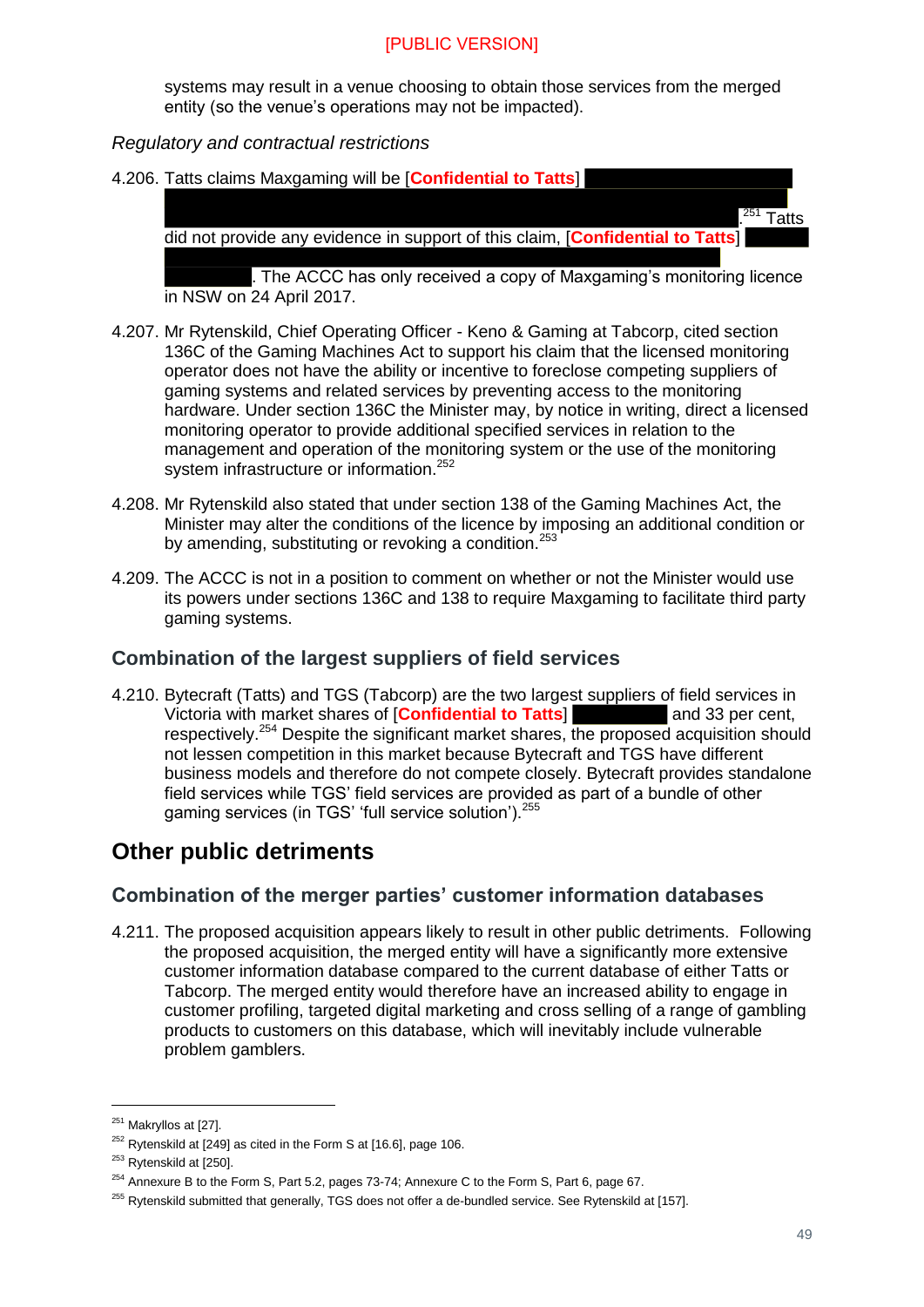- 4.212. The ACCC is not in a position to assess the implications of the merged entity having access to a more extensive customer database but notes that this issue has been raised in evidence before the Tribunal.<sup>256</sup>
- 4.213. The ACCC also notes that the Productivity Commission's Inquiry Report into Gambling (2010) states that the risks of problem gambling are low for people who only play lotteries and scratchies, but rise steeply with the frequency of gambling on table games, wagering and, especially, gaming machines.<sup>257</sup> In that Report, the significant social cost of problem gambling was estimated by the Productivity Commission as at least \$4.7 billion a year.
- 4.214. Recent research by the Australian National University found that problem gamblers tend to bet on a range of products – the average being four different products.<sup>258</sup> A separate study recently prepared for the NSW Office of Liquor, Gaming and Racing found that problem/moderate risk gamblers were most likely to have gambled on pokies (73 per cent) and horse/greyhound races (61 per cent), lottery products (54 per cent), scratchies (47 per cent) and keno (37 per cent).<sup>259</sup>

## <span id="page-49-0"></span>**5. Public benefits**

The public benefits section of this report has been separated into the following six topics:

- Claimed cost savings
- Claimed revenue increases
- Pass-through of costs savings and revenue increases
- Claims that the proposed acquisition addresses a free rider problem or underfunding problem
- Claims that the proposed acquisition will result in national pooling or creation of larger pools
- Use of a CGE model to estimate public benefits

### <span id="page-49-1"></span>**Overview**

- 5.1. Tabcorp claims that a number of direct quantifiable public benefits will result from the proposed acquisition, as it will lead to:
	- Cost savings of **Confidential to Tabcorp p.a.** by the third year following its completion
	- Revenue increases of [**Confidential to Tabcorp**] p.a. by the third year following its completion.<sup>260</sup>
- 5.2. These combined cost savings and revenue increases of approximately [**Confidential to Tabcorp b.a.** are claimed to lead to indirect public benefits as:
	- 55 per cent<sup>261</sup> (or **[Confidential to Tabcorp]** p.a.) will be passed through, to varying degrees, to racing bodies; sporting bodies; the Federal government; State governments; and pubs, clubs and agencies<sup>262</sup>

<sup>&</sup>lt;sup>256</sup> Tyshing at [374]; Freeman at [332]; Twaits at [104]; Mellsop at [200].

<sup>257</sup> Productivity Commission, *Inquiry Report, Gambling – Volume 1*, June 2010, page 2.

<sup>258</sup> Centre for Gambling Research- Australian National University, *2014 Survey on Gambling, Health and Wellbeing in the ACT*, Final Report, December 2015, page 50.

<sup>259</sup> Sposton, Hing & Palankay, *Prevalence of Gambling and Problem Gambling in New South Wales*, April 2012, Chapter 8.1.

 $260$  Form S at [21.1], page 125.

<sup>&</sup>lt;sup>261</sup> Annexure A to the Form S at [303], page 97.

<sup>262</sup> Form S at [21.2], page 125.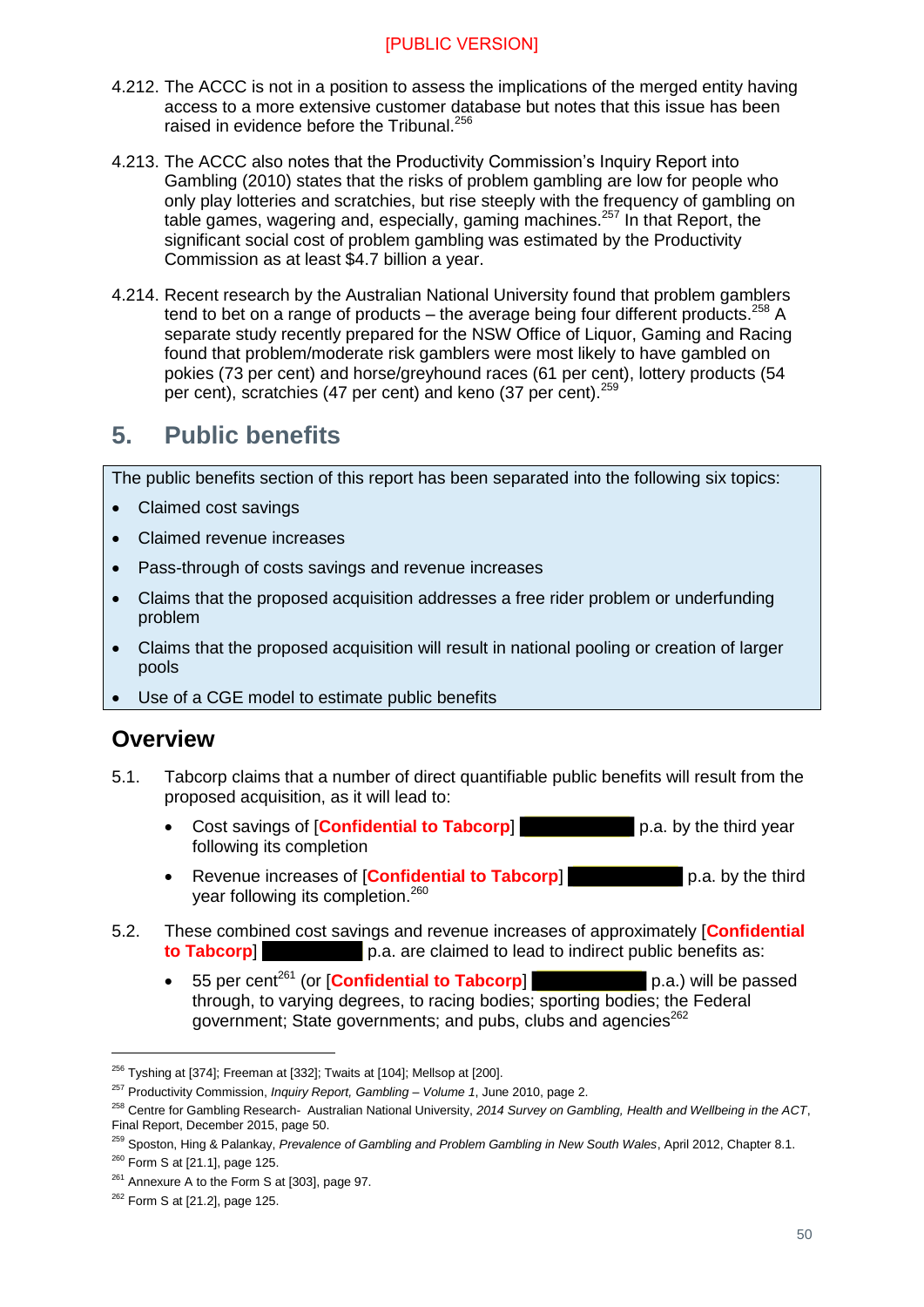- Those specific amounts passed through to racing industries will help to address a "free rider" problem associated with the funding of race meets $^{263}$
- **[Confidential to Tabcorp]** p.a. of the cost savings and **Confidential to Tabcorp**] **p.a.** of the revenue increases p.a. of the revenue increases will flow through to other parts of the economy in a way that generates increases in GNI of \$174.5 million and \$179.5 million p.a. This estimate is derived from use of a CGE model.<sup>264</sup>
- 5.3. The relationship between these claimed public benefits is depicted in Figure 4 below. An important feature of these inter-relationships is that any concerns regarding the extent of the claimed direct cost saving and revenue increases will flow through to also create concerns about the extent of the indirect benefits, as depicted in Figure 4.

#### **Figure 4 - Relationship between direct and indirect claimed benefits** [**Confidential to Tabcorp**]



- 5.4. Tabcorp also claims that the proposed acquisition is likely to result in another public benefit by removing a commercial barrier to creating a national totalisator pool.
- 5.5. Whilst the proposed acquisition may result in some of the public benefits claimed, the magnitude and likelihood of the benefits are uncertain.
- 5.6. Regarding the claimed direct benefits:
	- Some cost savings are likely to be achieved by removing duplication, though some of the savings estimates may overstate the benefit by, for example, including economic transfers and excluding integration costs
	- It is unclear whether the revenue increases asserted by Tabcorp are public benefits for four reasons:
		- a) Gross revenue may not be an appropriate measure of welfare or surplus<sup>265</sup>
		- b) It seems likely the revenue increases could be achieved by Tatts without the proposed acquisition<sup>266</sup>
		- c) The costs of achieving these revenue increases have not been taken into  $\arccos 10^{1267}$

<sup>&</sup>lt;sup>263</sup> Simes at [98].

<sup>&</sup>lt;sup>264</sup> Simes at [145], Table 2, and Attachment B, Table 1.

 $265$  Mellsop at [90] and [94].

<sup>266</sup> Houston part 5.3.3; Mellsop at [86b], [91]-[93] and [96].

<sup>267</sup> Mellsop at [86], [90] and [93].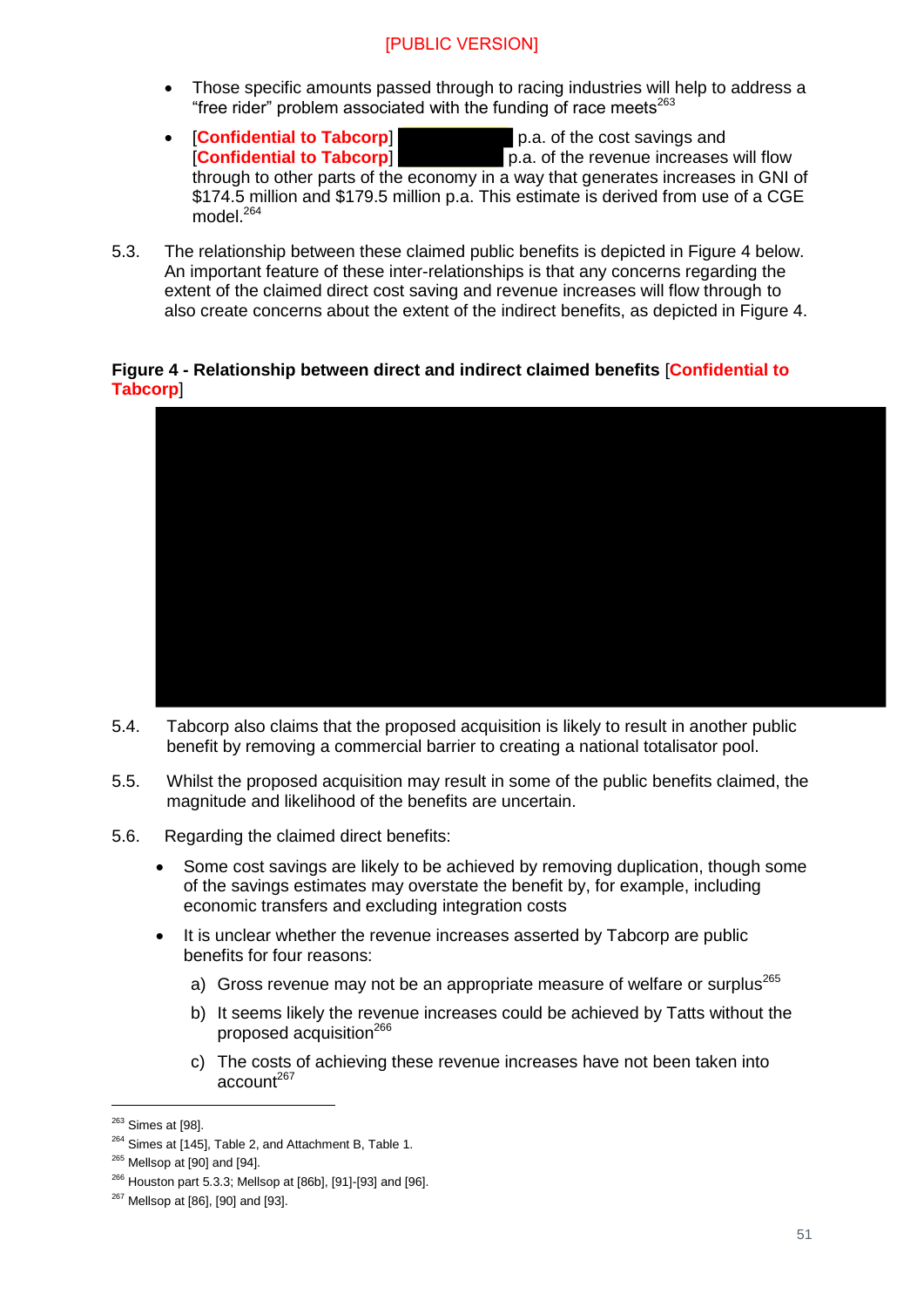- d) Increased revenue from fixed odds betting increases yield for Tatts and means that consumers effectively pay more for less. $268$
- 5.7. Regarding the other claimed benefits:
	- The pass-through of direct benefits to other parties should not be double-counted as additional benefits. However, the Tribunal may wish to consider what, if any, weight should be accorded to benefits which are passed through, depending on how widely they are shared.
	- It seems unlikely that the proposed acquisition is the only avenue for correcting the claimed free rider problems, or achieving a national totalisator pool.
- 5.8. Finally, the GNI modelling is likely to be of little utility in assessing the public benefits flowing from the proposed acquisition. This is because this type of modelling does not measure changes to economic surplus or welfare, lacks transparency, is reliant on the untested assumptions provided by Tabcorp, and ignores any off-setting impact of cost increases and competitive detriment associated with the proposed acquisition.

## <span id="page-51-0"></span>**Claimed cost savings**

- <span id="page-51-1"></span>5.9. Tabcorp asserts that the proposed acquisition will lead to savings of [**Confidential to Tabcorp experience** with the proposed dequisition will lead to savings of **corposed** per year,<sup>269</sup> which includes annual savings of:
	- **[Confidential to Tabcorp]** in wagering costs<sup>270</sup>
	- **[Confidential to Tabcorp]** in technology costs<sup>271</sup>
	- **Confidential to Tabcorp in corporate costs**<sup>272</sup>
	- **Confidential to Tabcorp in procurement costs<sup>273</sup>**
	- **[Confidential to Tabcorp]** in property and field services.<sup>274</sup>
- 5.10. It is likely that some of these cost savings will be achieved through the removal of duplication resulting from the proposed acquisition. However, for the reasons discussed below, Tabcorp's estimates are likely to be overstated.

#### *Economic transfers are included in Tabcorp's claimed savings*

- 5.11. The first reason the savings may be overstated is because Tabcorp has identified [**Confidential to Tabcorp**] of savings that are economic transfers resulting from the merged entity's ability to negotiate improved terms from suppliers,<sup>275</sup> as noted by Dr Simes of Deloitte Access Economics.
- 5.12. Economic transfers describe a redistribution of resources that 'has no net benefit as it is simply transferring money from one firm to another'.<sup>276</sup> The ACCC agrees with Dr Simes that it is not appropriate to count these as public benefits.<sup>277</sup>

#### *Removal of duplicated fixed costs does not properly account for variable costs*

<sup>&</sup>lt;sup>268</sup> Mellsop at [87], Houston part 5.3.2.

 $269$  Form S at [21.1], page 125.

<sup>270</sup> Johnston, section C.2.1.

<sup>271</sup> Johnston, section C.2.2.

<sup>272</sup> Johnston, section C.2.3.

<sup>&</sup>lt;sup>273</sup> Johnston, section C.2.4.

<sup>274</sup> Johnston, section C.2.5.

<sup>275</sup> Simes at [31] and [32].

<sup>276</sup> Simes at [21] and [32].

<sup>&</sup>lt;sup>277</sup> See also Houston at [375]; Mellsop at [192].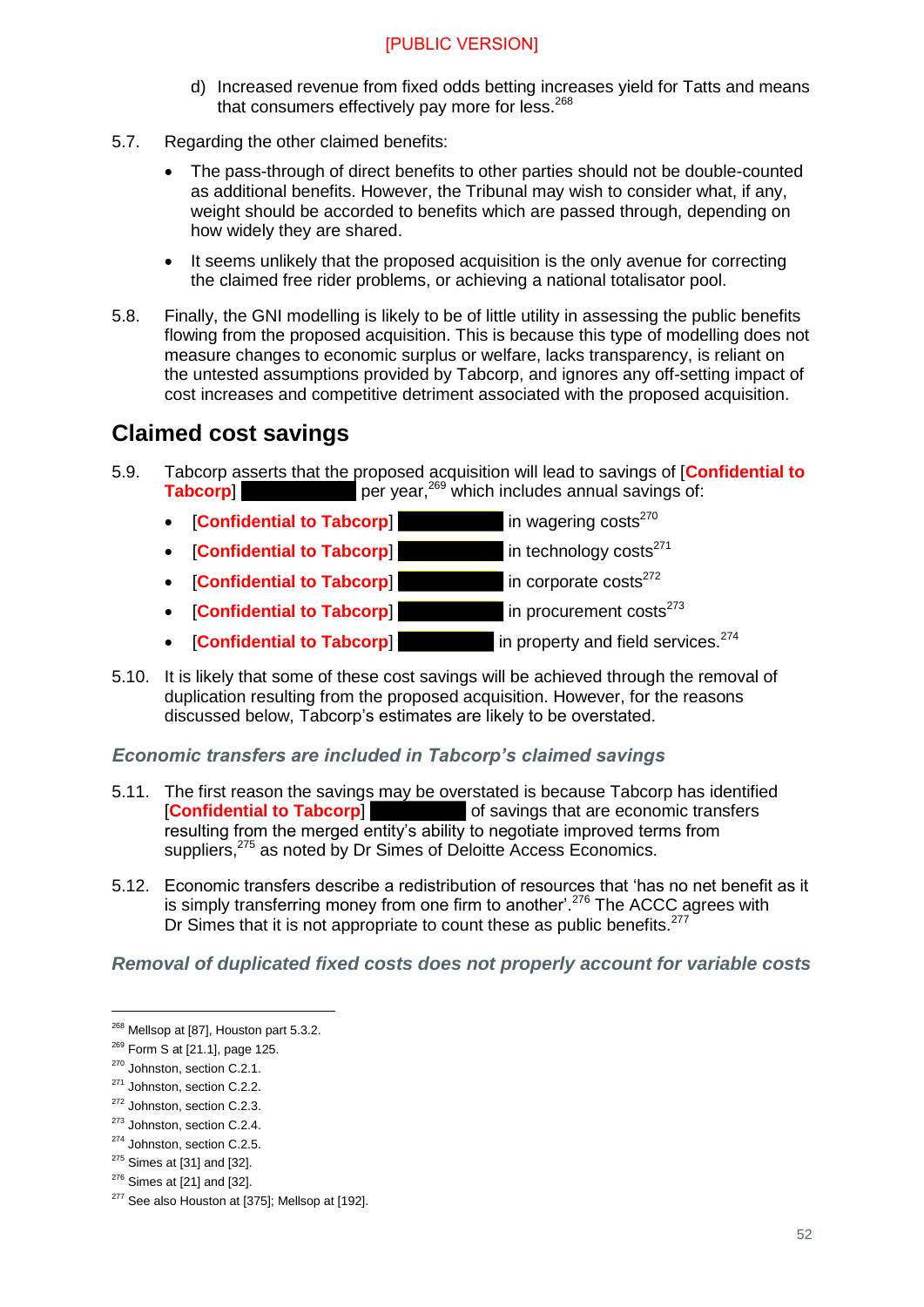- 5.13. The second reason that Tabcorp's estimates are likely to be overstated is that some of the removed duplication of costs do not take into account costs that may reasonably be expected to increase for a significantly larger merged entity. For instance:
	- Tabcorp has removed [**Confidential to Tabcorp**] , <sup>278</sup> despite stating elsewhere that the merger parties' businesses are largely complementary.<sup>279</sup> Tabcorp has also removed [**Confidential to Tabcorp**] .
	- Tabcorp eliminates **Confidential to Tabcorp** other costs, for example, its costs regarding ASX listing costs<sup>281</sup> and [**Confidential to Tabcorp**] .  $282$  Tabcorp's ASX-related costs include [**Confidential to Tabcorp**] ,<sup>283</sup> which are reasonably expected to be higher for a much larger and more complex merged entity than for either Tabcorp or Tatts alone.
- 5.14. Whilst some cost synergies are likely to arise from the proposed acquisition, it is not likely that they are accurately estimated by reference to 100 per cent of the cost base of either Tabcorp or Tatts.

#### *Significant integration costs excluded from claimed savings*

- 5.15. The third reason that Tabcorp's estimates are likely to be overstated is that the integration costs of achieving these savings have not been included in the calculation. These costs have been separately identified by Tabcorp as [**Confidential to Tabcorp**] of likely one-off integration costs associated with combining the Tabcorp and Tatts businesses.<sup>284</sup> This estimate is comprised of:
	- [**Confidential to Tabcorp**]
	- [**Confidential to Tabcorp**] .
- 5.16. Further, this [**Confidential to Tabcorp**] estimate appears to be inconsistent with material provided to the ASX where Tabcorp estimated net one-off integration costs and capital expenditure at \$110 million.<sup>285</sup>

#### *Other concerns regarding cost savings estimates*

5.17. There are other indications that Tabcorp may be overstating the cost savings resulting from the proposed acquisition.<sup>286</sup> For example, it is difficult to reconcile the reduced technology, marketing and [**Confidential toTabcorp**] costs claimed

-

<http://www.asx.com.au/asxpdf/20161019/pdf/43c31b8j32v25b.pdf> - Pleatsikas, Tab 8 of Exhibit CP-1 [TBP.006.001.0121].

 $278$  Johnston at [34(d)(i)].

 $279$  Form S at [4.133], page 44.

 $280$  Johnston at  $[38(a)(i)].$ 

 $281$  Johnston at [34(b)].

 $282$  Johnston at [29(c)(ii)].

 $283$  Johnston at [34](b)].

 $284$  Johnston at [46].

<sup>&</sup>lt;sup>285</sup> Presentation regarding proposed acquisition provided to the ASX on 19 October 2016, slide 8:

 $286$  See also Houston at [346] and [372].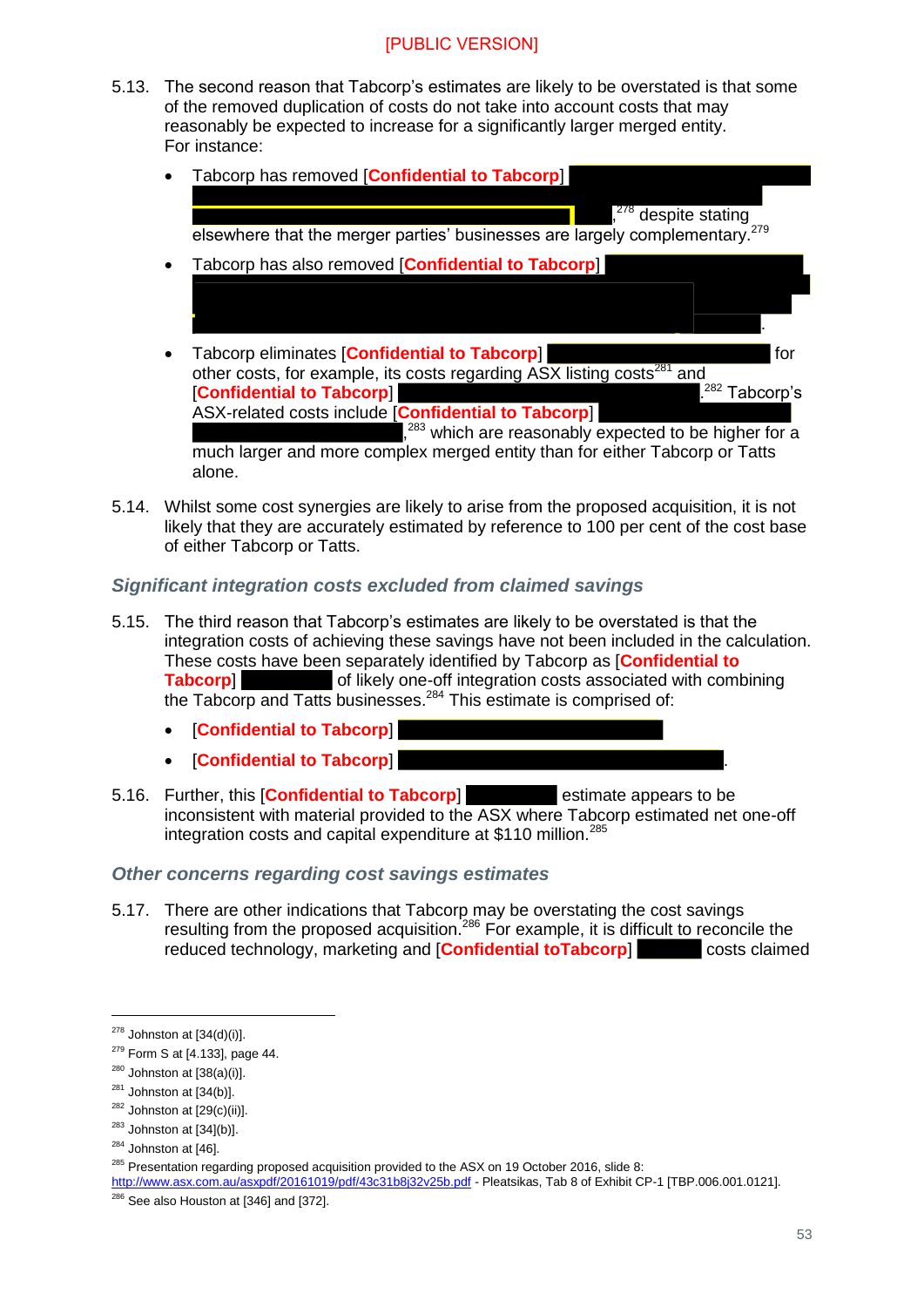with the merged entity's forecast strategic initiatives and improvements that will focus on improved digital offerings and extended trading hours.<sup>287</sup>

- 5.18. These inconsistencies are discussed further in paragraphs [5.31](#page-55-0) to [5.34](#page-55-1) below.
- 5.19. Finally, in many cases Tabcorp's estimated savings are not accompanied by sufficient explanation such that an independent reviewer can comment on whether they are realistic or reasonable estimates in the circumstances, or the likelihood that they will be passed through or shared more widely.<sup>288</sup> The lack of clarity regarding Tabcorp's methodology for estimating the claimed cost savings detracts from their reliability.

## <span id="page-53-0"></span>**Claimed increases in revenue**

- 5.20. Tabcorp asserts that the proposed acquisition will result in increased annual revenue of approximately [**Confidential to Tabcorp**] million per year, from the third year following completion.<sup>289</sup> The claimed revenue increases are expected to flow from:
	- **• [Confidential to Tabcorp] from improvements to Tatts fixed odds** performance by implementing Tabcorp's superior fixed odds risk management system; $^{290}$  and increasing the offering of higher yielding products $^{291}$
	- **Confidential to Tabcorp Exercise 1** from improvements to wagering<sup>292</sup> including introducing new products and broadening the availability of other products in Tatts states; re-branding Tatts retail and digital business with the 'TAB' brand, and improving the retail network in Tatts states; and [**Confidential to Tabcorp**] 293
	- **Confidential to Tabcorp Exercise 1** from improvement to the Keno business.<sup>294</sup>
- 5.21. There are four issues with claiming these revenue increases as public benefits:
	- Gross revenue is not an accurate measure of welfare or surplus
	- These revenue increases do not appear to be merger-specific
	- The costs of achieving these revenue increases do not appear to have been taken into account
	- Increased revenue from fixed odds betting that increases yield for Tatts is likely to result in consumer detriment.

#### *Increased revenue not indicative of efficiency or synergies*

5.22. Tabcorp's submissions focus on increases in revenue. Increases in revenue do not necessarily indicate improvements in efficiency or give an indication of any change in welfare (i.e. they are not helpful in understanding whether producer surplus has increased).<sup>295</sup>

<sup>&</sup>lt;sup>287</sup> See Houston at [377]. See also Hines at [94b-c] and [95b-d].

<sup>&</sup>lt;sup>288</sup> As noted in Mellsop at [80].

 $289$  Annexure A to the Form S at [302(b)]

 $290$  Johnston at [78(a)]

 $291$  Johnston at [78(b)]

<sup>&</sup>lt;sup>292</sup> See Johnston part E.4.1, part E.4.2 and part E.4.3

<sup>&</sup>lt;sup>293</sup> Johnston at [85].

<sup>&</sup>lt;sup>294</sup> See Johnston at [108]

 $295$  Mellsop at [90(a)].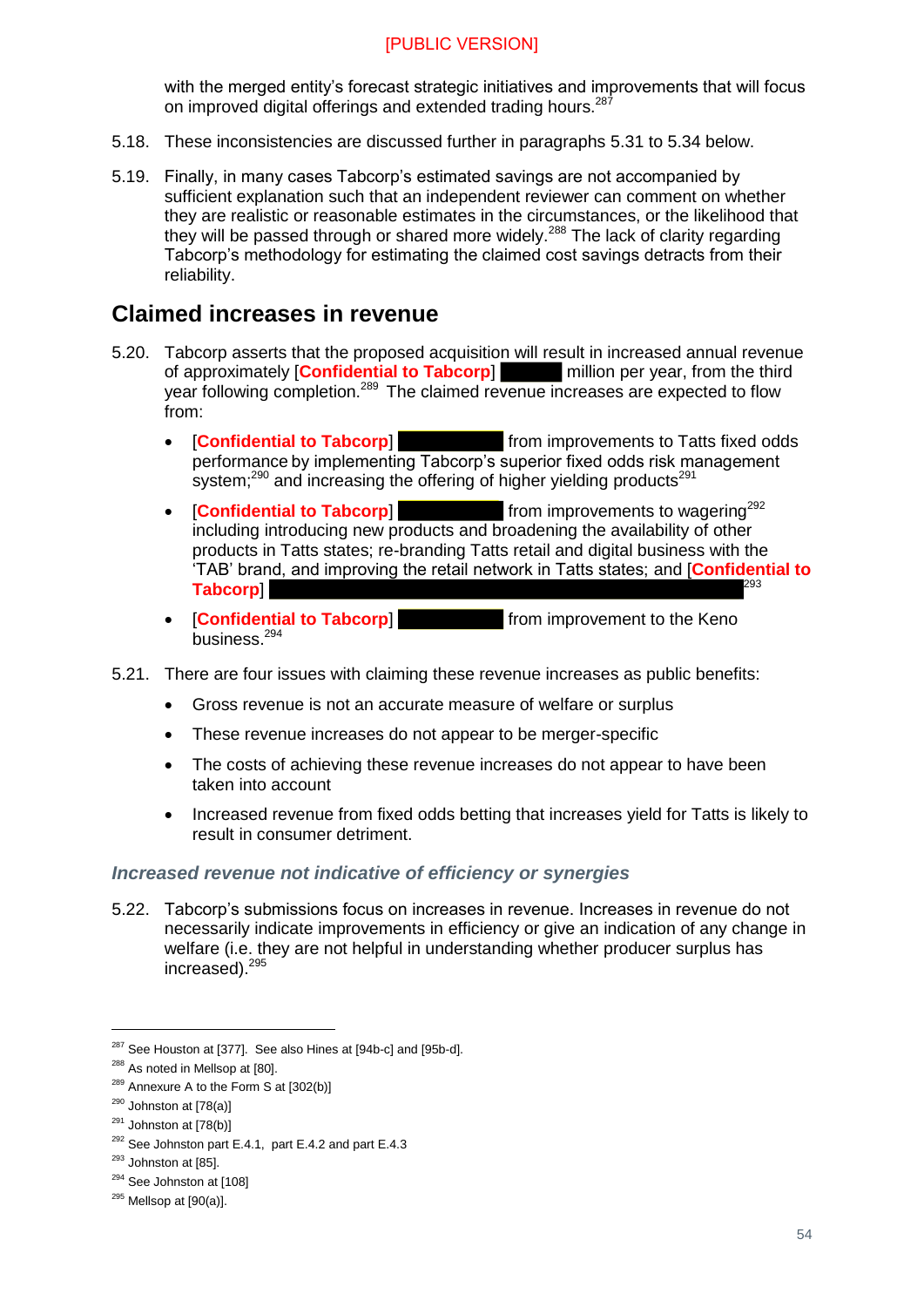5.23. As noted by Mr Mellsop and discussed further below at paragraphs [5.27](#page-54-0) to [5.34,](#page-55-1) using revenue measures to estimate producer surplus may overstate the public benefit, depending on whether there are any variable costs.<sup>296</sup>

#### *Claimed additional revenue not merger specific*

- 5.24. The revenue increases claimed by Tabcorp are not merger specific. That is, Tatts is likely to have the ability and incentive to implement many of the improvements that would result in increased revenue on a standalone basis, absent the proposed acquisition.<sup>297</sup>
- 5.25. These include Tatts being able to:
	- Make changes to its risk management system either independently or by merging with any fixed odds wagering business (corporate bookmaker)<sup>298</sup>. Notably, [**Confidential to Tatts**]

, and there is little reason why that could not lead to Tatts generating additional revenue in the future.<sup>299</sup>

- Offer higher yielding products (such as 'fixed odds multi bets with more than 10 legs'<sup>300</sup>)<sup>301</sup>
- $\bullet$  Introduce additional bet types and new wagering products<sup>302</sup>
- Invest in its retail network in order to improve services and facilities available to punters.<sup>303</sup> The specific improvements suggested by Tabcorp are not special to the merger. For example, [**Confidential to Tabcorp**]
- Improve its Keno offering in South Australia.<sup>305</sup>
- 5.26. Based on the evidence filed by Tabcorp, it is not clear that any of these improvements are reliant on the proposed acquisition.

304

#### *Costs associated with achieving improvements not counted*

- <span id="page-54-0"></span>5.27. The revenue increases claimed by Tabcorp may not consider all of the costs required to achieve them. It is also not clear whether the revenue increase claimed by Tabcorp refers to gross revenue estimates or net revenue estimates. The extent to which the claimed additional revenue would be affected after deducting related expenses is unknown. Consequently, the additional revenue claimed by Tabcorp may not be indicative of potential public benefits, as the gross revenue should be offset with the costs of generating that revenue.
- 5.28. Mellsop emphasises this point, stating that producer surplus is more appropriate as a measure of welfare benefit as it calculates the extent to which revenue exceeds the

 $296$  Mellsop at  $[90(a)]$ .

<sup>297</sup> See Houston, part 5.3.3 and Report of Dr Tom Hird, Director of Competition Economists Group, dated 21 April 2017 (**Hird**) at [296].

<sup>&</sup>lt;sup>298</sup> See Third Affidavit of Giles Thompson dated 13 April 2017 (**Third Affidavit of Thompson**) at [36] and Hines at [102].

<sup>&</sup>lt;sup>299</sup> See Pleatsikas at [176], Johnston at [77], Tyshing at [461-463], Thompson at [37] and Mellsop at [86b].

 $300$  Johnston at [78(b)].

<sup>&</sup>lt;sup>301</sup> See Third Affidavit of Thompson at [38].

<sup>302</sup> Mellsop at [91].

<sup>&</sup>lt;sup>303</sup> [Highly Confidential to Tatts]

 $304$  See Johnston at  $[89(b)(ii)].$ 

<sup>&</sup>lt;sup>305</sup> Mellsop at [96].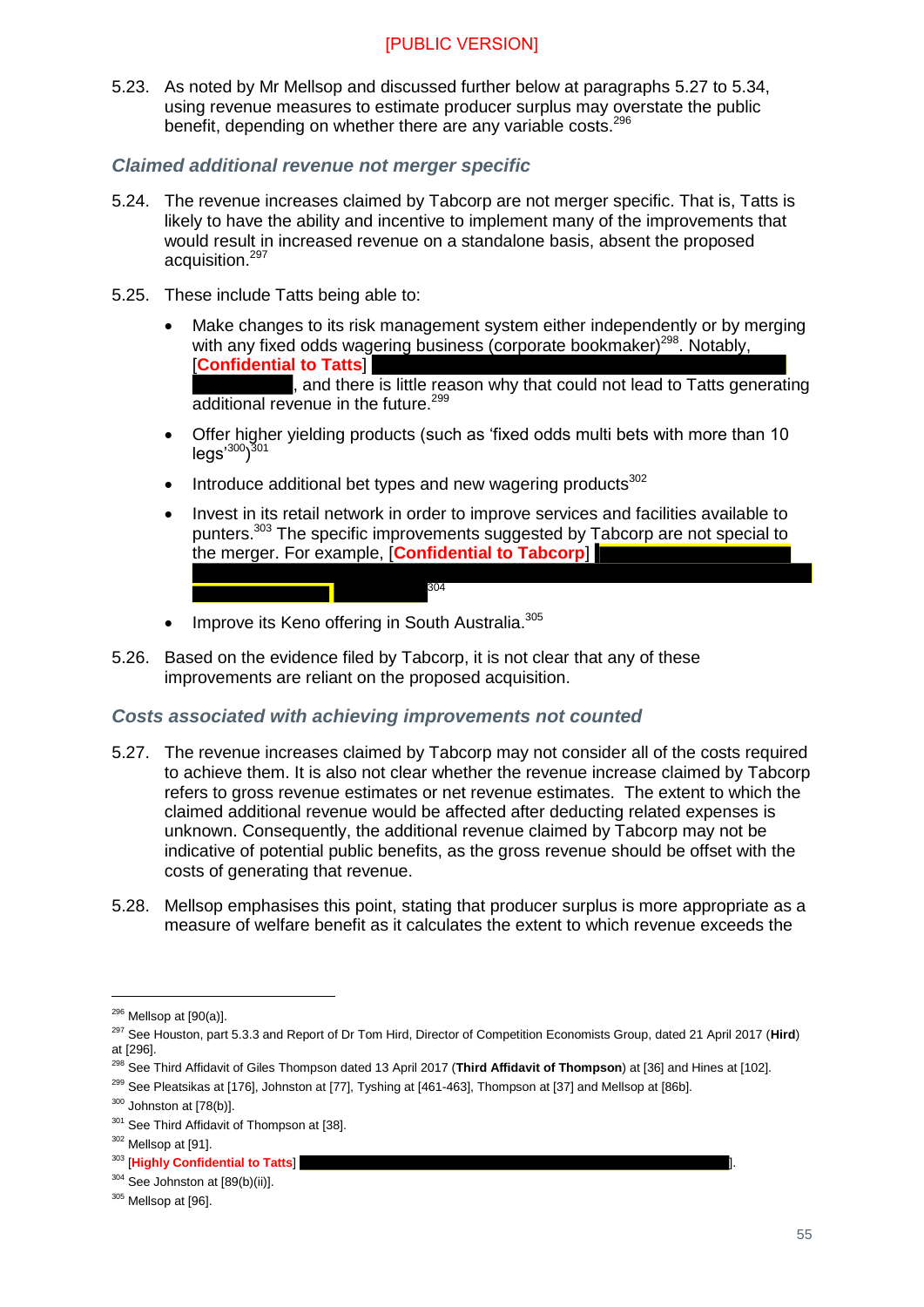marginal costs incurred by the producer.<sup>306</sup> Other evidence before the Tribunal also makes this point.<sup>307</sup>

#### *Revenue Synergies*

- 5.29. It is a common occurrence that parties to a merger or acquisition overvalue the revenue synergies to be generated by the transaction,  $308$  and in this case it has been suggested that the revenue synergies claimed by Tabcorp may be overstated.<sup>309</sup> The evidence of Mr Julian Christian, General Manager - Finance for Racing Victoria Limited and Company Secretary of VicRacing Pty Ltd, suggests that [**Confidential to Tabcorp**][**Confidential to Racing Victoria**] . 310
- 5.30. In addition, it should be noted that the cost savings outlined at paragraph [5.9](#page-51-1) do not align with the revenue increases claimed.
- <span id="page-55-0"></span>5.31. For instance, Freeman discusses Tabcorp's strategic initiatives and improvements for retail wagering in Tatts states, which include: [**Confidential to Tabcorp**]



#### 5.32. [**Confidential to Tabcorp**] can be

expected to result in increased operating costs that should be accounted for in any estimate of net cost savings. The [**Confidential to Tabcorp**]

, may also result in increased operating costs in relation to IT infrastructure and operations, though Tabcorp estimates a [**Confidential to Tabcorp and Tatts**]

5.33. Tabcorp's estimated [**Confidential to Tabcorp**]

 Freeman's statement that Tabcorp's digital strategy is 'reflected in its growing in-house digital team and capital investment' that has caused Tabcorp's in-house digital team to increase from three in FY2013 to 95 in  $FY2016.<sup>314</sup>$ 

<span id="page-55-1"></span>5.34. In short, there is an inconsistency between Tabcorp's estimate that the merged entity will [**Confidential to Tabcorp**]

312

 and its strategy to introduce new products and increased coverage as well as investing in branding, the retail network and customer account management in each of South Australia, Queensland, Tasmania and the Northern Territory.<sup>315</sup>

309 Houston [at 394], Hines at [105] and [107]. See also 'Horses for Courses: Tabcorp scrips or cash', Australian Financial Review, 21 April 2017[, http://www.afr.com/street-talk/horses-for-courses-tabcorp-scrip-or-cash-20170419-gvo900.](http://www.afr.com/street-talk/horses-for-courses-tabcorp-scrip-or-cash-20170419-gvo900)

<sup>306</sup> Mellsop at [35] and [90].

<sup>&</sup>lt;sup>307</sup> See Houston at [418], Third Affidavit of Thompson at [38] and Hird at [295].

<sup>308 &#</sup>x27;Where mergers go wrong', May 2004, http://www.mckinsey.com/business-functions/strategy-and-corporate-finance/ourinsights/where-mergers-go-wrong

<sup>&</sup>lt;sup>310</sup> See Affidavit of Julian Christian, General Manager - Finance of Racing Victoria and Company Secretary of VicRacing Pty Ltd, dated 26 April 2017 at [27]-[34].

 $311$  Freeman at [325].

 $312$  Johnston at [32(b)(iv)].

<sup>313</sup> Johnston.

<sup>314</sup> Freeman at [340].

<sup>&</sup>lt;sup>315</sup> See Simes at [35].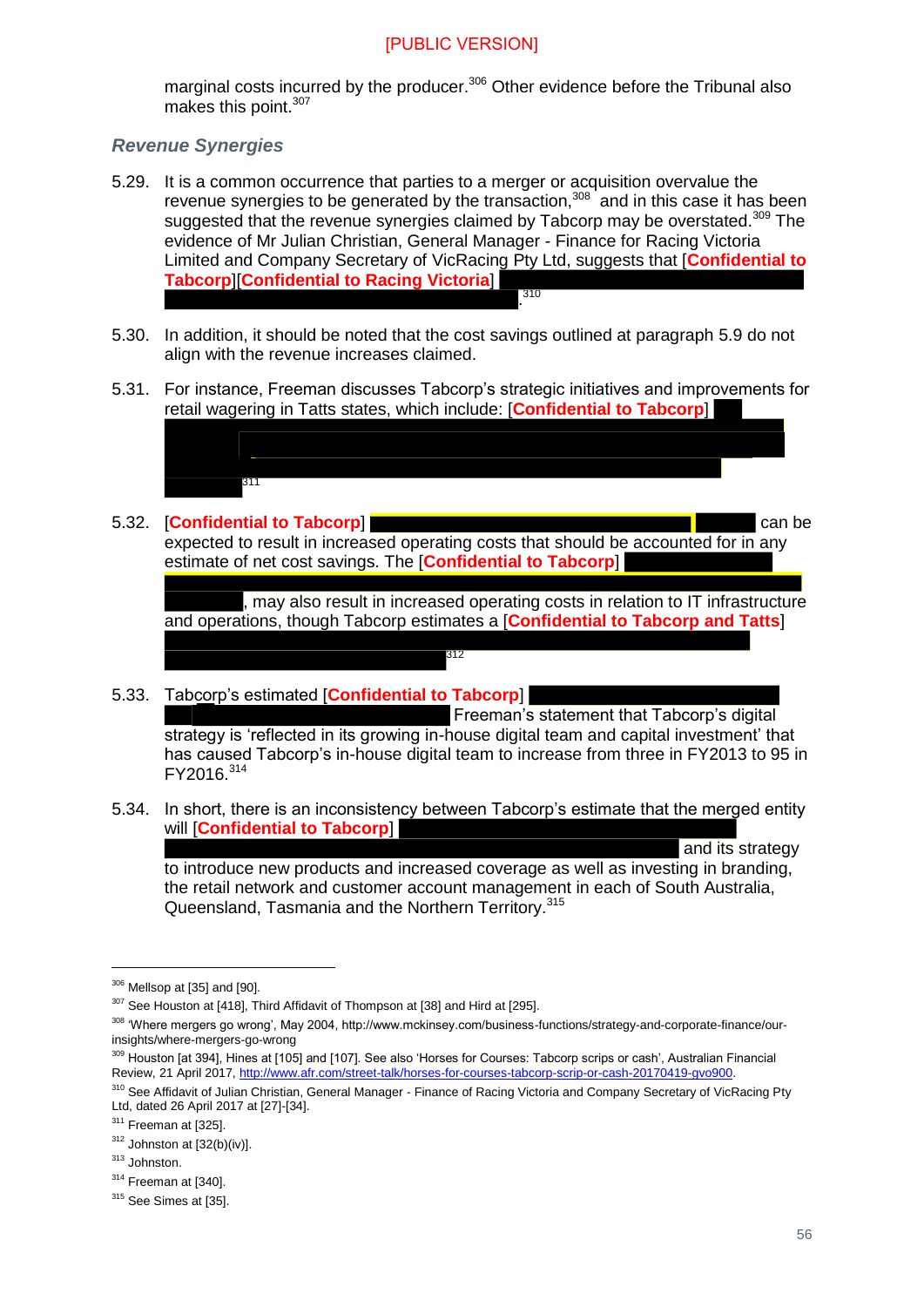#### *Revenue increase may involve significant consumer detriment*

- 5.35. Tabcorp's evidence suggests that the merged entity's improvement of Tatts' fixed odds performance will likely result in punters being charged a higher price for wagering products. The claimed revenue increases attributable to improvements in fixed odds performance cannot be achieved without intrinsic consumer detriment.<sup>316</sup>
- 5.36. Mr Mellsop considers that "[t]he idea of this synergy appears to be that Tabcorp could extend to the Tatts book Tabcorp's superior fixed odds management systems, **Confidential to Tabcorp**
- 5.37. Mr Johnston defines the yield as "the proportion of turnover that fixed odds bookmakers retain after the payment of winnings".<sup>318</sup> Accordingly, Mr Mellsop characterised the fixed odds yield on betting as the "effective price paid by punters".<sup>319</sup> Improvements made to Tatts' fixed odds 'yield' can therefore be considered an increase in the price paid by punters.<sup>32</sup>  $\overline{a}$
- 5.38. To the extent that the revenue increase results from improved yield, Mr Mellsop states that "there does not appear to be any consumer (punter) benefit here, just a profit benefit to the merged entity."<sup>321</sup>
- 5.39. The evidence of Mr Tyshing explains that:

*In layman's terms, Tabcorp is claiming that the ability to extract an additional \$61 million per annum from fixed odds punters placing bets with Tatts post-transaction, or put another way – the ability to impose a 21% 'price rise' on Tatts fixed odds punters, is a public benefit.*<sup>322</sup>

- 5.40. Mr Tyshing summarises the effect of this as being "the average punter will simply have ended up paying 'more for less"<sup>323</sup>
- 5.41. Dr Simes also identifies that some consumers who currently benefit from wagering under Tatts' fixed odds management system *will be worse off* as a result of Tabcorp's planned improvements.<sup>324</sup>

#### *Substitution of domestic products for imported goods*

- <span id="page-56-0"></span>5.42. Tabcorp asserts that the proposed acquisition is likely to result in the benefit of increasing substitution of domestic products for imported goods. $325$  Whether this will occur, however, is not clear for three reasons.
- 5.43. First, there is conflicting information on the amount of likely transfers from overseasbased corporate bookmakers. Whilst Dr Simes assumes that that most of the claimed **[Confidential to Tabcorp]** of wagering revenue increases come from transfers from overseas-based firms, Mr Mellsop notes that a significant portion of the revenue increase arises from improving Tatts' average fixed odds yield and therefore does not involve any transfers from competitors.<sup>326</sup>

<sup>316</sup> Mellsop [86]-[88].

<sup>&</sup>lt;sup>317</sup> Mellsop at [86].

<sup>318</sup> Johnston at [66b]; Mellsop at [87].

<sup>&</sup>lt;sup>319</sup> Mellsop at [33].

<sup>320</sup> See Mellsop at [30]-[33].

<sup>&</sup>lt;sup>321</sup> Mellsop at [86].

 $322$  Tyshing at [462].

 $323$  Tyshing at [464]

 $324$  Simes at [44]-[45]; Mellsop at [196].

<sup>325</sup> Annexure A to the Form S at [304]; Simes at [159]. This benefit must be considered under section 95AZH(2)(a)(ii) of the Act.

<sup>326</sup> Mellsop at [198]; Pleatsikas, Assumption 279 [TBP.001.027.1829\_0074].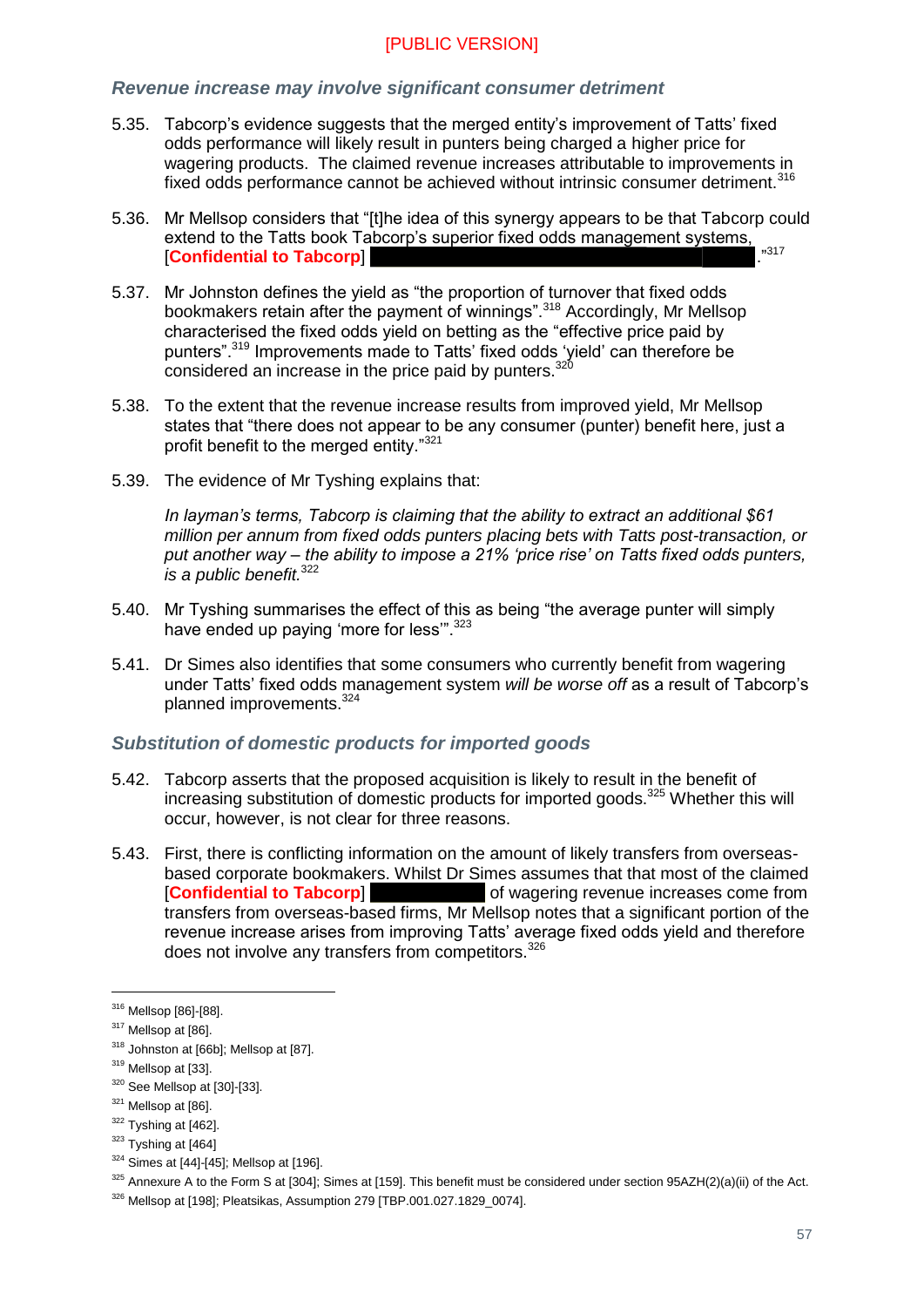- 5.44. The second reason for uncertainty relates to how this claimed benefit is quantified. As noted by Dr Simes, overseas-based bookmakers are likely to incur some costs in Australia (such as labour, property, and marketing costs), though the amount of these costs is uncertain.<sup>327</sup> Mr Mellsop notes that the 50 per cent discount applied by Dr Simes "is arbitrary, and there is not sufficient information to be accurate".<sup>328</sup>
- <span id="page-57-1"></span>5.45. The third uncertainty arises from Tabcorp's foreign shareholders, who will benefit from the 45 per cent of the claimed cost savings and revenue increases that accrue directly to the merged entity.<sup>329</sup> It is not clear what proportion of Tabcorp is owned by foreign shareholders and whether the benefits accruing to these shareholders directly have been appropriately accounted for in Tabcorp's estimates.

## <span id="page-57-0"></span>**Pass-through of direct benefits to other parties**

#### *Pass-through is not a separate benefit*

- 5.46. Tabcorp asserts that approximately 55 per cent of the direct benefits claimed from cost savings and revenue increases discussed above will be shared with the racing industries, State and Federal governments, retail venues and sporting bodies.<sup>330</sup>
- 5.47. In *Re Qantas,* the Tribunal indicated that a modified total welfare standard may be appropriate in some cases:

*whilst the Tribunal does not require that efficiencies generated by a merger or set of arrangements necessarily be passed on to consumers, it may be that, in some circumstances, gains that flow through only to a limited number of members in the community will carry less weight.<sup>331</sup>*

- 5.48. If the Tribunal is minded to apply such a standard in these circumstances, any passthrough of the direct benefits may be relevant to the weighting of these direct benefits. However, pass-through is not an additional benefit on top of the direct benefits and should not be double-counted as such.<sup>332</sup>
- 5.49. In undertaking this exercise the Tribunal should take into account that, to the extent that Tabcorp has overestimated any of the direct benefits, this will reduce any benefit that is passed through to other parties.<sup>333</sup>
- 5.50. Tabcorp has made some specific claims about how these benefits will flow through to the racing industry, help overcome free-riding issues and help achieve national pooling. It has also provided modelling which attempts to measure the effect the proposed acquisition will have on Australia's gross national income. The following sections consider these claims.

#### *Net impact on racing industry, retail venues and sporting bodies uncertain*

5.51. Regarding the racing industry, Dr Simes was instructed to assume that [**Confidential to Tabcorp become to Tabcorp** of the direct benefits would be passed through to the various state-based racing industries.<sup>334</sup> Separately, Tabcorp asserts that [**Confidential to Tabcorp**] will be passed through to sporting bodies;

<sup>327</sup> Simes at [52]-[53].

<sup>&</sup>lt;sup>328</sup> Mellsop at [199].

<sup>&</sup>lt;sup>329</sup> Percentages estimates provided by Tabcorp. See Simes, Figure 6, page 27; Annexure A to the Form S at [303].

<sup>330</sup> Annexure A to the Form S, page 97.

<sup>331</sup> *Re Qantas* at [185].

<sup>332</sup> Mellsop at [97] and [201]-[204].

<sup>&</sup>lt;sup>333</sup> Simes, page 27, Figure 6 summarises the 'Assumptions provided on financial flows as a result of the Proposed Transaction', which shows that the pass-through includes the **Confidential to Tabcorp** which shows that the pass-through includes the **[Confidential to Tabcorp]** 

<sup>334</sup> Simes at [55] and Figure 6, page 27.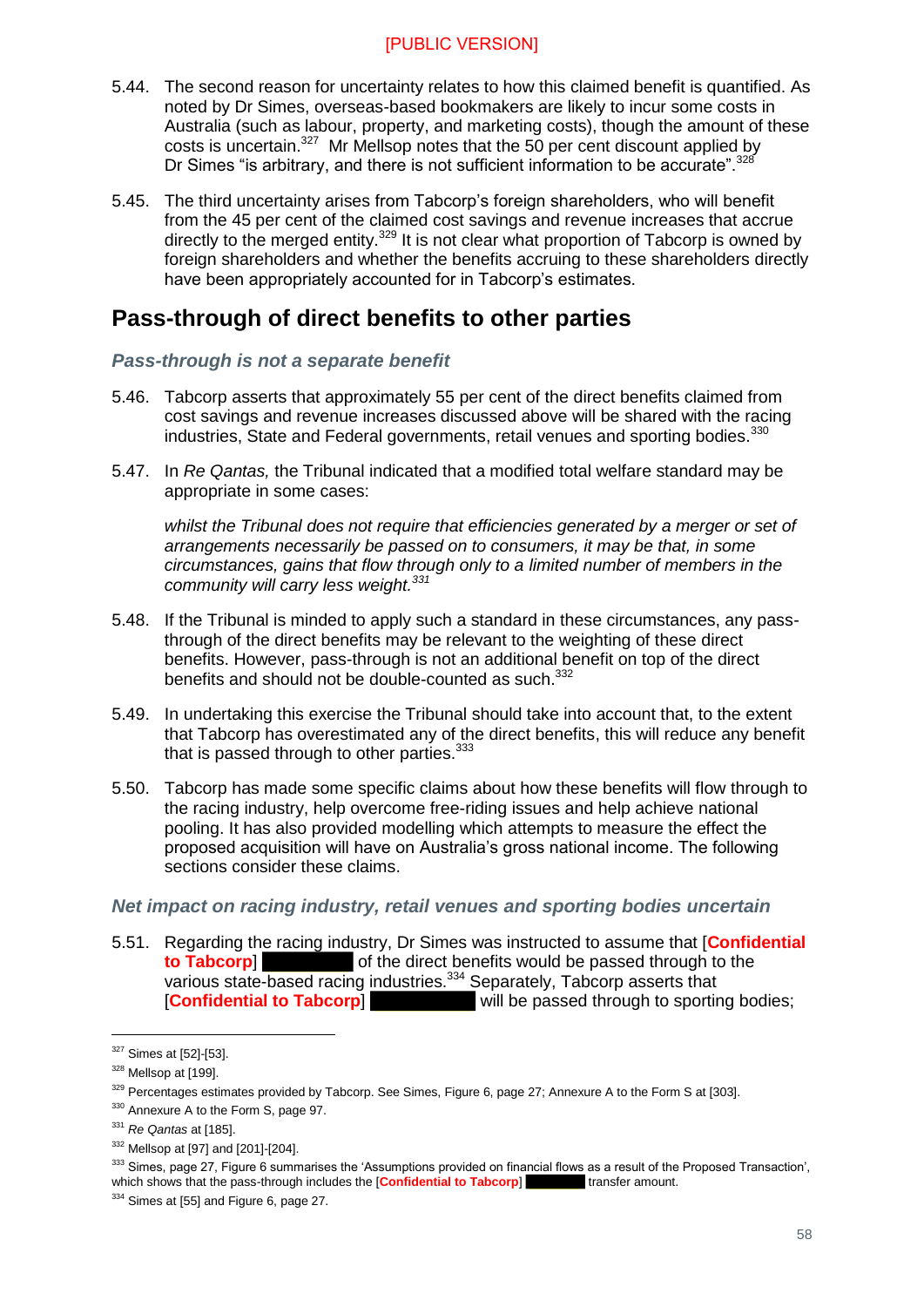Australian pubs and clubs.<sup>3</sup>

**[Confidential to Tabcorp]** to pubs, clubs and agencies; and **[Confidential to Tabcorp]** to pubs, clubs and agencies; and of the increased Keno revenue to South

- 5.52. In the immediate future, the proposed acquisition is likely to increase the funding received by the racing industries to some extent. This is a result of the current funding arrangements between totalisator/retail wagering operators and each state-based racing industry providing that contributions must be paid to the racing industries.
- 5.53. The extent of this pass-through is not clear, as the funding arrangements contain both fixed and variable contributions to the racing industries. The variable contributions, some of which are capped, are also calculated using different metrics including revenue and profit.<sup>336</sup>
- 5.54. In the longer term, however, the proposed acquisition could decrease the funding received by the racing industries. The funding arrangements between totalisator/retail wagering operators and the racing industries are often a condition of the wagering licences granted by the State and Territory governments.<sup>337</sup>
- 5.55. As discussed above, the proposed acquisition would remove Tatts as the only other credible bidder to Tabcorp.<sup>338</sup> This lessened competitive tension in the bidding for wagering licences could, in turn, decrease the racing industries' ability to negotiate favourable funding contributions in the future.
- 5.56. Overall, therefore, the net impact of the proposed acquisition on funding to the racing industry is uncertain.
- 5.57. Similar uncertainty exists around the net effect the acquisition will have on the amount of funding that will pass through to retail venues and sporting bodies.

#### *Taxes paid to Federal and state governments*

- 5.58. Tabcorp asserts that the proposed acquisition will result in 'increased Commonwealth, State and Territory taxation revenue'<sup>339</sup> of around [**Confidential to Tabcorp**] . <sup>340</sup> This is comprised of:
	- **Increased State taxation revenue of [Confidential to Tabcorp]** flowing from wagering revenue increases and [**Confidential to Tabcorp**] flowing from the Keno revenue increases.
	- Increased Federal taxation revenue of [**Confidential to Tabcorp**] in Goods and Services Tax (**GST**) and [**Confidential to Tabcorp**] in corporate tax.
- 5.59. Changes in taxation revenue are economic transfers that do not constitute efficiency gains that result in net benefits. This is consistent with the evidence of Mr Mellsop and Dr Simes.<sup>341</sup>

<sup>&</sup>lt;sup>335</sup> Simes at [56]-[57].

<sup>336</sup> Freeman at [237], Figure 23.

<sup>337</sup> Freeman at [85]: "The extent of the State TABs' racing industry funding contributions is primarily due to the terms of the state and territory wagering licences and the racing industry funding agreements with the racing industries in those jurisdictions."

<sup>338</sup> This is not considered in Dr Simes' report, as Dr Simes was instructed by Tabcorp to provide assume that the proposed acquisition 'is not likely to result in a public detriment from a lessening of competition': see HSF letter to Dr R Simes, *Instructions letter – Australian Competition Tribunal merger authorisation application*, 6 March 2017 at page 1.

<sup>&</sup>lt;sup>339</sup> Mellsop at [204] states "taxes *per se* are generally not counted as a benefit in this sort of cost benefit analysis, because they represent a transfer payment from one entity (in this case, the merged entity) to another (state and federal governments) without any change in resource use.'

 $340$  Annexure A to the Form S at [303]; Johnston at [24(d)-(e)].

 $341$  See Mellsop at [204] and Simes at [17]-[24] and [62].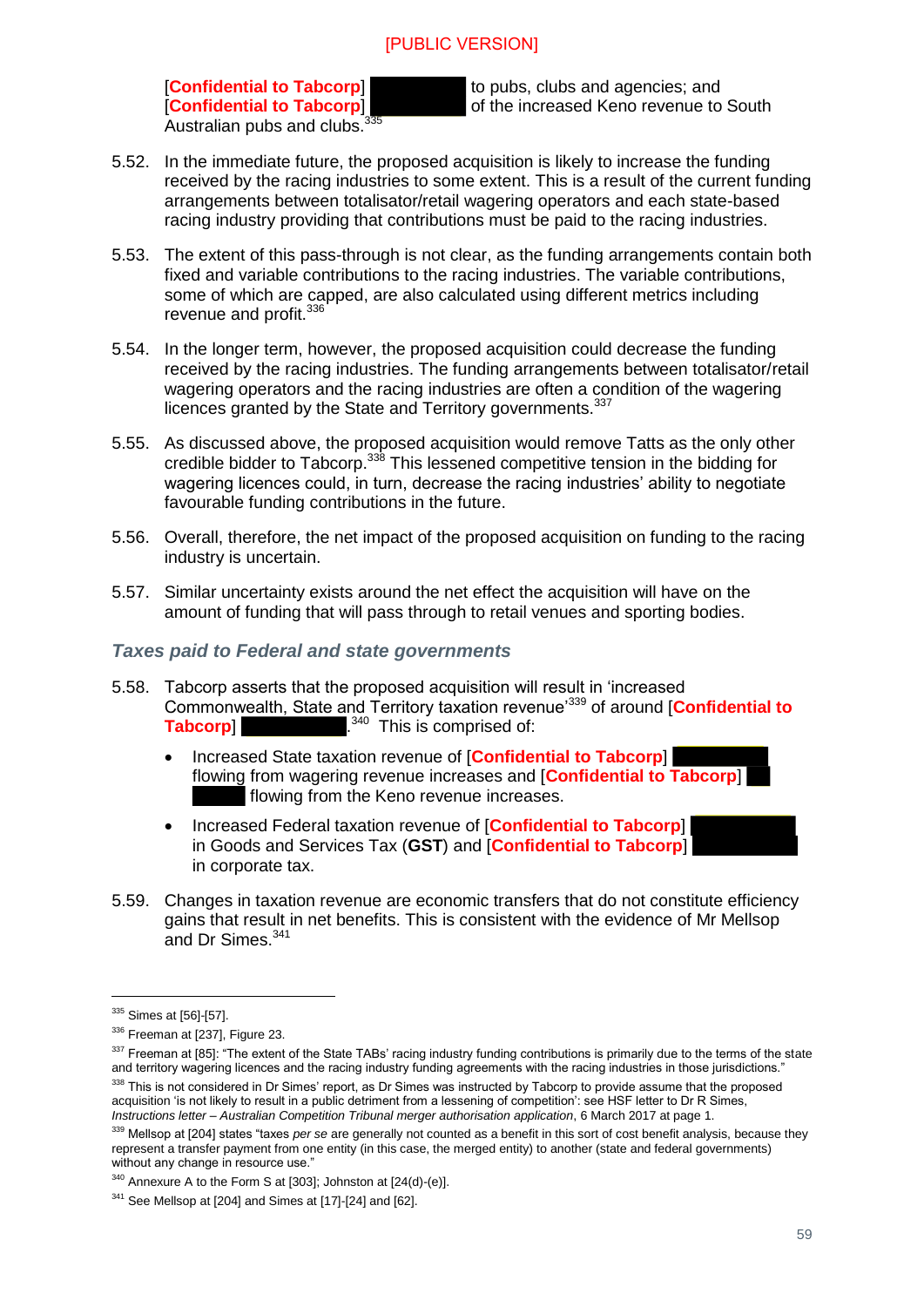- 5.60. Whether the proposed acquisition will lead to an actual increase in revenue that the government would not have otherwise received is also unclear because:
	- There is significant uncertainty regarding the increased revenue estimates that underpin Tabcorp's State taxation revenue estimates (as discussed above)
	- GST increases 'are unlikely to provide significant increases in net government revenue' and 'the increase in payments in GST are likely to be offset by a similar reduction in GST payments by other firms'<sup>342</sup>
	- Increases in corporate tax paid by the merged entity is likely to be offset by other corporate entities paying less tax.
- 5.61. In light of the above considerations, it is the ACCC's view that there are no benefits from increased taxation. Even if it is appropriate to place more weight on the portion of the direct benefits that are passed through as increased taxes than on the portion that directly accrues to the merged entity, it remains unclear how much of the passthrough amount constitutes new taxation revenue that the governments would not have otherwise received.

## <span id="page-59-0"></span>**Addressing a free rider or underfunding problem**

- 5.62. Tabcorp asserts that the pass-through of claimed direct benefits to the racing industry constitutes a further public benefit because it will help to address a 'free rider' problem in the racing industry $343$ , as well as prevent the racing industry from becoming underfunded.
- 5.63. The racing industry may exhibit some of the economic characteristics of a public good and absent regulation a free rider problem could lead to underfunding of the racing industry. However a free rider problem does not currently exist as state and territory legislation requires totalisator, corporate bookmakers and other wagering operators to satisfy licencing requirements.<sup>344</sup> These licensing requirements allow the racing industry to control both access to racing products and the funding obligations of product users.
- 5.64. Accordingly, in addition to the racing industries' funding arrangements with state totalisators, the racing industries have a number of other sources of revenue. These include race field fees from bookmakers and from interstate wagering activity on the races conducted within that state, sporting body fees, and fees for the distribution of racing media content.
- 5.65. Racing industries are able to control their various funding mechanisms.<sup>345</sup> For instance, racefield fees were originally introduced to arrest the funding imbalance that arose due to the growth of corporate bookmakers.<sup>346</sup> In 2014 Racing Victoria revised the racefield fees it charged in response to growing popularity of fixed odds and derivative betting (as opposed to pari-mutuel).<sup>347</sup> [**Confidential to Racing Victoria**]

-

. 348

 $342$  Simes at [62].

<sup>343</sup> Form S at [21.1] and [21.2], page 125.

<sup>344</sup> To provide wagering services in Australia, wagering operators are required to be licensed, or to hold a relevant permit. Each state and territory has its own regulatory regime for gambling conducted in its jurisdiction; which governs who can offer wagering services, the products that can be offered, and the advertising permitted (Freeman at [93]).

<sup>345</sup> Houston at [436]-[437].

<sup>&</sup>lt;sup>346</sup> Victorian Race Fields Policy, 16 May, 2014: [https://rv.racing.com/news/2014-05-16/victorian-race-fields-policy.](https://rv.racing.com/news/2014-05-16/victorian-race-fields-policy)

<sup>347</sup> Ibid.

<sup>348</sup> Third Affidavit of Thompson at [46].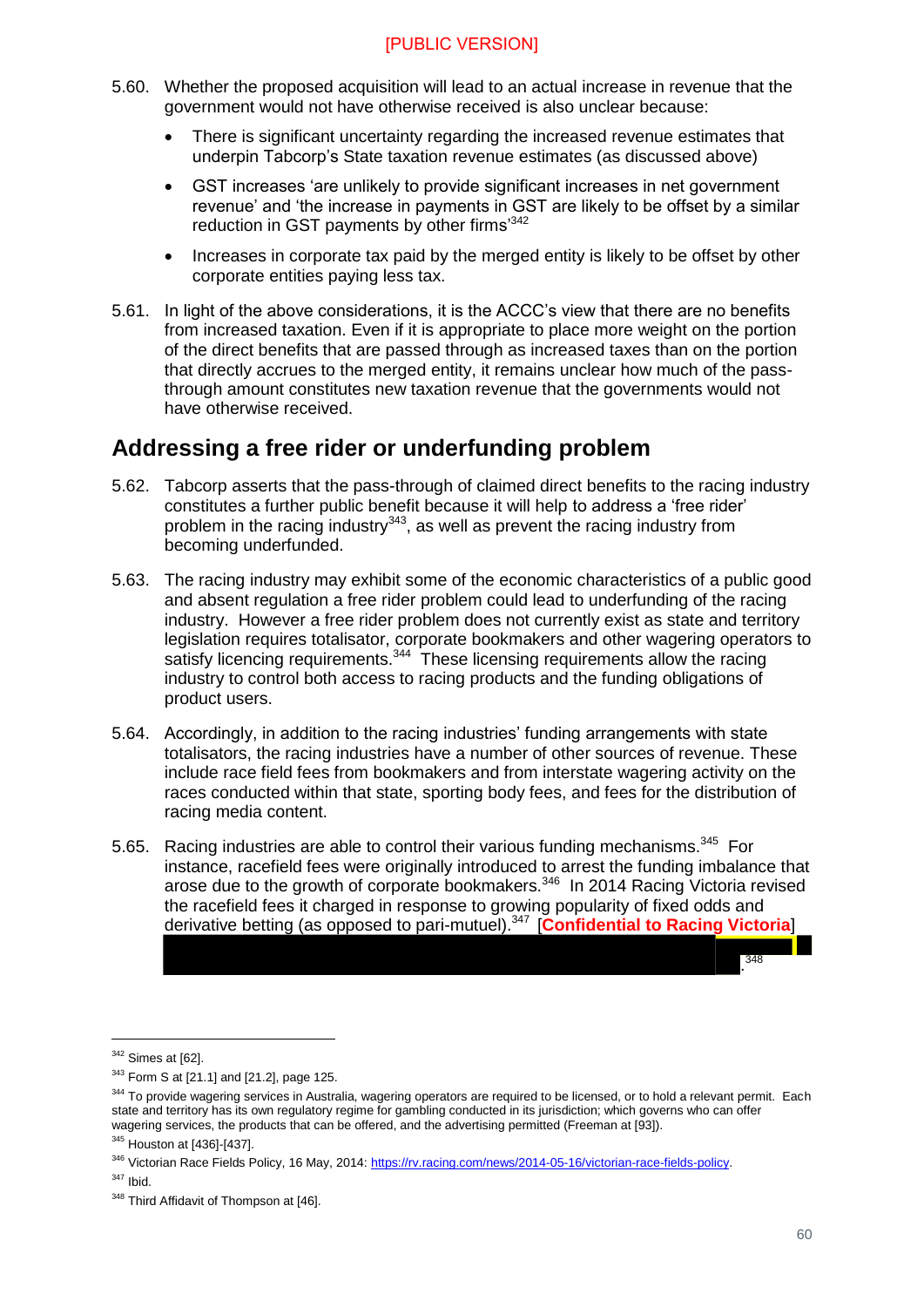- 5.66. The funding contributions currently required from corporate bookmakers and totalisators are clearly asymmetric. However, the funding imbalance is not a result of free-riding, rather it is largely a result of the exclusive licences which state totalisators enjoy. That is, the different contributions paid by wagering operators reflect the different operating rights they are afforded by the racing industries. Totalisators negotiated their exclusive retail and on-course wagering licences, and as such the contributions payable by those totalisators represent the consideration they have provided for monopoly retail wagering and totalisator wagering rights.
- 5.67. Separately, Mr Mellsop questions whether additional revenue paid to the racing industry as a result of the proposed transaction will efficiently address any free rider problem. He notes that Tabcorp's claim "assumes that any free rider problem is not already addressed efficiently by existing funding levels...under the counterfactual".<sup>349</sup>
- 5.68. Finally, as discussed above, it is not clear that the proposed acquisition is likely to result in a net increase to the funding received by the racing industries, given that any additional funding contributions from revenue increases may be offset by the merged entity's ability to negotiate decreased funding arrangements in the future.
- 5.69. Accordingly, it is not likely that the proposed acquisition will result in any public benefits from addressing a free rider problem in the racing industries.

## <span id="page-60-0"></span>**National pooling or creation of larger pools**

- 5.70. Tabcorp submits that the proposed acquisition is likely to result in the removal of a commercial barrier to co-mingling the pari-mutuel wagering pools of Tabcorp and Tatts, creating a pathway to national pooling.
- 5.71. Tabcorp asserts that national pooling creates a public benefit because it is expected to improve products and services being supplied to punters, increase funding being passed through to the state racing industries<sup>350</sup>, and improve competition with corporate bookmakers in Tatts states.<sup>351</sup>
- 5.72. However, it is not clear:
	- Which commercial barrier discussed by Tabcorp is likely to be overcome by the proposed acquisition
	- Whether removing any single commercial barrier is likely to result in national pooling, due to the existence of numerous other barriers that are not overcome by the proposed acquisition.<sup>352</sup>
- 5.73. Racing industry and government approvals appear to be significant barriers to national pooling that are unlikely to change with the merger. For example, it would appear that these barriers have prevented Tabcorp from merging the Victorian and NSW pools even though it currently has exclusive licences over both.
- 5.74. While Tabcorp asserts that the proposed acquisition will reduce the concerns of the NSW government,<sup>353</sup> there is little detail in the evidence to show how this will occur.

#### *Claimed benefits regarding alternative pooling scenarios are negligible*

5.75. If national pooling is not achieved, Tabcorp submits that the proposed acquisition may lead to two alternative pooling scenarios:

<sup>349</sup> Mellsop at [212].

 $350$  Form S at [21.1] and [21.3], pages 125-126.

<sup>351</sup> Form S at [21.2], page 125.

<sup>&</sup>lt;sup>352</sup> See Annexure A to the Form S at [145]; Freeman at [152] and [156]-[157]. See also Hines at [113]; Mellsop at [207].

 $353$  Freeman at [166].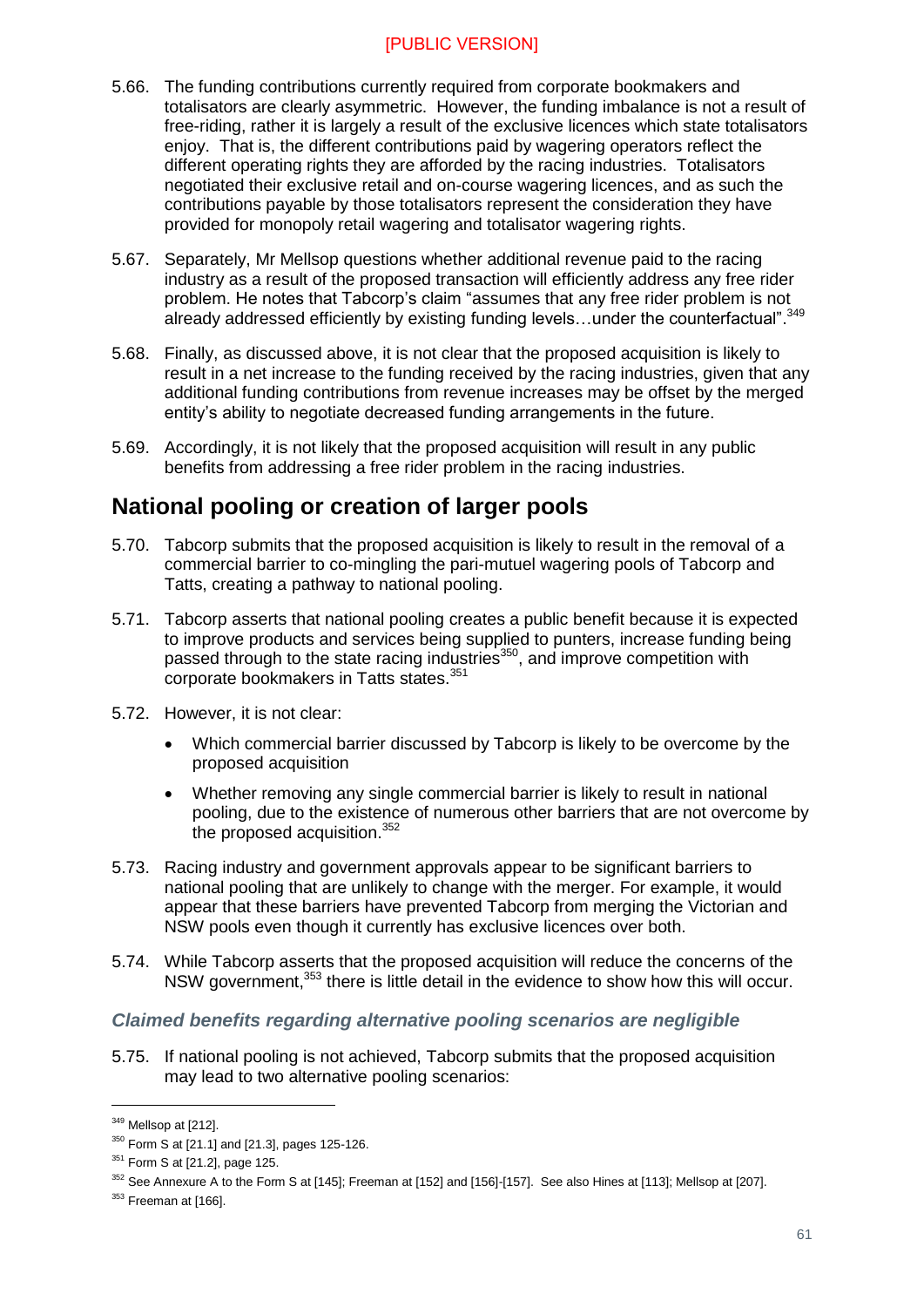- Co-mingling Tabcorp's Victorian SuperTAB pari-mutuel pool with Tatts' pool. Mr Johnston estimates that this would increase the merged entity's revenue by [**Confidential to Tabcorp**] , increasing EBITDA by [**Confidential to Tabcorp**] 354
- Co-mingling Tabcorp's NSW TAB pari-mutuel pool with Tatts' pool. Mr Johnston estimates that this would increase the merged entity's revenue by [**Confidential to Tabcorp**] , increasing EBITDA by [**Confidential to Tabcorp**] . .355
- 5.76. It is unlikely that these scenarios can only be realised by the proposed acquisition, because there are a number of ways to increase pool size that do not require the comingled pool to be controlled by a single merged entity. For instance, numerous comingled pools controlled by different entities currently exist both in Australia and overseas.<sup>356</sup>

## <span id="page-61-0"></span>**Increases to GNI (as measured by a CGE model)**

- 5.77. Tabcorp claims the proposed acquisition will generate additional indirect public benefits because it will lead to increases in economic activity in the broader Australian economy.
- 5.78. In support of this claim, Tabcorp refers to the evidence of Dr Simes. Dr Simes utilises a CGE model to measure the effects on GNI of the following claimed direct benefits of the proposed acquisition:
	- Cost savings estimated at [**Confidential to Tabcorp**] p.a.
	- Revenue increases for wagering products estimated at [**Confidential to Tabcorp**] p.a.,<sup>357</sup> of which Dr Simes estimates 50 per cent (i.e.<br>IConfidential to Tabcorp] per annum) may reflect a s per annum) may reflect a substitution of domestic products for imported goods and services.<sup>358</sup>
- 5.79. Dr Simes' CGE model treats these claimed direct benefits as "shocks" to the economy, which are modelled as being akin to a decrease in the price of goods and services provided in the gambling sector of the economy.<sup>359</sup> Dr Simes' model then traces how this price decrease would flow through the broader economy, and estimates it will lead to an increase in GNI of between \$174.5 million and \$179.5 million per annum<sup>360</sup>. This is summarised in Figure 5 below. Dr Simes estimates this will translate into an increase in GNI over the next 15 years of between \$1.516.3 billion and \$1.561.6 billion in net present value (NPV) terms.

<sup>354</sup> Johnston at [131], Table 33 (scenario 2).

<sup>&</sup>lt;sup>355</sup> Johnston at [131], Table 33 (scenario 3).

<sup>&</sup>lt;sup>356</sup> Form S at [4.16], page 20.

<sup>&</sup>lt;sup>357</sup> Tabcorp estimates [**Confidential to Tabcorp**] p.a. in total revenue increases. However, only [**Confidential to Tabcorp**] comes from wagering services with the remainder relating to improvements to Tatts' South Aust **Table 2018 Table 2018** Comes from wagering services with the remainder relating to improvements to Tatts' South Australian Keno business.

 $358$  Simes at [53].

<sup>&</sup>lt;sup>359</sup> Simes at [137].

 $360$  By the third year following completion of the proposed acquisition.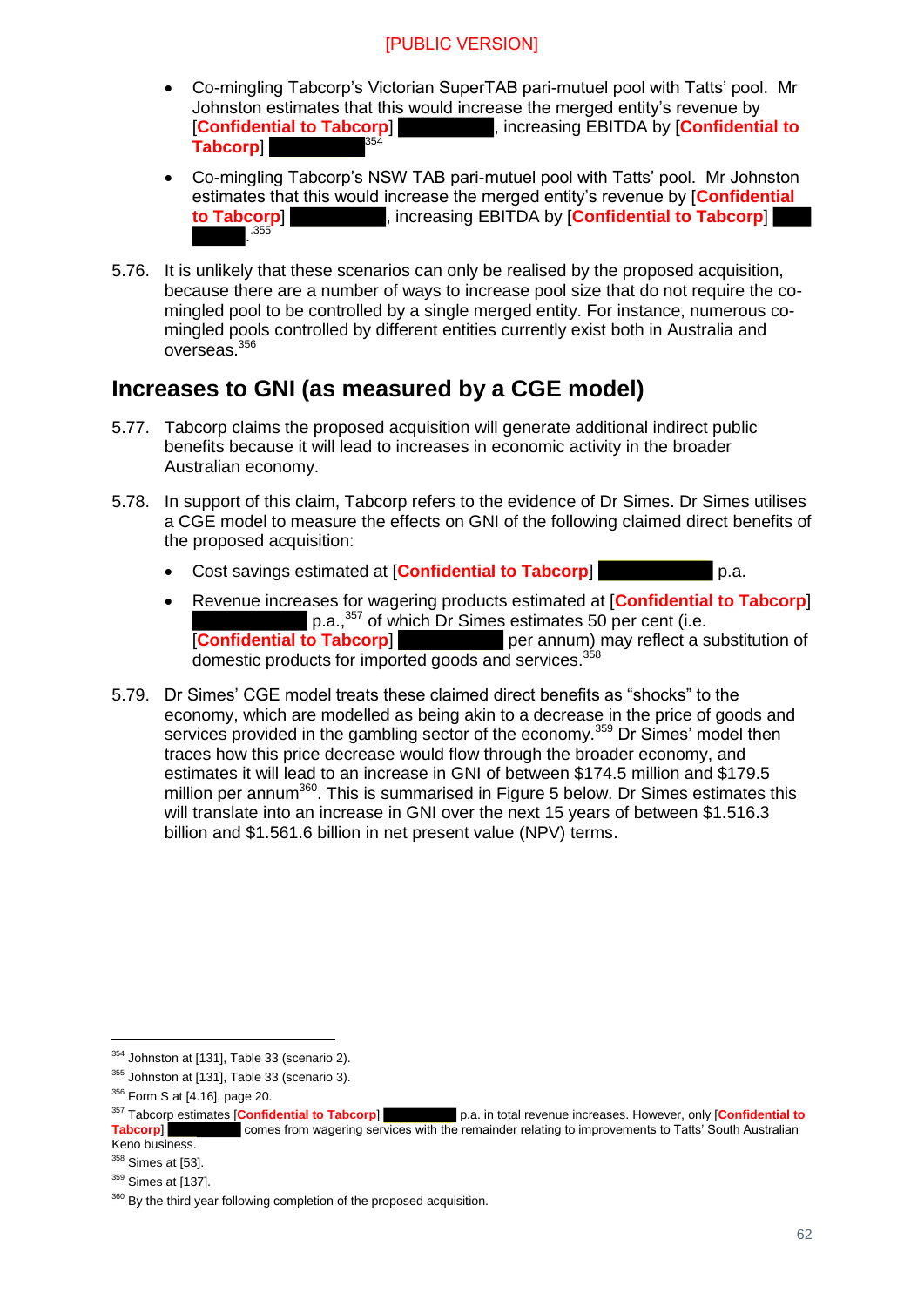#### **Figure 5 - Flow chart of CGE model** [**Confidential to Tabcorp**]



- 5.80. When conducting his analysis, Dr Simes was instructed to assume that the proposed acquisition is not likely to result in a public detriment from a lessening of competition<sup>361</sup>
- 5.81. The ACCC:
	- Cautions that a GNI CGE model does not measure changes to economic surplus or welfare
	- Has significant concerns about the lack of transparency associated with Dr Simes' model
	- Notes Dr Simes has not been instructed to consider [**Confidential to Tabcorp**] of offsetting cost increases that Tabcorp has elsewhere identified in its evidence when asked to analyse cost savings assumed to result from the proposed acquisition<sup>362</sup>
	- Believes Dr Simes' assumption that most of the claimed wagering revenue increase results from sales won from corporate bookmakers<sup>363</sup> does not reflect the source of the revenue increases from increased yield and decreased turnover<sup>364</sup>
	- Considers Dr Simes has been wrongly instructed to assume no detriments would result from the proposed acquisition.
- 5.82. As a result of these issues, the Tribunal should place little weight on the findings of Dr Simes' GNI CGE modelling analysis. These issues are elaborated on further below.

#### *Increases to GNI do not equate with increases in economic welfare*

- 5.83. CGE models are an economic tool often used to measure the broader economic consequences of a proposed policy change. They come in a number of forms, with different models seeking to estimate different types of economic effect.
- 5.84. The particular model utilised by Dr Simes seeks to measure the impact on GNI of certain aspects of the proposed acquisition. As noted by Dr Simes, GNI is:

<sup>361</sup> HSF letter to Dr R Simes, *Instructions letter – Australian Competition Tribunal merger authorisation application*, 6 March 2017 at page 1.

 $362$  Johnston at [46(a) and (b)] and [90].

<sup>&</sup>lt;sup>363</sup> Simes at [48].

<sup>364</sup> HSF letter to Dr R Simes, *Instructions letter – Australian Competition Tribunal merger authorisation application*, 6 March 2017, page 1.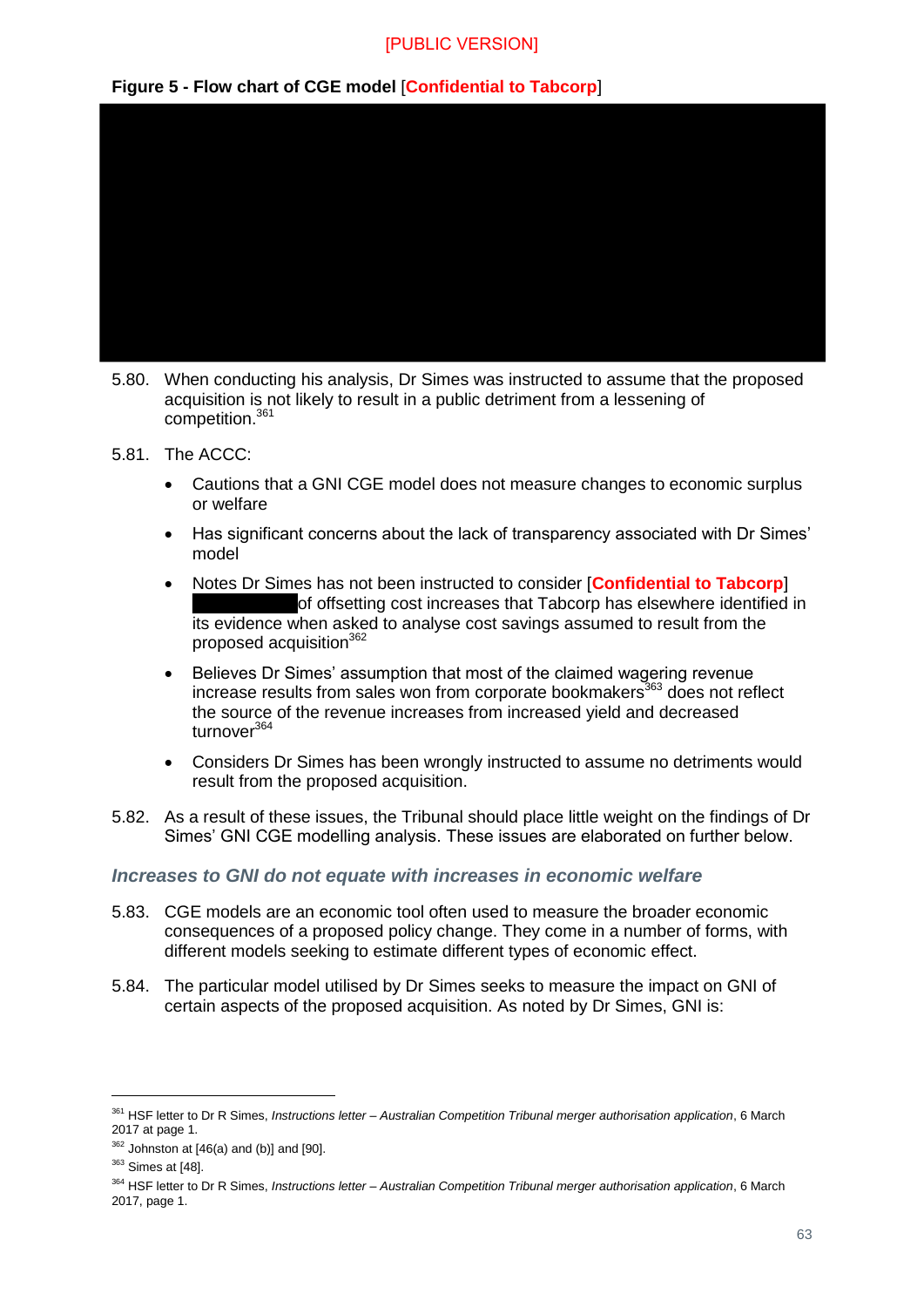*… the total amount of goods and services produced in an economy less net exports (known as gross domestic product (GDP)) plus net income from abroad.<sup>365</sup>*

- 5.85. This means that increases in GNI should not be equated to increases in economic welfare. That is, increases in GNI reflect increases in the market value of goods and services produced in the economy. However, economic welfare – at least in the sense previously considered by the Tribunal – measures something different. Economic welfare is the difference between the value consumers place on the goods they consume and the costs (including opportunity costs) of producing those goods. In this context, something that increases the market value for goods and services produced in the economy may not lead to an increase in economic welfare.<sup>366</sup>
- 5.86. This point is made in the expert evidence of Mr Mellsop, who notes that:
	- Measures of economic activity, such as GDP and GNI, are not measures of economic welfare
	- GNI does not measure consumer surplus
	- The economics literature and the Australian Bureau of Statistics are clear that GDP is not a measure of economic welfare.<sup>367</sup>

#### *The CGE model used by Dr Simes is an opaque "black box"*

5.87. Dr Simes notes that:

*"Results from CGE models must be interpreted carefully, and like any economic analysis are subject to a range of assumptions and judgements."<sup>368</sup>*

5.88. He also notes that the model he has utilised in preparing his expert evidence is:

*"… a large scale, dynamic, multi-region, multi-commodity CGE model of the world economy."<sup>369</sup>*

- 5.89. Implicit within the limited material provided by Dr Simes to date to describe his model is the understanding that it contains a substantial number of equations representing assumed linkages between different sectors of the economy. The model is also likely to contain a substantial number of assumptions regarding key parameters.
- 5.90. As noted by Mr Mellsop when referring to the writings of Abelson:

*"… CGE models are large and generally non-transparent black boxes" … it is often hard to determine how particular assumptions drive the results, or more generally to understand what occurs within a CGE model."<sup>370</sup>*

- 5.91. Due to confidentiality claims, a copy of Dr Simes' CGE model has not been provided to the Tribunal, the ACCC or CGE modelling experts engaged by the ACCC to assist in this matter. It is noted, however, that two workshops have been organised at dates after the submission of this report (and before the commencement of the hearing in this matter) that are intended to provide further information regarding the workings of Dr Simes' model.
- 5.92. Without full access to Dr Simes' CGE model, the Tribunal is unlikely to be able to determine whether the assumptions and linkages contained within his model are

<sup>&</sup>lt;sup>365</sup> Simes at [25].

<sup>366</sup> Mellsop at [223]-[226].

<sup>367</sup> Mellsop at [225]-[228].

<sup>&</sup>lt;sup>368</sup> Simes at [116].

<sup>&</sup>lt;sup>369</sup> Simes at [118].

<sup>&</sup>lt;sup>370</sup> Mellsop at [233] per Abelson (2011, page 56).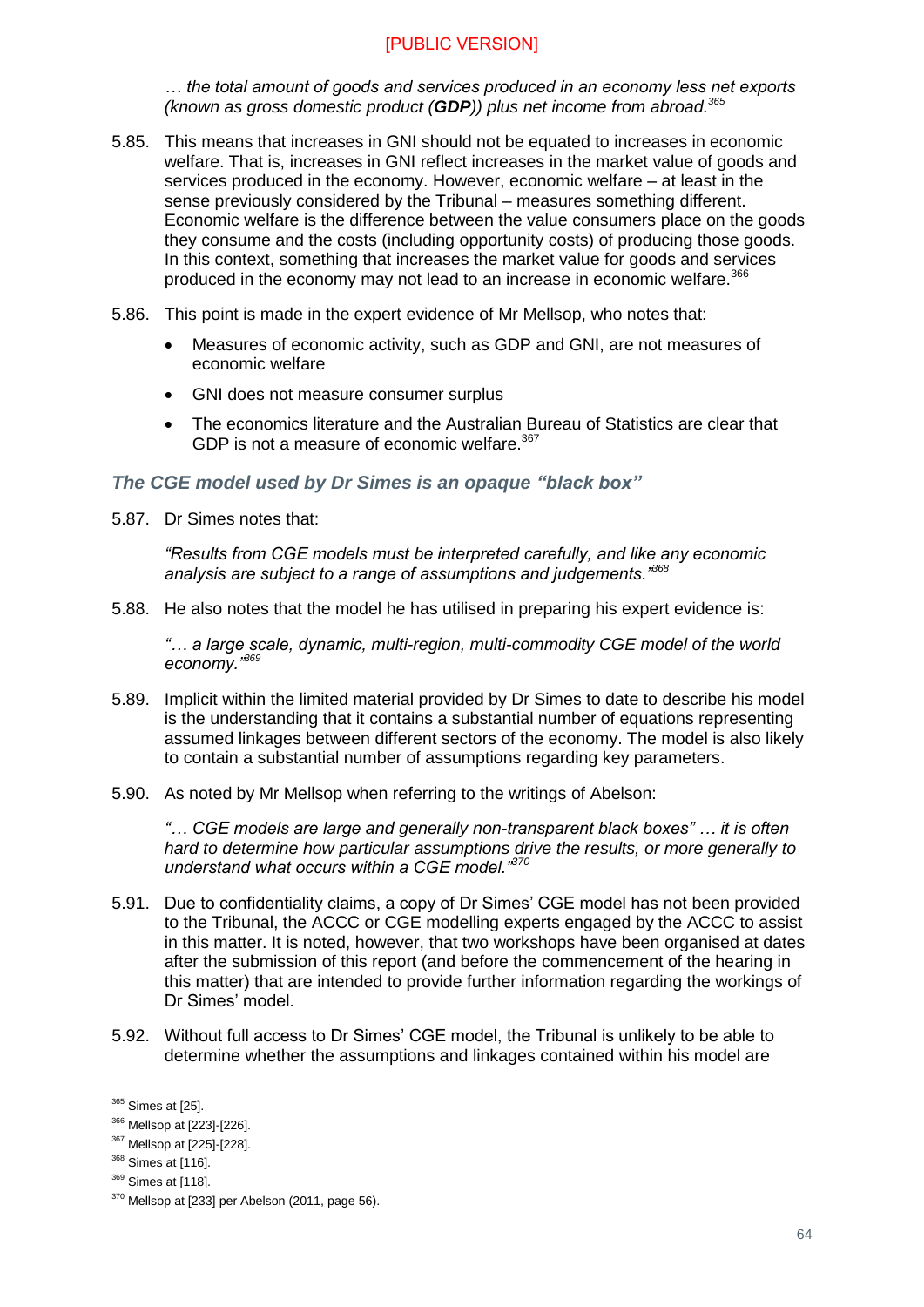reasonable. If this is the case, little weight can be placed on the Dr Simes' estimates of the increases in economic activity that are likely to result from the proposed acquisition.

5.93. Even if the CGE model used by Dr Simes was found to be suitable for measuring changes in GNI, there are also significant concerns with both of the key inputs used by Dr Simes in his analysis. These concerns are set out below.

#### *It is unclear how Dr Simes translates cost decreases into decreases in the price of gambling services*

- 5.94. The first key input used by Dr Simes in his model relates to the [**Confidential to Tabcorp EXECUTE: Tabcorp EXECUTE: Tabcorp EXECUTE: Tabcorp EXECUTE: Tabcorp EXECUTE: Tabcorp EXECUTE: Tabcorp EXECUTE: Tabcorp EXECUTE: C** assume will result from the proposed acquisition.
- 5.95. There are two key concerns with this input. First, and for the reasons sets out above under the heading 'Tabcorp's claimed cost savings', [**Confidential to Tabcorp**] per annum are likely to represent an over-estimate of the merger specific cost savings that will result from the proposed acquisition. To the extent the assumed cost savings are overinflated, it follows that any consequent estimate of the broader impacts on GNI will also be over-estimated.
- 5.96. Second, it is not clear precisely how Dr Simes has converted his assumed cost savings into price decreases for the purposes of his model. While Dr Simes does indicate that these assumed cost savings are "transmitted to the representative agent [of his model] through a decrease in price of goods and services in the gambling sector",<sup>371</sup> there is no further material available at the date of this report to indicate how this has been done. For instance, it is unclear whether all cost savings assumed to result from the proposed acquisition are passed through in full to consumers in the form of lower prices for gambling services; or whether some portion is retained by the merged entity in the form of higher profits. Similarly, it is unclear whether Dr Simes has treated any of the cost savings as being in the nature of fixed costs that do not vary with the level of output of gambling goods and services; or whether he has treated all cost savings as reductions in the variable cost of providing these goods and services.
- 5.97. The way in which the assumed cost savings have been treated has profound implications for the welfare effects of the proposed acquisition. While reductions in costs that result directly from (and are therefore specific to) the proposed acquisition will be likely to give rise to some level of public benefit, the extent of this benefit will depend greatly on whether these cost savings are fixed or variable in nature; and the extent to which these savings are passed through to consumers.
- 5.98. Some of these matters may be addressed in the CGE model workshops proposed for the period between submission of this report and the hearing in this matter. However, without the ability to closely examine the way in which Dr Simes has treated the cost savings he has been asked to assume, it is impossible to assess whether Dr Simes' estimates of the impact of the proposed acquisition on GNI are reasonable.

#### *Dr Simes appears to erroneously treat some revenue increases for Tabcorp as a reduction in the price of gambling services*

5.99. The second key effect Dr Simes addressed in his model relates to increases in revenue Tabcorp expects to earn as a result of the proposed acquisition. These increases in revenue are said to be a public benefit as Dr Simes has been asked to assume the majority of this revenue increase comes from sales won from corporate

<sup>371</sup> Simes at [137].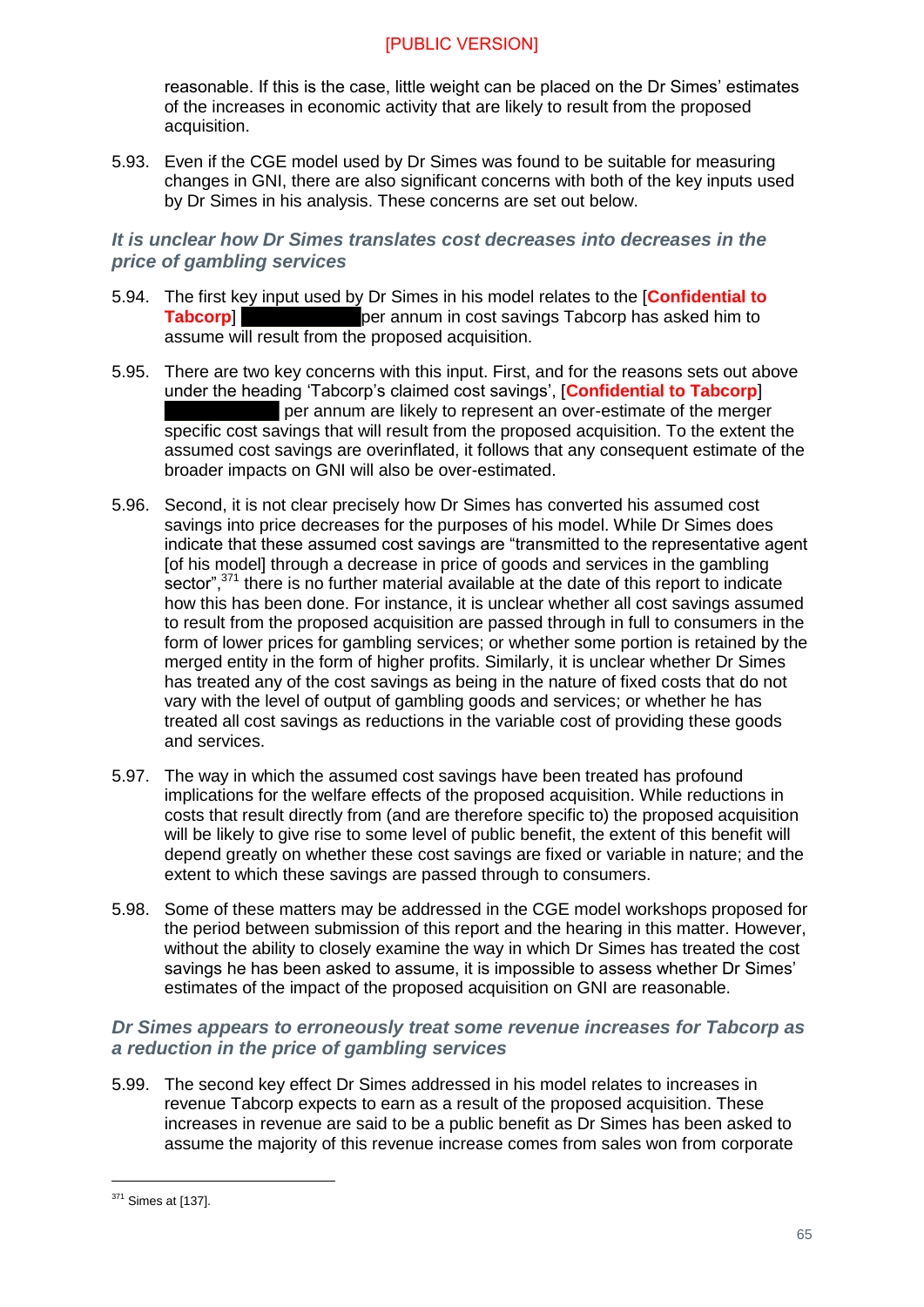bookmakers, and that this represents a substitution of imports for domestically produced goods and services.

- 5.100. There are three underlying issues with how the assumption given to Dr Simes is incorporated into his analysis:
	- It is not clear that the assumed substitution of domestic products for imported goods is correct in this case (as discussed at paragraphs [5.42](#page-56-0) to [5.45](#page-57-1) above)
	- It seems to misunderstand the nature of the increased revenue from fixed odds services ([**Confidential to Tabcorp**] is not derived from extra sales from competitors; but instead from increased yield or price for Tatts' services)
	- it is not clear how he has translated a revenue increase into a price decrease (especially when it seems to imply a price increase in evidence).

#### *Dr Simes only models a subset of possible effects of the proposed acquisition*

- 5.101. The modelling exercise undertaken by Dr Simes considers only two possible effects of the proposed acquisition – i.e. those relating to certain assumed cost savings and revenue increases given to him by Tabcorp.
- 5.102. However, this provides only a partial view of the possible consequences of the proposed acquisition. In particular, it neglects to consider at least three significant other consequences of the proposed acquisition that would be likely to have offsetting negative effects on the level of GNI in the economy.
- 5.103. First, Dr Simes has been instructed by Tabcorp to assume that no public detriments will result from the proposed acquisition. For this reason, the model does not appear to consider the consequences on GNI resulting from any of the public detriments discussed in section four of this report including any:
	- **•** Lessening of competition for media rights
	- Lessening of competition for wagering services
	- Increased prices for Tatts' fixed odds products leading to a reduction in turnover.
- 5.104. While quantification of some of these detriments might be difficult, it is not appropriate to draw conclusions regarding the overall effect of the proposed acquisition on GNI if detriments are simply assumed not to occur (and therefore not modelled). If the Tribunal concludes that some detriments are likely to result from the proposed acquisition, these would also need to be modelled to fully understand the overall impact on GNI.
- 5.105. This was considered by the New Zealand High Court in *Air NZ v Commerce Commission*, where it observed with respect to the use of a CGE model that:

*… we agree with the Commission that the same type of model should be used for calculating competitive detriments and public benefits. … If a general equilibrium model were to be adopted for the purpose of calculating benefits, an adjustment would have to be made when detriments and benefits were compared.<sup>372</sup>*

5.106. Second, it does not appear that Dr Simes has sought to model the offsetting effects of any increases in costs Tabcorp believes it will incur following the proposed acquisition. The statement of Mr Johnston and the assumptions provided to Dr Pleatsikas both indicate that, following the proposed acquisition, Tabcorp expects it will incur additional costs of approximately:

<sup>&</sup>lt;sup>372</sup> Air New Zealand v Commerce Commission (No 6) (2004) 11 TCLR 347 at [367].